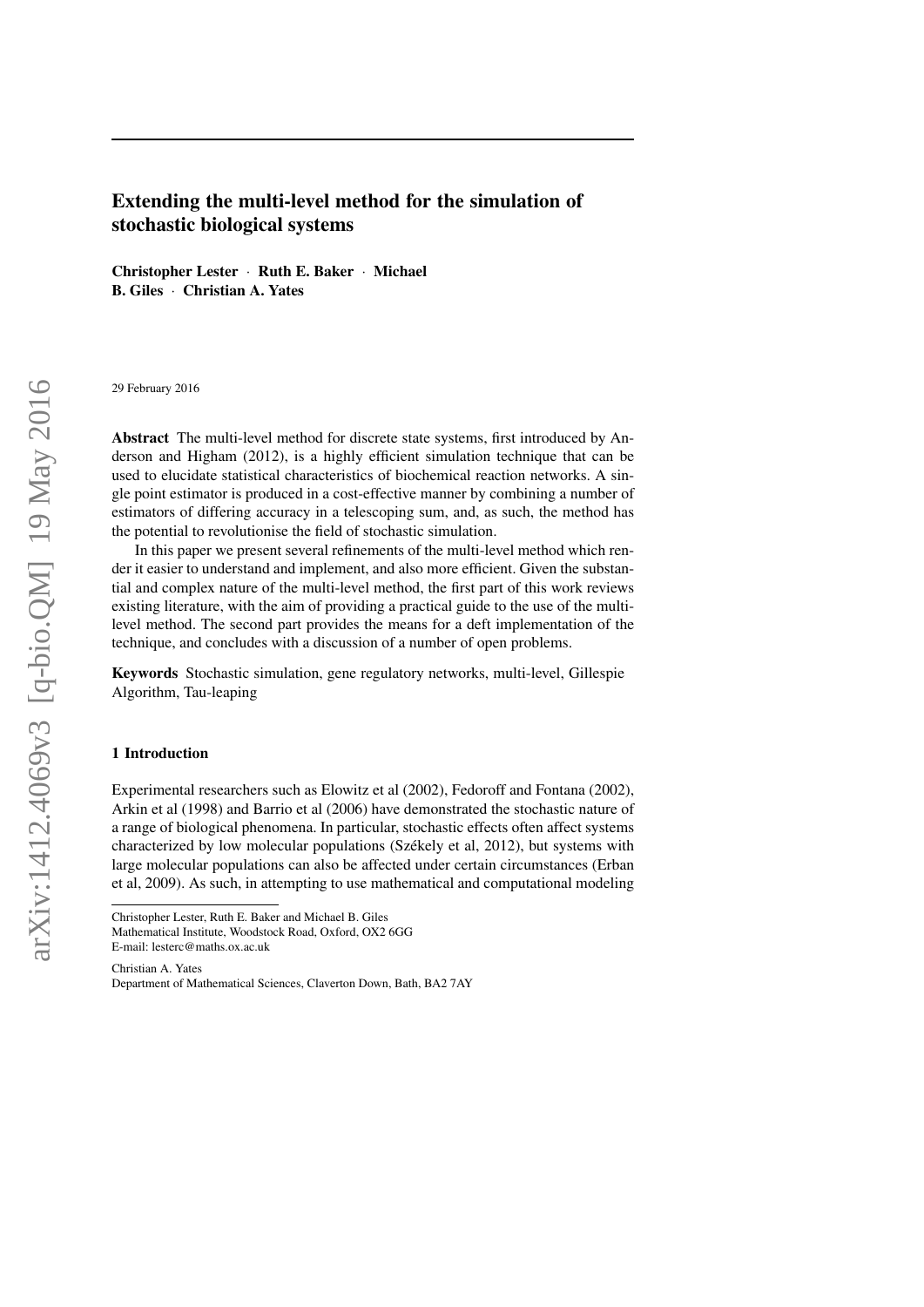to understand the dynamics of certain biological systems, it may be necessary to explicitly account for intrinsic noise. For example, deterministic models may provide misleading results as they are unable to account for effects such as system bistability (Szekely et al, 2012), stochastic focusing (Paulsson et al, 2000) and stochastic ´ resonance (Hou and Xin, 2003).

In this work we will focus on spatially homogeneous population-level models, which record only the numbers of each molecule type within the system. The temporal evolution of the molecular abundancies will be described by the chemical master equation (CME), which comprises a system of ordinary differential equations (ODEs). For each possible system state, the CME provides an ODE describing how the probability that the system is in this particular state changes over time. For very simple systems, a closed-form, analytic solution can be obtained (Jahnke and Huisinga, 2007), however, any complication is likely to frustrate an analytic approach. Under particular circumstances, specialized numerical approaches may be feasible (Jahnke and Huisinga, 2007, 2008; Engblom, 2009; Jahnke and Udrescu, 2010; Jahnke, 2011), but in general the high dimensionality of the problem remains a challenge and stochastic simulation is the only viable alternative. In order to understand the behavior of a particular system we generate a large number of sample paths using our stochastic simulation method of choice, and use them to calculate ensemble statistics.

The Gillespie direct method (DM) simulation method (Gillespie, 1976) is exact, in the sense that it is derived from the same fundamental hypotheses as the CME and so is rigorously equivalent to it. Several variations of Gillespie's exact DM algorithm have since been developed (Gibson and Bruck, 2000; Cao et al, 2004; McCollum et al, 2006; Li and Petzold, 2006; Anderson, 2007). We will call these exact stochastic simulation algorithms (and, for brevity, eSSAs). However, chemical reaction networks can be highly complex (Székely et al, 2012) and these eSSAs work by simulating each and every reaction sequentially. This means that even the most efficient formulation will be too slow for many practical applications. In this light, the development of efficient approximate stochastic simulation algorithms (aSSAs) that avoid the pitfalls of having to detail every single reaction is currently of great interest, and a substantial range of computational techniques have been developed in an attempt to tackle this problem (Gibson and Bruck, 2000; Gillespie, 2001; El Samad et al, 2005; Auger et al, 2006). These include various forms of the tau-leaping aSSA (Yates and Burrage, 2011; Cao et al, 2006, 2007; Gillespie, 2001; Cao et al, 2004; El Samad et al, 2005) that function by carrying out multiple reactions per step. A number of helpful survey papers provide a full account of these widely-known techniques (for example, the authors recommend Gillespie (2005) or Higham (2008)). Nonetheless, despite these advances, we remain at a stage where elucidating the behavior of many stochastic biochemical signaling networks lies beyond our reach.

This work is aimed at readers comfortable with Monte Carlo simulation: the focus will be on improving the discrete-state multi-level technique first introduced by Anderson and Higham (2012). The multi-level method provides such huge computational savings that it has the potential to significantly alter the field of stochastic simulation. Given the substantial and complex nature of this approach, we first review the multi-level method, which uses a clever combination of simulation methods of varying degrees of accuracy to estimate the system statistics of interest. The idea is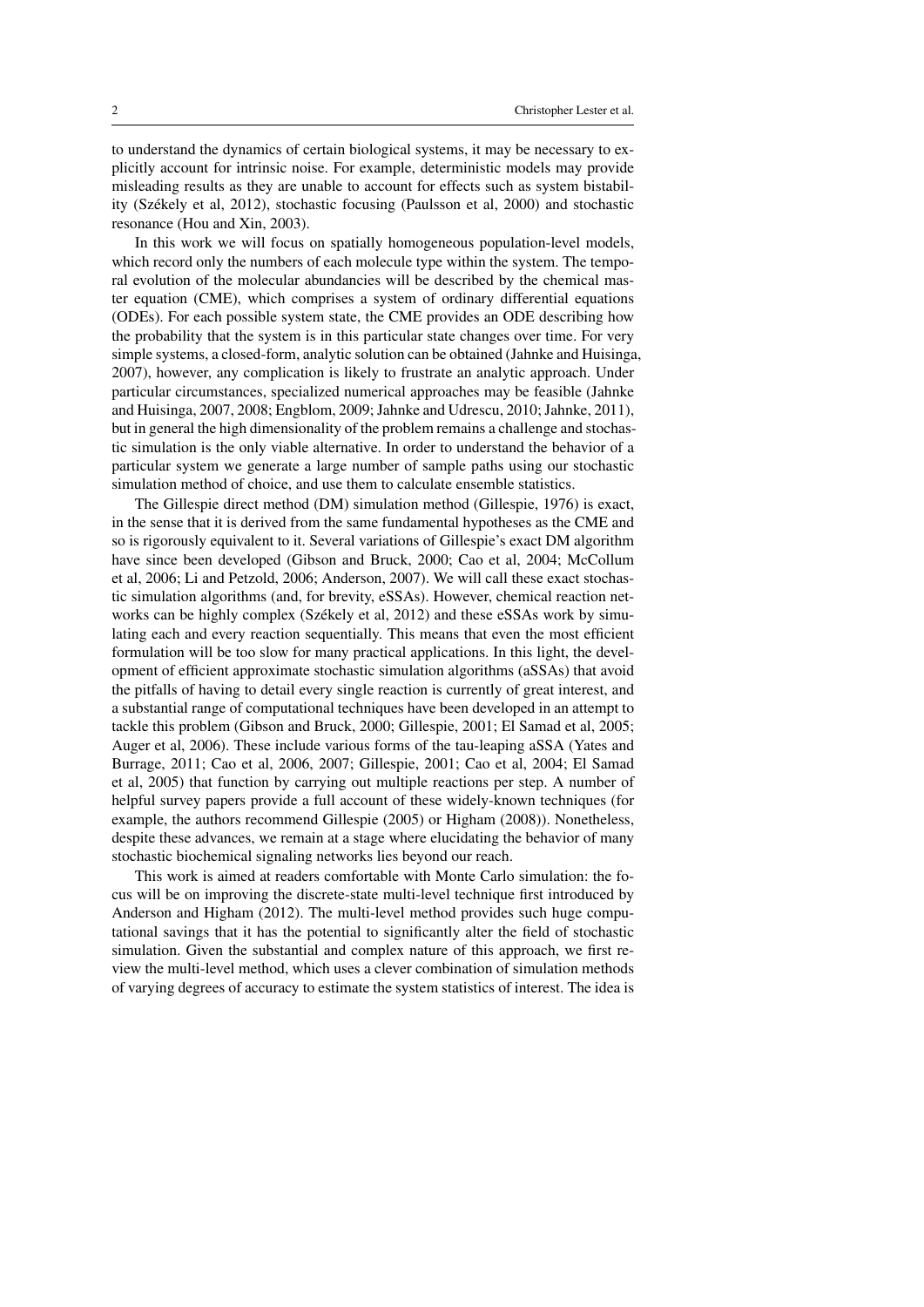to compute many (cheap) sample paths at low accuracy and correct the statistics generated from them using fewer (expensive) sample paths at high accuracy. Thereafter, we consider a number of refinements to the multi-level method that render it much easier to understand and implement, and also more efficient. We also provide sample code in MATLAB and C++ in order to facilitate rapid and straightforward implementation.

## 1.1 Outline

In Section 2 we succinctly provide background material which allows us, in Section 3 to introduce the multi-level method of Anderson and Higham (2012). We provide a practical approach to implementing this efficient simulation technique and present a number of novel refinements to it. In Section 4 we present an in-depth discussion of methods for choosing the multi-level parameters, and in Section 5 we show results from a second example system. Whilst the first example allows us to explore the results of Anderson and Higham (2012) directly, this second example exhibits different dynamic behaviour and therefore presents different simulation challenges. A third example is presented in Section 6; it demonstrates the effectiveness of the multi-level technique on relatively complicated reaction networks. Finally, we conclude, in Section 7, with a brief discussion. All results shown here were generated in either MATLAB or C++ using a desktop computer, which was equipped with a 4.2 GHz AMD FX(tm)-4350 processor, and eight gigabytes of RAM.

# 2 The chemical master equation setting

We consider a biochemical network comprising *N* species,  $S_1, \ldots, S_N$ , that may each be involved in *M* possible interactions,  $R_1, \ldots, R_M$ , which are referred to as reaction channels. For the purpose of this discussion, we will ignore spatial effects. This is a reasonable assumption if the molecules are well-stirred, or, in other words, evenly distributed throughout a given volume. The population size of  $S_i$  is known as its copy number and is denoted by  $X_i(t)$  at time  $t, t \geq 0$ . The state vector is then defined as

$$
X(t) := \begin{bmatrix} X_1(t) \\ \vdots \\ X_N(t) \end{bmatrix} .
$$
 (1)

With each reaction channel,  $R_j$ , we associate two quantities. The first is the stoichiometric or state-change vector,

$$
\mathbf{v}_j = \begin{bmatrix} \mathbf{v}_{1j} \\ \vdots \\ \mathbf{v}_{Nj} \end{bmatrix},\tag{2}
$$

where  $v_{ij}$  is the change in the copy number of  $S_i$  caused by reaction  $R_j$  taking place. Thus if the system is in state *X* and reaction  $R_j$  happens, the system jumps to state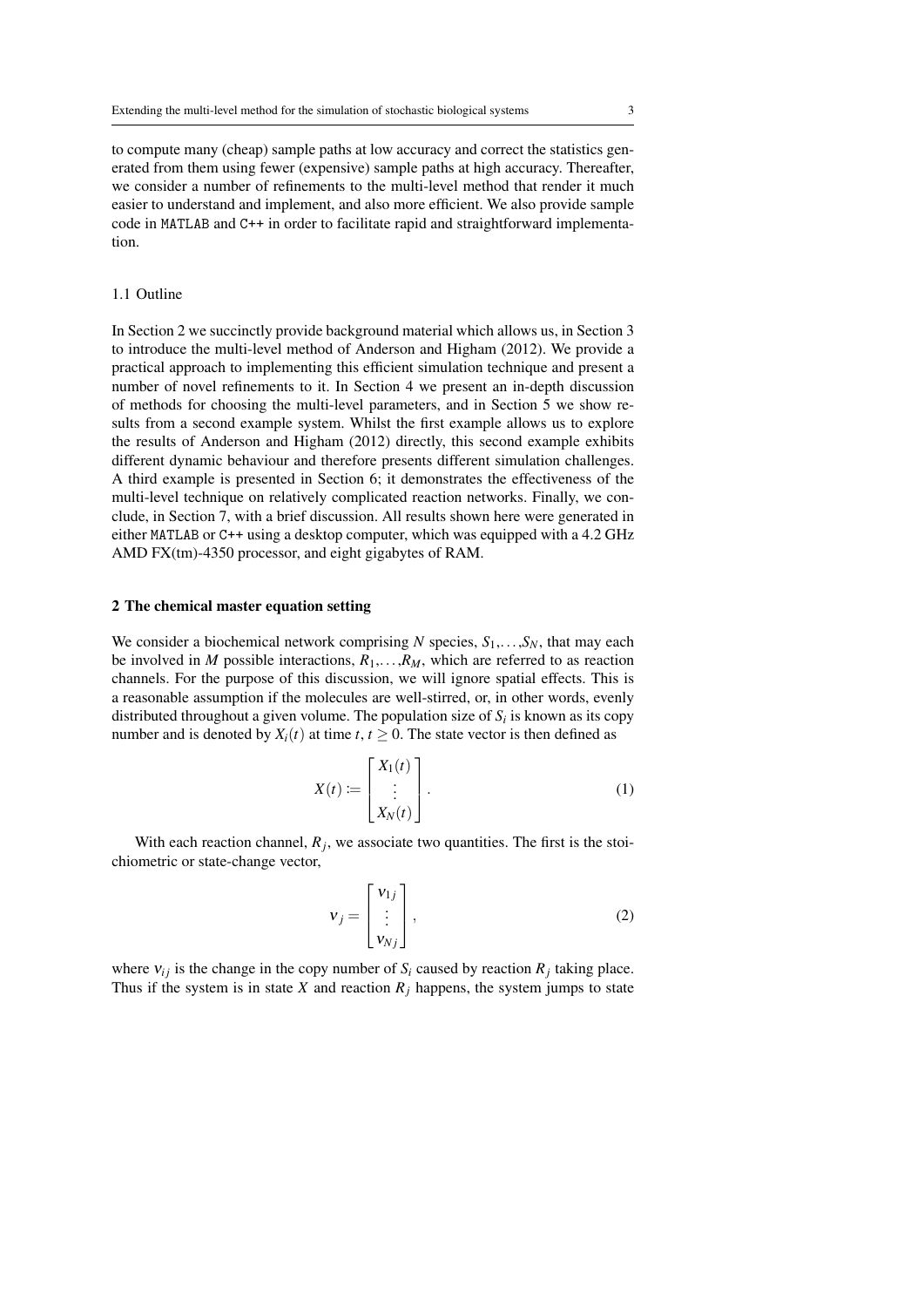| <b>Reaction</b>      | <b>Example</b>                    | <b>Propensity</b>               |
|----------------------|-----------------------------------|---------------------------------|
| Zero-order           | $\emptyset \xrightarrow{c_1} S_1$ | c <sub>1</sub>                  |
| First-order          | $S_1 \xrightarrow{c_2} S_2$       | $c_2 \cdot X_1$                 |
| Second-order         | $S_1 + S_2 \xrightarrow{c_3} S_3$ | $c_3 \cdot X_1 \cdot X_2$       |
| Homo-dimer formation | $S_1 + S_1 \xrightarrow{c_4} S_4$ | $c_4 \cdot X_1 \cdot (X_1 - 1)$ |

Table 1 Sample reaction propensities for a stochastic system. Note for the propensity of homo-dimer formation, we have adopted the common practice of absorbing the multiplier 1/2 into *c*4.

 $X + v_j$ . The second quantity is the propensity function,  $a_j$ . This represents the rate at which a reaction takes place. Formally, for small d*t*, and based on a condition of  $X(t) = x$ , we define  $a_j(x)$  as follows:

- the probability that reaction  $R_j$  happens exactly once during the infinitesimal interval  $[t, t + dt)$  is  $a_i(x)dt + o(dt)$ ;
- the probability of more than one reaction  $R_i$  during this interval is  $o(dt)$ .

Since we have assumed that the system is well-stirred, it seems reasonable for the propensity function  $a_j$  of reaction  $R_j$  to be proportional to the number of possible combinations of reactant molecules in the system. For example, we expect that a reaction of the type  $S_1 \rightarrow S_2$ , where one  $S_1$  molecule becomes one  $S_2$  molecule, will broadly occur at a rate proportional to the abundance of *S*1. In second-order reactions, such as  $S_1 + S_2 \rightarrow S_3$ , the rate should be proportional to the abundance of pairs of (*S*1,*S*2) molecules. Full details are given in Table 1.

Our approach to understanding the dynamics of the system comes from considering how the probability that the system is in a particular state changes through time. Define

$$
\mathbb{P}(x,t \mid x_0,t_0) := \mathbb{P}[X(t) = x, \text{ given } X(t_0) = x_0]. \tag{3}
$$

By considering the possible changes in species numbers brought about by a single reaction taking place, it is possible to arrive at the aforementioned CME (Gillespie, 2005):

$$
\frac{d\mathbb{P}(x,t \mid x_0,t_0)}{dt} = \sum_{j=1}^{M} [\mathbb{P}(x-v_j,t \mid x_0,t_0) \cdot a_j(x-v_j) - \mathbb{P}(x,t \mid x_0,t_0) \cdot a_j(x)]. \tag{4}
$$

# 2.1 The Kurtz Representation

Thus far we have used the propensity function and stoichiometric vector of each reaction channel to construct a CME. For completeness we also describe the Kurtz (1980) representation: this alternative method uses a construction of an inhomogeneous Poisson process for each reaction channel to represent the system. This approach provides a useful analytical tool which has been widely used in the literature.

In order to generalize homogeneous Poisson processes, we follow Kurtz (1980): suppose we have a homogeneous Poisson process of fixed rate  $\lambda$  labeled as  $Y_{\lambda}$ . Then further suppose we have a Poisson process of unit rate, *Y*1. As Poisson processes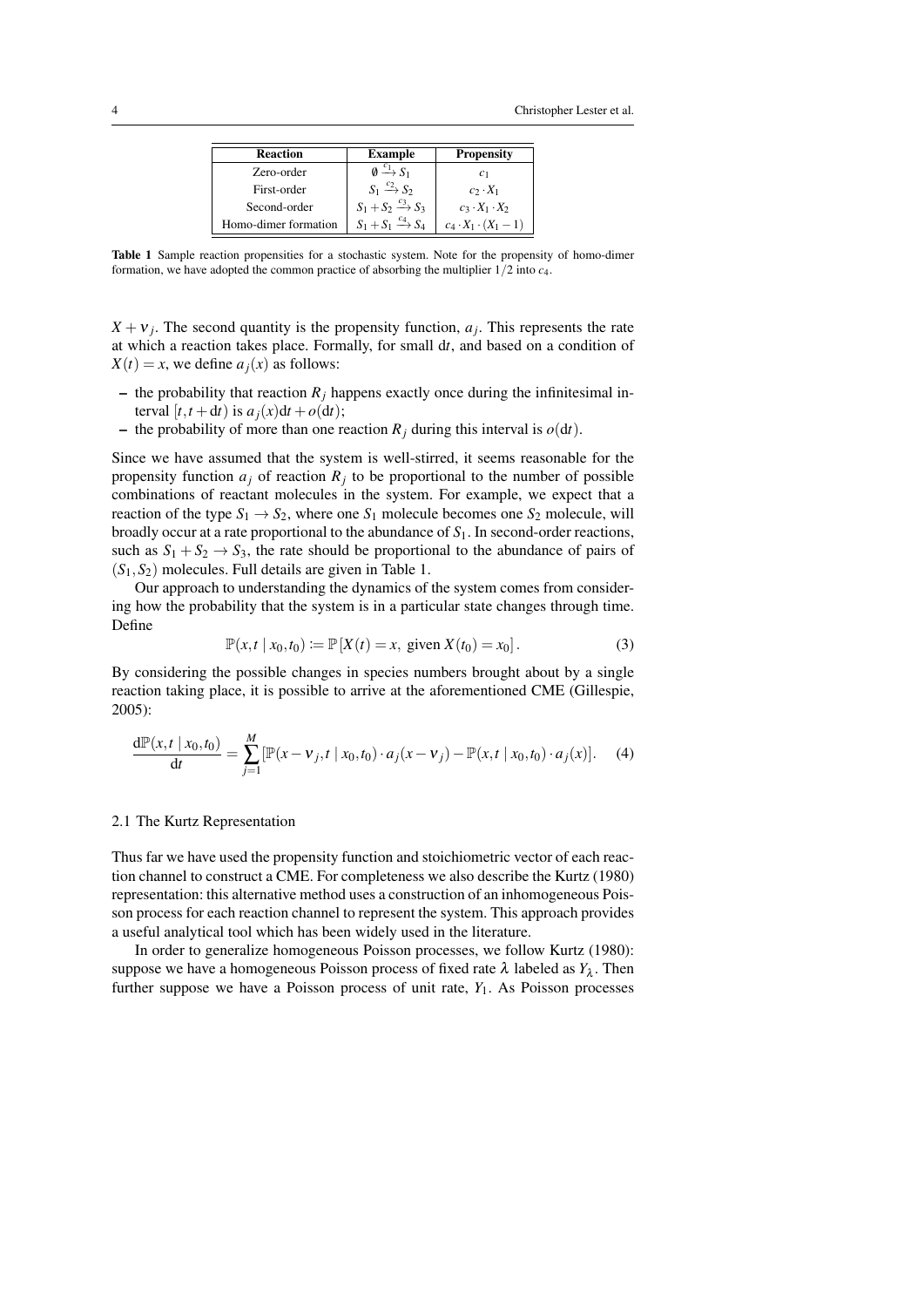count the number of 'arrivals' over time, they can be compared by considering the distribution of the number of arrivals by some time *t*. If  $Y_{\lambda}(t)$  and  $Y_1(t)$  represent the number of arrivals by a time  $t$  in the two processes, then there is an equality in distribution, that is  $Y_{\lambda}(t) \sim Y_1(\lambda t)$ . It is therefore possible to rescale time to transform a unit rate Poisson process to one of arbitrary (but known) rate.

We generalize the process by letting  $\lambda$  at time *t* be a function of the system history over the time interval  $[0,t)$ , as well as the system time. The number of arrivals by time *t* is given by:

$$
\overline{Y}(t) = Y_1\left(\int_0^t \lambda(t', \{\overline{Y}(s) : s < t'\}) dt'\right),\tag{5}
$$

where  $\lambda(t', \{\overline{Y}(s) : s < t'\})$  emphasizes that  $\lambda$  is a function of the particular path the process is taking.

For the case of the stochastic reaction network, it can be shown that each reaction channel corresponds to an inhomogeneous Poisson process of rate  $a_j(X(t-))$  (Anderson et al, 2011). The  $X(t'$  term is used to indicate the population 'just before' time  $t'$ . Incidentally, this ensures the process is Markovian. For reaction channel  $R_j$ we let

$$
Y_j\left(\int_0^t a_j(X(t'-))\mathrm{d}t'\right)
$$

represent the number of reactions fired by time *t*. To represent the evolution of the entire network dynamics we take the appropriate sum over all reaction channels:

$$
X(t) = X(0) + \sum_{j=1}^{M} Y_j \left( \int_0^t a_j (X(t'-)) dt' \right) \cdot v_j.
$$
 (6)

#### 2.2 Example

As an example system with which to work, we consider a model of gene transcription and translation, as introduced by Anderson and Higham (2012):

$$
R_1: G \xrightarrow{\phantom{a}\phantom{a}\phantom{a}} G + M, \quad R_2: M \xrightarrow{\phantom{a}\phantom{a}\phantom{a}} M + P, \quad R_3: P + P \xrightarrow{\phantom{a}\phantom{a}\phantom{a}\phantom{a}} O(7)
$$

$$
R_4: M \xrightarrow{0.1} \emptyset, \quad R_5: P \xrightarrow{1} \emptyset.
$$

A molecule of mRNA (*M*) is transcribed from a single gene (*G*). This mRNA molecule is then used in the translation of a protein molecule (*P*). Two protein molecules may combine to produce stable homodimers (*D*), whilst both the mRNA and protein decay linearly. We assume that the system contains a single copy of the gene throughout, and that initially there are no copies of *M*, *P* or *D*. We write the numbers of mRNA, protein and dimer molecules at time *t*, respectively, as  $X^T(t) = (X_1(t), X_2(t), X_3(t))^T$ and consequently the initial condition can be expressed as  $X^T(0) = (0,0,0)^T$ . The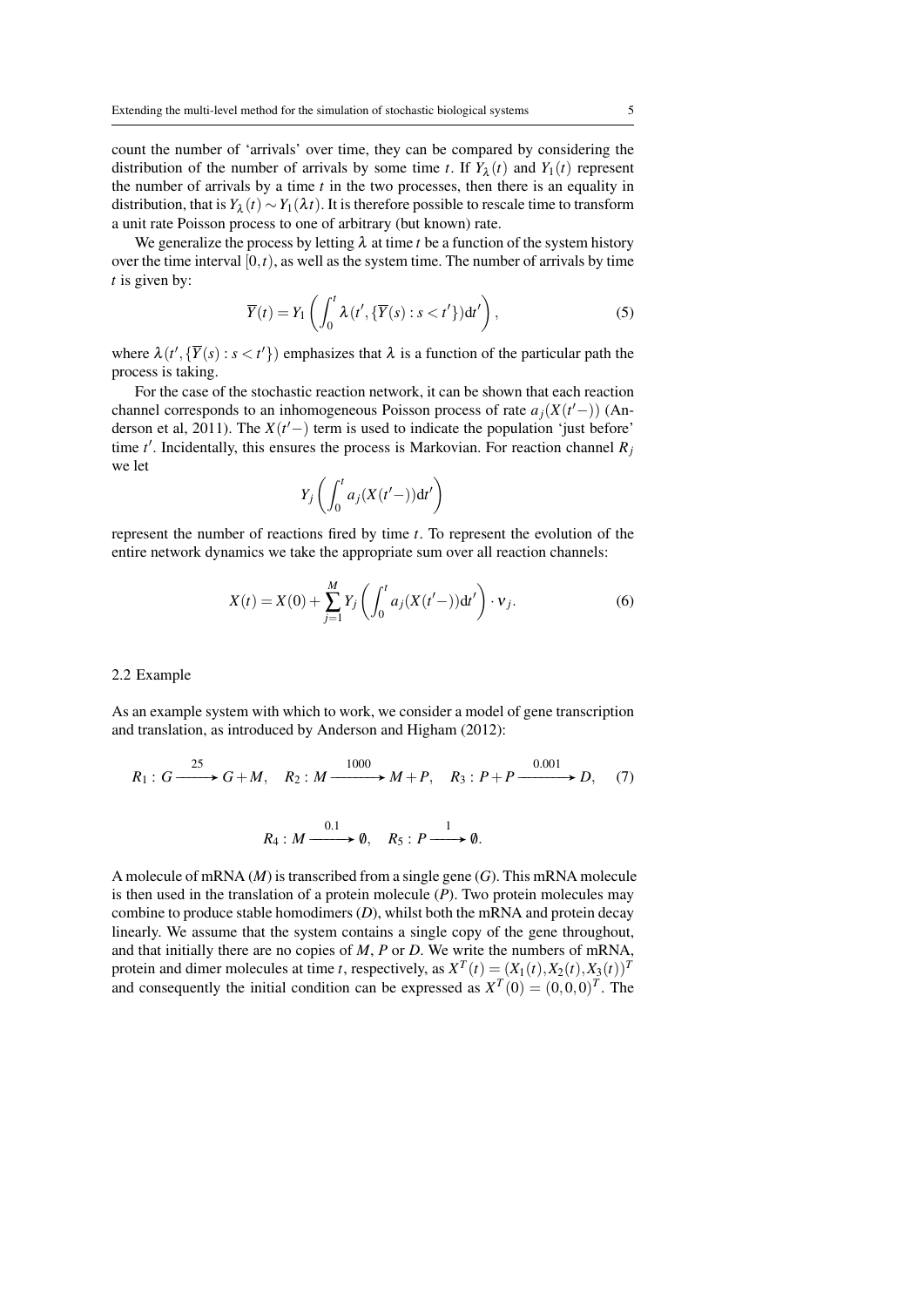system consists of five reaction channels, as labeled in equation (7), and the corresponding stoichiometric matrix is

$$
\mathbf{v} = \begin{bmatrix} 1 & 0 & 0 & -1 & 0 \\ 0 & 1 & -2 & 0 & -1 \\ 0 & 0 & 1 & 0 & 0 \end{bmatrix} . \tag{8}
$$

Due to the presence of a bimolecular reaction in this system, it is not possible to write down an analytic solution of the CME. Moreover, due to the high dimensionality of the system state space, numerical approximation of the CME is also impossible using currently available approaches (Higham, 2008; Jahnke and Huisinga, 2007). In this light, the system must be explored using a suitable eSSA or aSSA.

# 2.3 An exact stochastic simulation algorithm

The simplest, and perhaps most widely used eSSA for generating sample paths is Gillespie's DM (Gillespie, 1977). Suppose a reaction system has state vector  $X(t_0)$  at time  $t_0$ , and that we wish to generate a sample path until a terminal time  $T$ . The DM algorithm is as follows:

- 1. set  $X := X(t_0)$  and  $t := t_0$ ;
- 2. calculate the propensity function,  $a_j$ , for each reaction channel,  $R_j$ ,  $j = 1, \ldots, M$ , based on  $X(t)$ , the population vector at time *t*. Calculate the total propensity  $a_0$  :=  $\sum_{j=1}^{M} a_j$ ;
- 3. generate  $\Delta$ , a random exponential variate with parameter  $a_0$ . This can be achieved by generating  $r_1$  uniformly on (0,1) and then setting  $\Delta := (-1/a_0) \log(r_1)$ . The next reaction will take place at  $t + \Delta$ , unless  $t + \Delta > T$ , in which case terminate the algorithm;
- 4. choose a reaction,  $R_k$ , to happen so that each reaction,  $R_j$ ,  $j = 1, ..., M$  has probability  $a_j/a_0$  of being chosen. Do this, for example, by generating  $r_2$  uniformly on  $(0, 1)$  and determining the minimal *k* such that  $\sum_{j=1}^{k} a_j > a_0 \times r_2$ ;
- 5. set  $X(t + \Delta) := X(t) + v_k$  and  $t := t + \Delta$  to implement reaction  $R_k$  at time  $t + \Delta$ ; 6. return to step 2.

If this algorithm is used to generate  $n$  sample paths, they can be used to estimate the mean copy number of a species at a time *T*. We estimate this quantity,  $\mathbb{E}[X_i(T)]$ , by taking

$$
\mathbb{E}[X_i(T)] \approx \frac{1}{n} \sum_{r=1}^n X_i^{(r)}(T),\tag{9}
$$

where the copy number of species *i* at time *t* in path *r* is represented by  $X_i^{(r)}$  $i^{(r)}(t)$ . This is an example of a Monte Carlo estimator, and, as such, our estimate contains a statistical error. This arises as we have studied only a subset of possible systems paths, and are therefore somewhat uncertain as to our estimate. More precisely, if the variance of our *n* sample points is  $\sigma^2$ , then the estimator variance is  $\sigma^2/n$ . This can be used to construct a confidence interval to characterize the statistical error.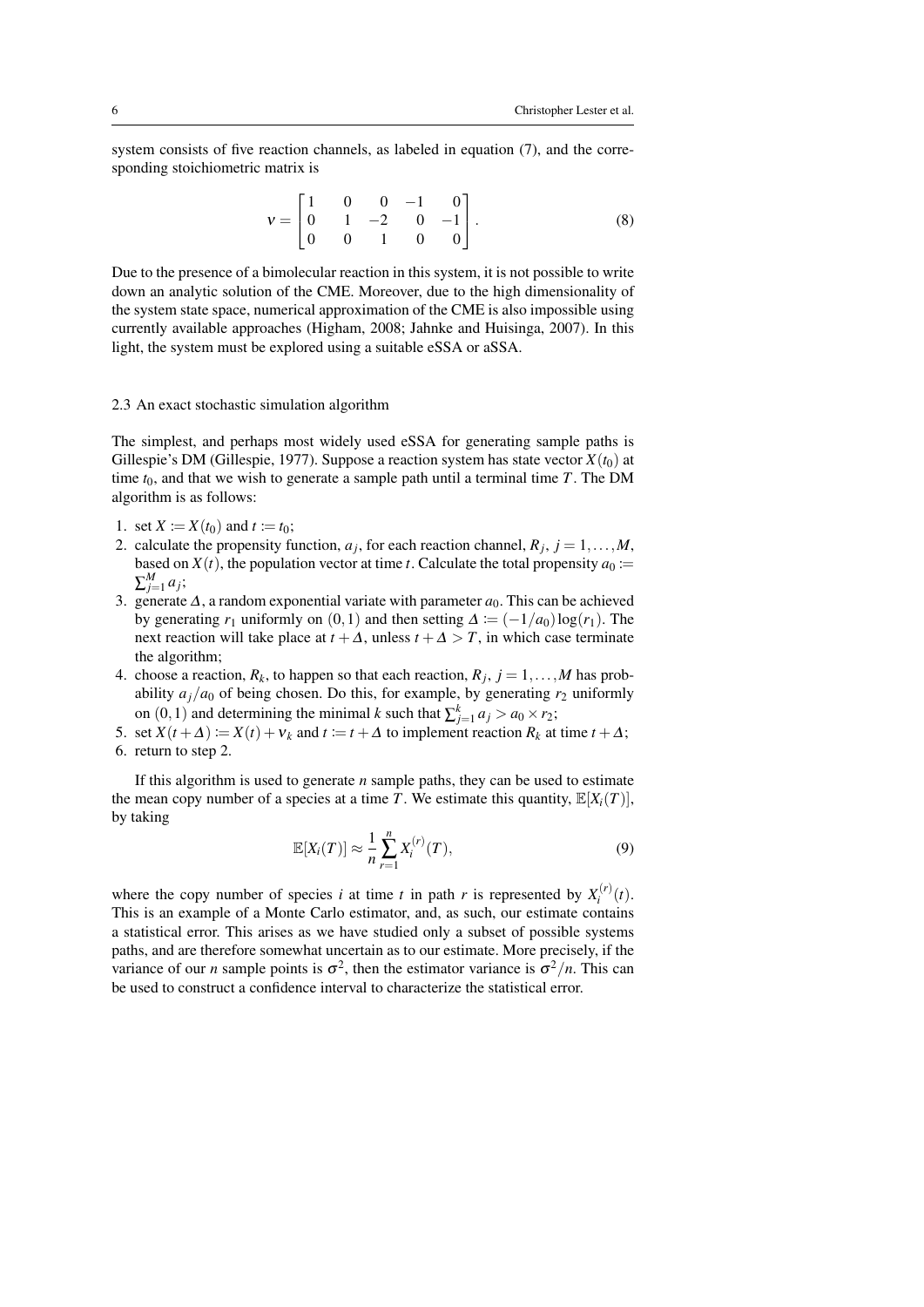

**Fig. 1** Evolution of  $X^T(t) = (X_1(t), X_2(t), X_3(t))^T$  up until terminal time  $T = 1$ . The solid black lines show the mean species numbers and the colored bands one and two standard deviations from the mean.

| <b>Species</b>    | Mean            |
|-------------------|-----------------|
| $\mathbb{E}[X_1]$ | $23.79 + 0.004$ |
| $\mathbb{E}[X_2]$ | $3052.9 + 0.33$ |
| $\mathbb{E}[X_2]$ | $3714.0 + 0.99$ |

**Table 2** Estimated populations of system (7) at time  $T = 1$ , as determined by the DM, using 4,800,000 paths. 95% confidence intervals have been constructed; these are indicated with the  $\pm$  terms.

# 2.4 Example

To illustrate use of the Gillespie DM we return to the example of Section 2.2, with the aim of estimating the dimer population,  $X_3(t)$ , at terminal time  $T = 1$ . Figure 1 shows evolution of  $X^T(t) = (X_1(t), X_2(t), X_3(t))^T$  up until this terminal time. The solid black lines show the mean species numbers and the colored bands one and two standard deviations from the mean.

To compute  $\mathbb{E}[X_3(1)]$  to within a single dimer with 95% confidence requires the generation of approximately 4,800,000 sample paths. Using an optimized Gillespie DM algorithm, this calculation took a little over two hours (7,650 seconds) with code written in C++, when run on our AMD desktop computer. With code written in MATLAB, the same computation took approximately six hours (21,472 seconds). Table 2 shows the approximate molecular populations at the terminal time. Although our optimized DM algorithm performs adequately, the fact remains that for this system, and many others, eSSAs which simulate each reaction explicitly are prohibitively costly. In this light, a number of aSSAs have been proposed. We discuss one such aSSA, the so-called tau-leaping method, here.

## 2.5 Tau-leaping algorithm

As previously illustrated, constraints on computing resources often limit the applicability of the Gillespie DM, and other eSSAs, as they simulate each and every reaction individually. The large costs in doing so come from two main sources: first is the computational overheads in generating the large quantity of random numbers required by the algorithm; and second is the search time involved in determining which reaction occurs. One possible solution to the problem can be found in using approximate algorithms that enable one to fire a number of reactions within a single time step.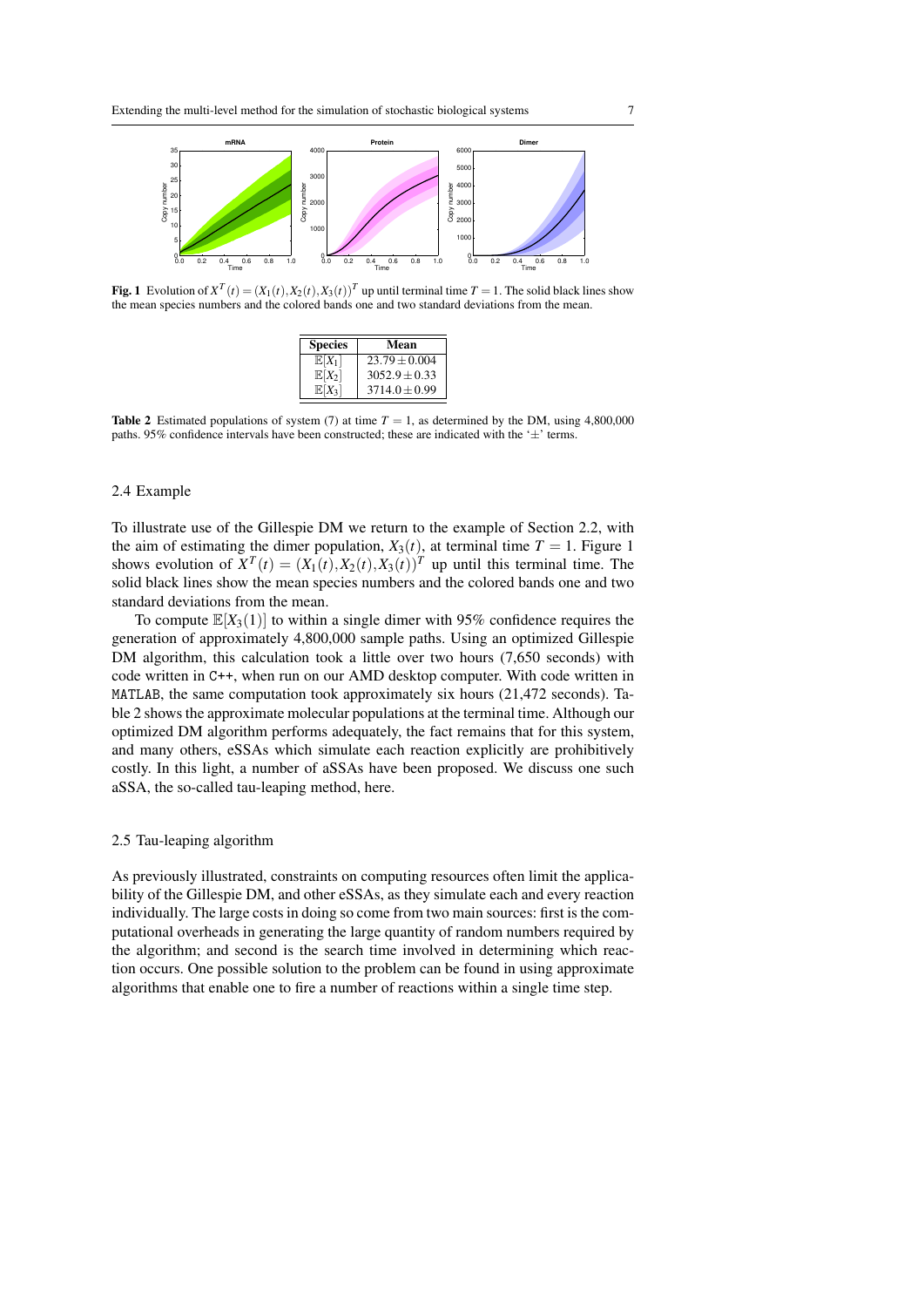The tau-leaping method, first proposed by Gillespie (2001), generates approximate sample paths by taking steps, of length  $\tau$ , through time and firing several reactions during each time step. In this way it 'leaps' over several reactions at a time. If the system is in state *X* and a time step of  $\tau$  is to be performed, let  $K_i(\tau, X)$  represent the number of times that reaction channel  $R_i$  fires within that time step. The key, time-saving assumption of the tau-leaping method is that all reaction rates are assumed to remain constant over each time step of length  $\tau$ . This means that  $K_i(\tau, X)$ is Poisson distributed, i.e.  $K_j \sim \text{Poisson}(a_j(X(t)) \cdot \tau)$ . To see this, we start from the Kurtz perspective of Section 2.1 and write

$$
X(t+\tau) = X(t) + \sum_{j=1}^{M} Y_j \left( \int_t^{t+\tau} a_j (X(t'-)) dt' \right) \cdot v_j.
$$

When  $t' \in [t, t + \tau)$ , by assumption  $a_j(X(t' -)) = a_j(X(t))$ , and so we immediately deduce that  $\int_t^{t+\tau} a_j(X(t'-)) dt' = a_j(X(t)) \cdot \tau$  as required.

The algorithm proceeds at each time step by generating Poisson variates with the correct parameter for each of the  $K_j$ , and then updating each molecular species and propensity function simultaneously. In general  $\tau$  can be chosen adaptively as a function of the copy numbers but, for simplicity, we implement this technique by considering a fixed choice of  $\tau$  throughout. This is the tau-leaping algorithm (Gillespie, 2001):

- 1. set  $X := X(t_0)$  and  $t := t_0$ ;
- 2. if  $t + \tau \leq T$ , calculate the propensity function,  $a_j$ , for each reaction channel,  $R_j$ ,  $j = 1, \ldots, M$ , based on  $X(t)$ , the population vector at time *t*. Otherwise, exit the algorithm;
- 3. generate Poisson random variates,  $p_j$ , as sample values of  $K_j(\tau, X)$ ,  $j = 1, \ldots, M$ ;
- 4. set  $X \coloneqq X + \sum_{j=1}^{M} p_j v_j$  and  $t \coloneqq t + \tau$ ;
- 5. return to step 2.

As the tau-leaping algorithm produces sample paths that do not fully conform with the dynamics of the CME, any estimators calculated using the tau-leaping method may be biased: the expected difference between the tau-leaping estimate and the true value of the point estimate is non-zero. The level of bias in a tau-leaping estimate depends on the value  $\tau$  takes, with lower values of  $\tau$  corresponding to a lower bias. As  $\tau \downarrow 0$ , the estimator bias tends to zero (Anderson et al, 2011). However, the algorithm takes  $\mathcal{O}(1/\tau)$  units of time to generate a path, and so generating a tau-leaping estimator with low bias requires a high level of computational resources.

## 3 Discrete-state multi-level simulation

The multi-level method of Anderson and Higham (2012) divides the work done in calculating a point estimate of the system into parts, known as levels, in an effort to increase computational efficiency. Much of the approach taken by Anderson and Higham (2012) emulates that taken by Giles (2008), in the context of numerically approximating the solutions of stochastic differential equations. Suppose we wish to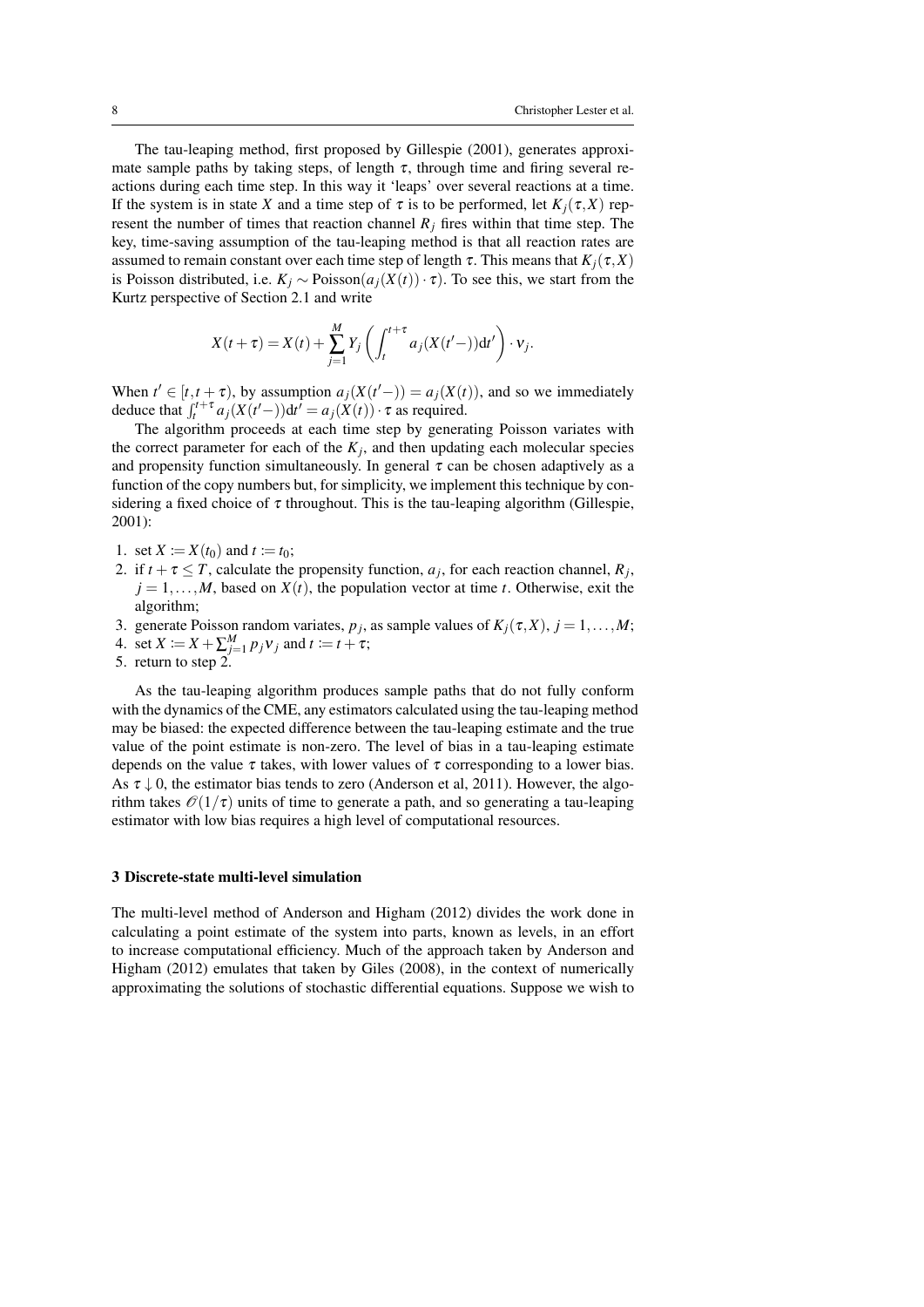estimate the expected value of  $X_i(T)$ , the population of the *i*-th species at time *T*. On the base level (level 0), a tau-leaping aSSA with a large value of  $\tau$  (which we denote  $\tau_0$ ) is used to generate a large number ( $n_0$ ) of sample paths of the system. The resulting point estimate is

$$
Q_0 \coloneqq \mathbb{E}\left[Z_{\tau_0}\right] \approx \frac{1}{n_0} \sum_{r=1}^{n_0} Z_{\tau_0}^{(r)}(T), \tag{10}
$$

where  $Z_{\tau_0}^{(r)}(t)$  is the copy number of species *i* at time *t* in path *r* generated using the tau-leaping method with time step  $\tau_0$ , and  $n_\ell$  is the number of paths generated on level  $\ell$ . As  $\tau_0$  is large, this estimate is calculated cheaply (recall that tau-leaping takes  $\mathcal{O}(1/\tau_0)$  units of time to generate each sample path), with the downside being that it is of considerable bias.

The goal with the next level (level 1) is to introduce a correction term that begins to reduce this bias. In essence, in order to compute this correction term, two sets of  $n_1$ sample paths are calculated. One set comes from the tau-leaping aSSA with the same value of  $\tau$  as on the base level ( $\tau_0$ ). The other set comes from the same tau-leaping aSSA, but with a smaller value of  $\tau$  (which we denote  $\tau_1$ ). The correction term is the difference between the point estimates calculated from each set of sample paths:

$$
Q_1 \coloneqq \mathbb{E}\left[Z_{\tau_1} - Z_{\tau_0}\right] \approx \frac{1}{n_1} \sum_{r=1}^{n_1} \left[Z_{\tau_1}^{(r)}(T) - Z_{\tau_0}^{(r)}(T)\right].
$$

Adding this correction term to the estimator calculated on the base level gives an overall more accurate estimator. This can be seen by noting that  $Q_0 + Q_1 = \mathbb{E}\left[ Z_{\tau_0} \right] +$  $\mathbb{E}\left[Z_{\tau_1} - Z_{\tau_0}\right] = \mathbb{E}\left[Z_{\tau_1}\right]$ , so that the sum of the two estimators has a bias equivalent to that of the tau-leaping method with  $\tau = \tau_1$ . The key to the efficiency of the multi-level method is to generate the two sets of sample paths,

$$
\left\{Z_{\tau_1}^{(r)}(T), Z_{\tau_0}^{(r)}(T) : r = 1, \ldots, n_1\right\},\,
$$

in a clever way, so that the variance in their difference is minimised. If the variance in their difference is denoted as  $V_\ell$ , then the estimator variance is given as  $V_\ell/n_\ell$ . A lower sample variance will mean that fewer sample paths need to be generated to achieve the same estimator variance.

On the level 2, this process is repeated to give a second correction term. Two sets of  $n_2$  sample paths are generated, one set has  $\tau = \tau_1$ , and the second has  $\tau = \tau_2 < \tau_1$ . Again, the correction term is the estimator of their difference,

$$
Q_2 \coloneqq \mathbb{E}\left[Z_{\tau_2} - Z_{\tau_1}\right] \approx \frac{1}{n_2} \sum_{r=1}^{n_2} \left[Z_{\tau_2}^{(r)}(T) - Z_{\tau_1}^{(r)}(T)\right],
$$

and it is added to the combined estimator from the level 0 and level 1 to give  $O_0$  +  $Q_1 + Q_2 = \mathbb{E}[Z_{\tau_2}]$ . Carrying on in this way, the multi-level method forms a telescoping sum,

$$
\mathbb{E}\left[Z_{\tau_L}\right] = \mathbb{E}\left[Z_{\tau_0}\right] + \sum_{\ell=1}^L \mathbb{E}\left[Z_{\tau_\ell} - Z_{\tau_{\ell-1}}\right] = \sum_{\ell=0}^L \mathcal{Q}_\ell.
$$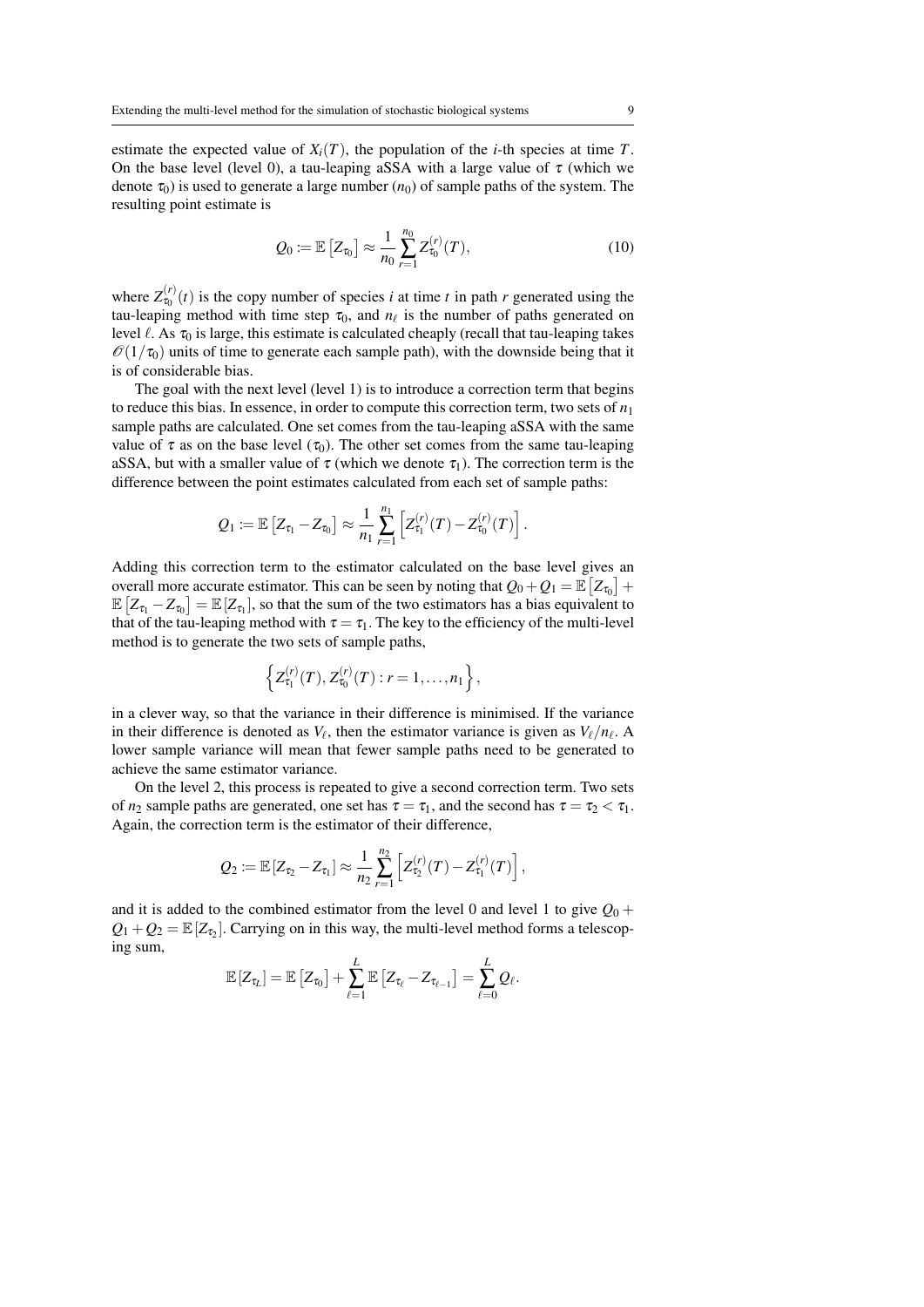With the addition of each subsequent level the bias of the estimator is reduced further, until a desired level of accuracy is reached.

Finally, and optionally, by generating two sets of  $n_{L+1}$  sample paths, one set using an eSSA and the other using tau-leaping with  $\tau = \tau_L$ , we can efficiently compute a final correction term,

$$
Q_{L+1}^* = \mathbb{E}\left[X_i - Z_{\tau_L}\right] \approx \frac{1}{n_{L+1}} \sum_{r=1}^{n_{L+1}} \left[X_i^{(r)}(T) - Z_{\tau_L}^{(r)}(T)\right],
$$

which can be added to the telescoping sum in order to make the estimator unbiased and hence give

$$
\mathbb{E}\left[X_i\right] = \mathbb{E}\left[Z_{\tau_0}\right] + \sum_{\ell=1}^L \mathbb{E}\left[Z_{\tau_\ell} - Z_{\tau_{\ell-1}}\right] + \mathbb{E}\left[X_i - Z_{\tau_L}\right] = \sum_{\ell=0}^L Q_\ell + Q_{L+1}^*.
$$
 (11)

Importantly, it turns out that the total time taken to generate the sets of sample paths for the base level,  $Q_0$ , and each of the correction terms,  $Q_\ell$  for  $\ell = 1, \ldots, L$ , and  $Q_{L+1}^*$ , can be less than that taken to estimate  $\mathbb{E}[X_i(T)]$  using an eSSA. In Section 3.3.1 we describe the bespoke simulation method used to provide samples for the correction terms which is responsible for this time-saving.

The biased estimator,

$$
\mathbb{Q}_b := \sum_{\ell=0}^L \mathcal{Q}_\ell,\tag{12}
$$

is influenced by two distinct types of error: a *statistical error*, and a *bias*. Taking into account the choice of  $\tau_0$ , the bias is controlled by having sufficiently many correction terms within the sum. This will be discussed in detail later in this guide.

The statistical error is controlled by bounding the associated estimator variance,  $\mathbb{V}_b$ , by a parameter  $\varepsilon^2$ . Each of the estimators,  $\mathcal{Q}_\ell$ , which make up  $\mathbb{Q}_b$  has an estimator variance associated with it: if the estimate on level  $\ell$  has sample variance  $V_{\ell}$ , and was calculated using  $n_\ell$  samples, then the estimator variance is  $V_\ell/n_\ell$ . Since each level is estimated in an independent fashion,  $\mathbb{V}_b = \sum_{\ell=0}^{L} V_{\ell} / n_{\ell}$ . Therefore, if  $n_{\ell}$  is sufficiently large, we will have ensured that the overall estimator variance is below a given threshold. That is,  $\mathbb{V}_b < \varepsilon^2$ . The unbiased estimator

$$
\mathbb{Q}_u := \sum_{\ell=0}^L \mathcal{Q}_\ell + \mathcal{Q}_{L+1}^*,\tag{13}
$$

also suffers from a statistical error, and it can be controlled in much the same way as described for the biased case.

To use the multi-level method, a number of decisions have to be made. We must consider:

- the choice of levels in the algorithm. This affects both the simulation time and the bias of  $\mathbb{Q}_b$ , and is determined by both *L* and the values of  $\tau_0, \tau_1, \ldots, \tau_L$ ;
- the values the target estimator variance,  $V_{\ell}/n_{\ell}$ , should take on each level,  $\ell$ . This ensures statistical accuracy, and also affects the simulation time;
- $-$  the choices of simulation techniques for the base level  $(0)$ , the correcting levels, 1,...,*L*, and (if desired) the final level  $L+1$ .

We will now discuss each of these choices.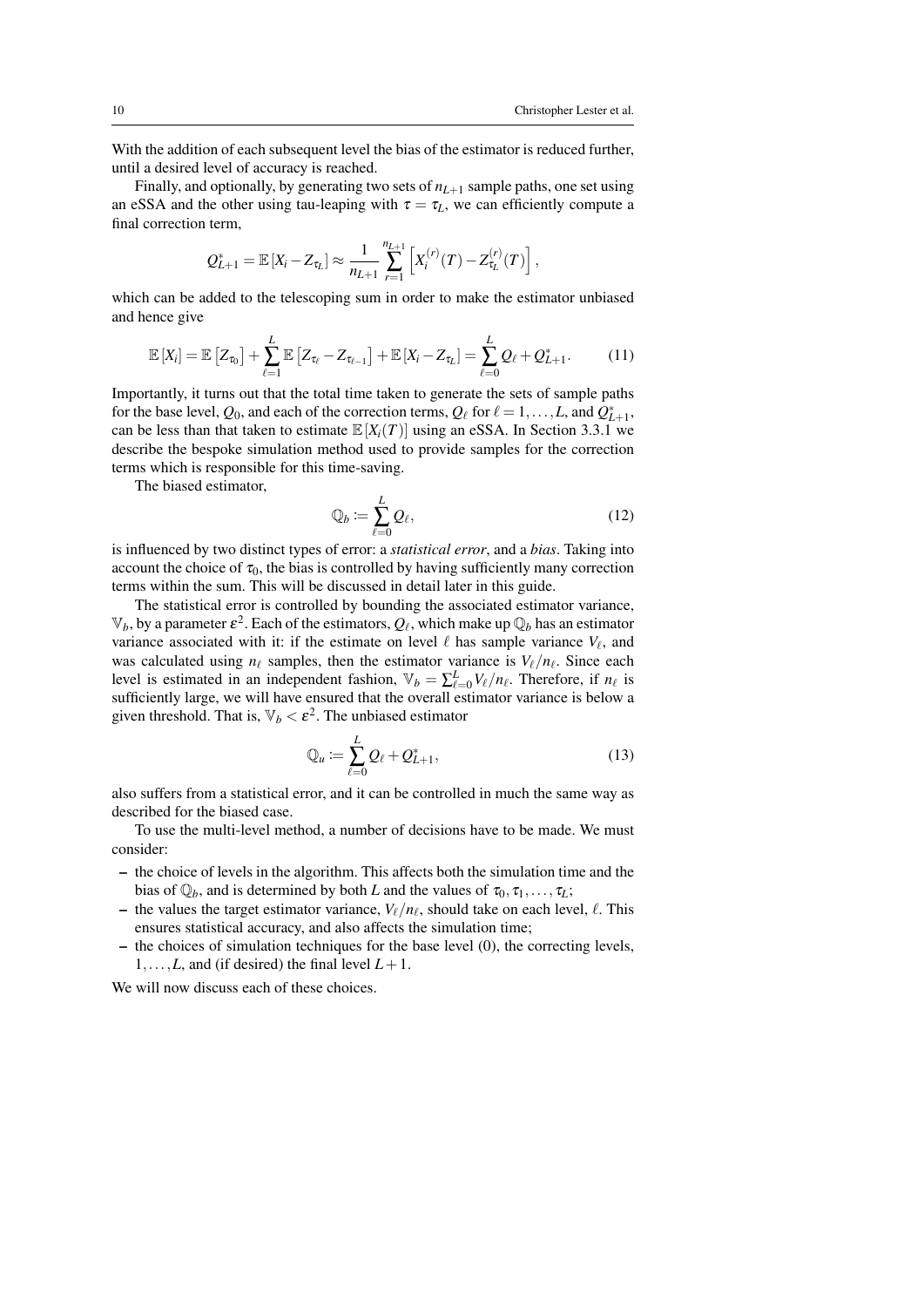# 3.1 The time step

We let  $K \in \{2, 3, \dots\}$  be a scaling factor and take  $\tau_{\ell} = \tau_{(\ell-1)}/K$  so that

$$
Q_0 \equiv \mathbb{E}[Z_{\tau_0}],
$$
  
\n
$$
Q_1 \equiv \mathbb{E}[Z_{\tau_0/K} - Z_{\tau_0}],
$$
  
\n
$$
Q_2 \equiv \mathbb{E}[Z_{\tau_0/K^2} - Z_{\tau_0/K}],
$$
  
\n
$$
\vdots
$$
  
\n
$$
Q_{\ell} \equiv \mathbb{E}[Z_{\tau_0/K^L} - Z_{\tau_0/K^{L-1}}].
$$

This means that the intervals are nested, with the same scaling factor between each, and it renders the algorithm more simple to understand and implement.

#### 3.2 The estimator variance

The aim is to minimize the total expected computational time, subject to the overall estimator variance,  $\nabla_b$ , being sufficiently small. This is therefore a constrained optimization problem; on each level we will choose the number of sample paths,  $n_{\ell}$ . If each sample path on level  $\ell$  takes  $c_{\ell}$  units of time to generate, and the estimator of interest on level  $\ell$  has population variance  $V_\ell$ , then we minimize the total expected computational time, subject to a suitable statistical error<sup>1</sup>:

$$
\sum_{\ell=0}^{L} n_{\ell} c_{\ell} \qquad \text{such that} \qquad \sum_{\ell=0}^{L} \frac{V_{\ell}}{n_{\ell}} < \varepsilon^{2}.\tag{14}
$$

In this case,  $\varepsilon^2$  controls the estimator variance of our combined estimator. We performed the required optimization using Lagrange multipliers. We seek a  $\lambda \in \mathbb{R}$  such that

$$
\frac{\partial}{\partial n_{\ell}}\left[\sum_{m=0}^{L}c_m n_m + \lambda \sum_{m=0}^{L}\frac{V_m}{n_m}\right] = 0 \text{ for } \ell = 0, 1, ..., L.
$$

This implies  $n_\ell = \sqrt{\lambda \cdot V_\ell/c_\ell}$ . As we require  $\sum_{m=0}^L V_m/n_m < \varepsilon^2$ , it follows that  $\sqrt{\lambda} =$  $\sum_{m=0}^{L} \sqrt{V_m \cdot c_m}/\varepsilon^2$ . Therefore, each  $n_\ell$  should be chosen to be

$$
n_{\ell} = \left\{ \frac{1}{\varepsilon^2} \sum_{m=0}^{L} \sqrt{V_m \cdot c_m} \right\} \sqrt{V_{\ell}/c_{\ell}}.
$$
 (15)

Of course, this approach is helpful if the values of  $V_\ell$  and  $c_\ell$  are known. Whilst it may be possible to estimate  $c_\ell$  as  $c_\ell \approx (\tau_0/K^\ell)^{-1}$ , the population variances,  $V_\ell$ , will often not be known analytically. However, these can be estimated using the sample variances, which have been generated from a small number of preliminary simulations.

<sup>&</sup>lt;sup>1</sup> Note that here, and throughout the rest of this work, we implicitly include the final exact coupling level in our summations, where appropriate.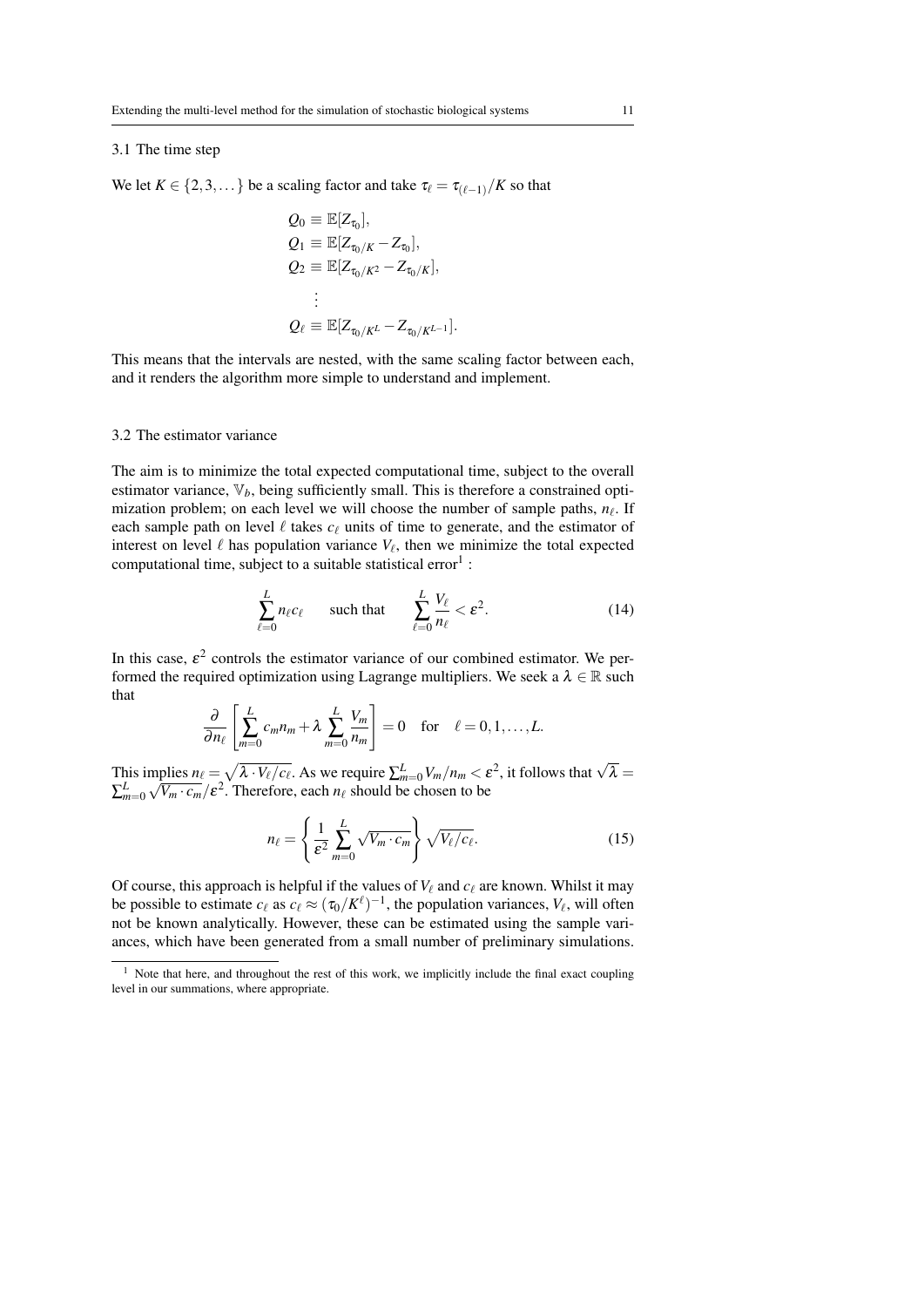For example, Anderson and Higham (2012) generate 100 initial sample paths on each level as a basis for estimating these quantities

The time taken for each level is the product of the number of paths,  $n_\ell$ , and the time taken for each path on that level,  $c_{\ell}$ . Thus, the total amount of time for the multi-level simulation is

$$
\frac{1}{\varepsilon^2} \left\{ \sum_{\ell=0}^L \sqrt{c_\ell V_\ell} \right\}^2, \tag{16}
$$

units of CPU time.

#### 3.3 The estimation techniques

We now outline how to calculate the estimates for each level. These include:

- $-$  the base level,  $Q_0$ . This can be handled with the regular tau-leaping algorithm with time step  $\tau_0$ , as described in Section 2.5;
- the tau-leaping correction terms,  $Q_\ell$ , for  $\ell \in \{1,\ldots,L\}$ . This is discussed in detail below;
- the exact SSA coupled to tau-leaping correction term,  $Q_{\ell}^*$ . This is discussed in detail.

## *3.3.1 The tau-leaping correction terms*

Given our choices of  $\tau_{\ell}, \ell = 1, \ldots, L$ , we have that

$$
Q_{\ell} = \mathbb{E}\left[Z_{\tau_0/K^{\ell}} - Z_{\tau_0/K^{\ell-1}}\right] \approx \frac{1}{n_{\ell}} \sum_{r=1}^{n_{\ell}} \left[Z_{\tau_0/K^{\ell}}^{(r)} - Z_{\tau_0/K^{\ell-1}}^{(r)}\right],\tag{17}
$$

where  $Z_{\eta}^{(r)}$  represents the population of the *i*-th species at a time *T* in the *r*-th sample path generated using tau-leaping with time step  $\eta$  (=  $\tau_0/K^\ell$  or  $\tau_0/K^{\ell-1}$ ). The idea underlying the multi-level method is to generate sample paths to estimate (17) so that  $Q_{\ell}$  has a low sample variance. This means that few sample paths will be required to attain a specified statistical error.

To generate the *r*-th sample value,  $Z_{\tau_0/K^\ell}^{(r)} - Z_{\tau_0}^{(r)}$  $\int_{\tau_0/K^{\ell-1}}^{\tau_0}$ , we will need to simultaneously generate two sample paths using tau-leaping, but with different time steps. As we are constructing a Monte Carlo estimator, we require each of the sample values,  $Z_{\tau_0/K^\ell}^{(r)} - Z_{\tau_0/}^{(r)}$  $\tau_{0}/K^{\ell-1}$ , to be independent of the other bracketed terms. The key point to note is that for each sample there is no need for  $Z_{\tau}^{(r)}$  $\pi_{\tau_0/K^\ell}^{(r)}$  and  $Z_{\tau_{0/\ell}}^{(r)}$  $\int_{\tau_0/K^{\ell-1}}^{\tau(r)}$  to be independent of one another. This is because our estimator  $Q_\ell$  is not dependent on the actual copy numbers within each system, but merely their difference. By recalling that

$$
\text{Var}\left[Z_{\tau_0/K^\ell}-Z_{\tau_0/K^{\ell-1}}\right]=\text{Var}\left[Z_{\tau_0/K^\ell}\right]+\text{Var}\left[Z_{\tau_0/K^{\ell-1}}\right]-2\text{Cov}\left[Z_{\tau_0/K^\ell},Z_{\tau_0/K^{\ell-1}}\right],
$$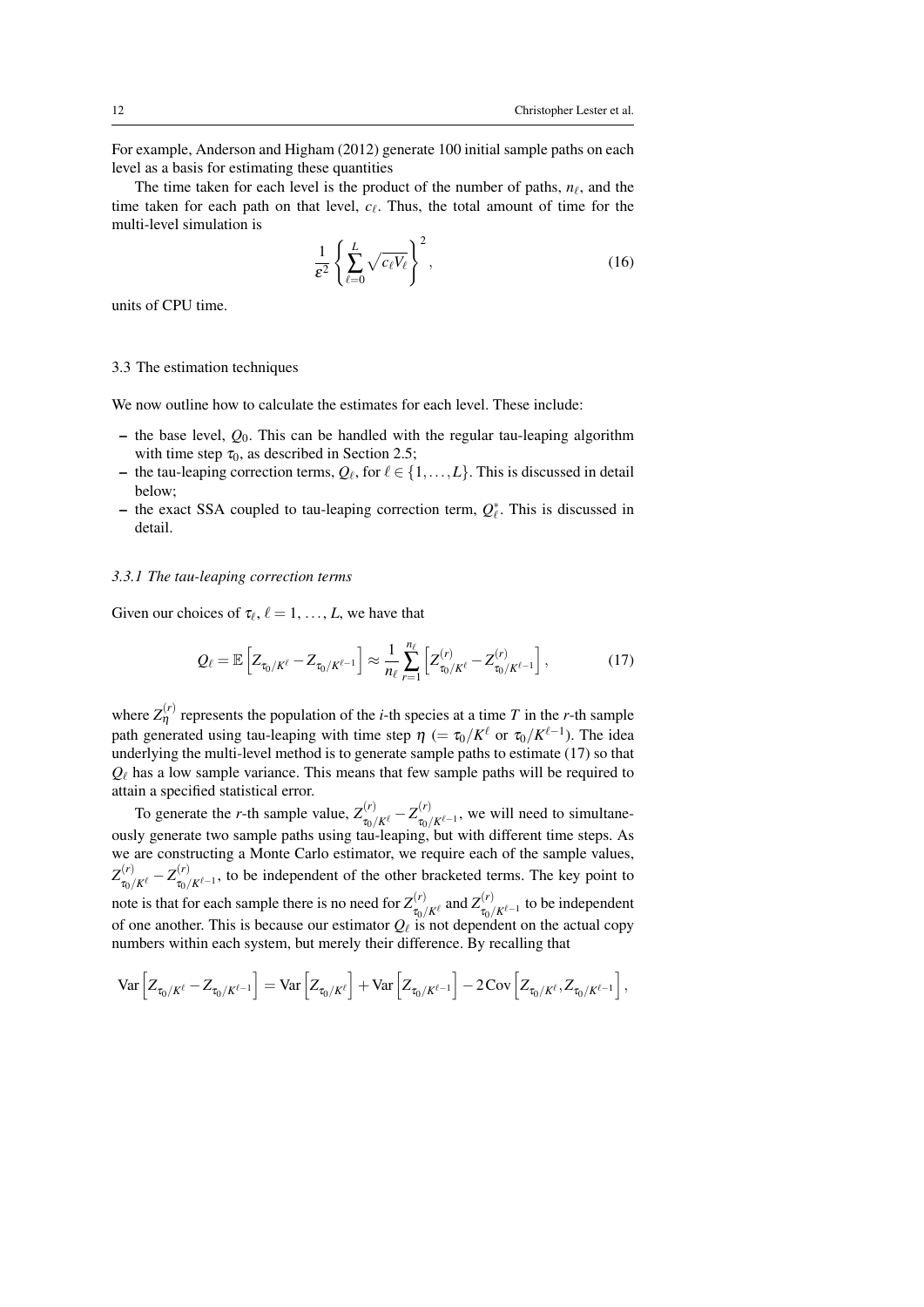we note it is therefore permissible, and in our interests, for  $Z_{\tau}^{(r)}$  $\mathcal{Z}_{\tau_0/K^\ell}^{(r)}$  and  $Z_{\tau_0/K^\ell}^{(r)}$  $\int_{\tau_0/K^{\ell-1}}^{\tau(\ell)}$  to exhibit a strong positive correlation as this will give rise to a lower estimator variance. We achieve this positive correlation by keeping the *r*-th sample paths of the approximate processes with time steps  $\tau_0/K^\ell$  and  $\tau_0/K^{\ell-1}$  as similar to each other as possible. We now describe how to do this.

For the purposes of our discussion, suppose we wish to simulate a single pair of sample paths on level  $\ell$  and call the sample path with time step  $\tau_{\ell} = \tau_0/K^{\ell}$  the fine resolution path and that with time step  $\tau_{\ell-1} = \tau_0/K^{\ell-1}$  the coarse resolution path. Since both paths have the same initial conditions, one approach to achieving strong positive correlation between the two paths is to use the same tau-leaping process to simultaneously simulate each sample path, and aim to have each reaction channel fire a similar number of times in both systems. In doing so, however, it is crucial that the two paths are distributed as they would be if generated using a standard tau-leaping method.

The thickening property of the Poisson distribution (Norris, 1998) lets this aim be realized. Suppose  $\mathscr{P}_1$ ,  $\mathscr{P}_2$ , and  $\mathscr{P}_3$  are independent Poisson distributions. Then, for parameters  $a > 0, b > 0$ ,

$$
\mathscr{P}_1(a+b) \sim \mathscr{P}_2(a) + \mathscr{P}_3(b),\tag{18}
$$

where ∼ implies equality in distribution. This means that a Poisson random variate with parameter  $a + b$  can be generated by generating two Poisson variates, one with parameter *a* and the other with parameter *b*, and then adding them. In terms of our sample paths, the thickening property implies that we can use one Poisson random variate to determine how many of a particular type of reaction happen in *both* the coarse and fine resolution systems during a time step and then 'top up' any further reactions that happen in only one of the systems using further Poisson random variates.

In practice, this can be achieved be creating 'virtual reaction channels' and we reformulate each reaction channel,  $R_j$ , into three virtual channels. We call these virtual channels  $R_j^1$ ,  $R_j^2$  and  $R_j^3$  and define them such that:

- $-R_j^1$ : reactions through this channel occur in both the coarse and fine systems;
- $-R_j^2$ : reaction through this channel occur only in the coarse system;
- $-R_j^3$ : reactions through this channel occur only in the fine system.

We will assign propensity functions to these channels so that reactions occur at the appropriate rates in both the coarse and fine systems.

To generate coupled sample paths, we use an algorithm that steps forward with fine-resolution time steps  $\tau_\ell$ . We update the propensity functions of the fine resolution system at each time step, but only update the propensity functions of the coarse resolution system every *K* steps. In other words, we only update the propensity functions of the coarse resolution system after time steps of  $\tau_{\ell-1}$ .

To set out the multi-level algorithm, we let  $Z_c$  and  $Z_f$  be the copy numbers in the coarse and fine resolution sample paths, respectively. For each reaction channel  $R_i$  we define  $a_j^c$  to be its propensity function in the coarse resolution system and similarly for  $a_j^f$ . We will assume that  $T/\tau_0$  is an integer, so that on each level we always take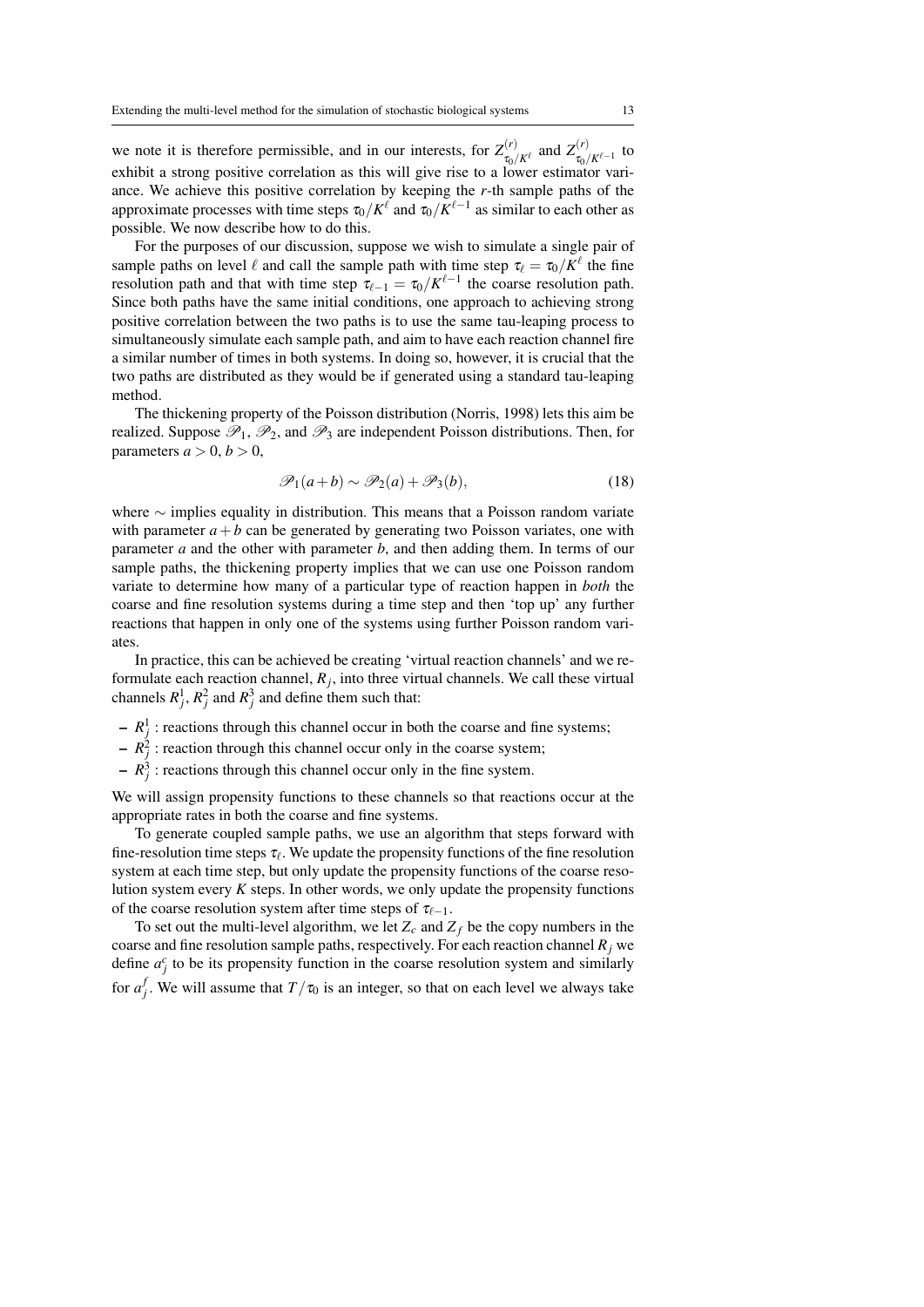an integer number of time steps. With scaling factor *K* we then have  $\tau_{\ell} = \tau_0/K^{\ell}$ . The algorithm then proceeds as follows:

- 1. set  $Z_c := Z_c(t_0), Z_f := Z_f(t_0)$  and  $t := t_0$ ;
- 2. for  $\alpha = 1$  to  $T/\tau_0$ :
	- (a) calculate the propensity function  $a_j^c$  for each reaction channel  $R_j$ ,  $j = 1, ..., M$ ; (b) for  $\beta = 1$  to *K*:
		- i. calculate the propensity function  $a_j^f$  for each reaction channel  $R_j$ ,  $j =$ 1,...,*M*;
		- ii. define the propensity functions of the three virtual channels as

$$
b_j^1 = \min \{a_j^f, a_j^c\},
$$
  
\n
$$
b_j^2 = a_j^c - b_j^1,
$$
  
\n
$$
b_j^3 = a_j^f - b_j^1;
$$
\n(19)

iii. for each of the virtual reaction channels,  $r = 1, 2, 3$ , generate Poisson random variates,  $Y_j^r$ , with parameters  $b_j^r \cdot \tau_\ell$  and set

$$
Z_c := Z_c + \sum_{j=1}^{M} (Y_j^1 + Y_j^2) v_j,
$$
  
\n
$$
Z_f := Z_f + \sum_{j=1}^{M} (Y_j^1 + Y_j^3) v_j;
$$
\n(20)

otherwise terminate;

3. return to step 2.

In step 2(b), *K* time steps of duration  $\tau_{\ell}$  are carried out, to give a time step of length  $K\tau_\ell = \tau_{\ell-1}$  in total. Within each of these steps,  $b_j^1$  is the reaction propensity of the virtual reaction channel  $R_j^1$ ,  $b_j^2$  is that of  $R_j^2$ , and  $b_j^3$  that of  $R_j^3$ . We note that by equation (18), with a time step of  $\tau_{\ell} = \tau_0/K^{\ell}$ ,

$$
\mathscr{P}(a_j^c \cdot \tau_\ell) \sim \mathscr{P}(b_j^1 \cdot \tau_\ell) + \mathscr{P}(b_j^2 \cdot \tau_\ell), \n\mathscr{P}(a_j^f \cdot \tau_\ell) \sim \mathscr{P}(b_j^1 \cdot \tau_\ell) + \mathscr{P}(b_j^3 \cdot \tau_\ell),
$$
\n(21)

so that each sample paths is updated using the correct propensity functions. In Figure 2 we illustrate how the time steps are arranged on the time axis. We have shown a coarse time step of  $\tau_{\ell-1} = 1/3$ , and a fine time step of  $\tau_{\ell} = 1/9$ . In this case our scaling factor,  $K = 3$ , and so we have three steps of the fine process for every step of the coarse process.

Using the same Poisson random variates,  $Y_j^1$ ,  $j = 1,...M$ , to update both the coarse and fine system populations in (20) is crucial to the success of the method, and has the effect of introducing a strong path-wise correlation between the coarse and fine resolution sample paths. The premise is as follows: if the state vectors  $Z_c(t)$  and  $Z_f(t)$  show similar populations for each species, then we expect  $a_j^c$  and  $a_j^f$  to be similar for all *j*, as these are continuous functions of the underlying populations. If this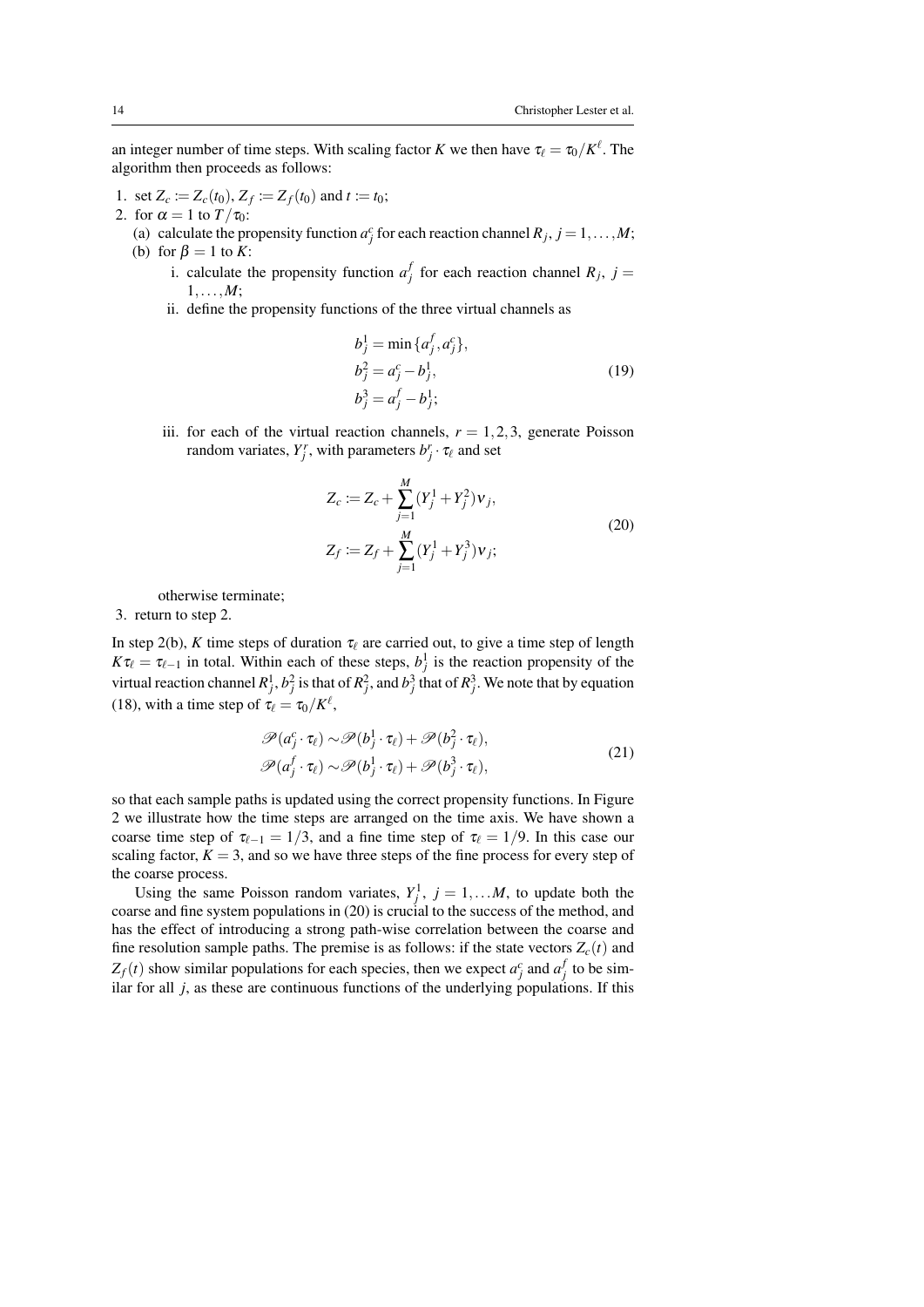

**Fig. 2** A diagrammatic representation of the steps in the algorithm, shown on a time axis, from time  $t = 0$ to  $t = 1$ . The vertical lines represent the discretization of time.

is the case then the  $b_j^r$ , as defined in (19), are such that for all  $j, b_j^1 \gg \max\{b_j^2, b_j^3\}$ . Over the fine time step  $\tau_\ell$ , we can share the randomness between the coarse and fine system by using a single Poisson random number, generated with parameter  $b_j^1 \cdot \tau_\ell$ , to introduce  $Y_j^1$  reactions in channel  $R_j$  into both systems. To ensure compliance with the tau-leaping algorithm, we introduce a further  $Y_j^2$  and  $Y_j^3$  *j* reactions in the coarse and fine systems, respectively. Note that at least one of  $Y_j^2$  and  $Y_j^3$  will be zero so that we 'top up' at most one of the systems. As we expect  $Y_j^1$  to be significantly larger than both  $Y_j^2$  and  $Y_j^3$ , the main part of the fluctuation is common to both systems. The result is that the state vectors in both systems remain comparable. The argument then repeats itself for each time step, and the population differences between equivalent species at the terminal time is therefore likely to be small and strongly correlated.

## *3.3.2 The exact coupling*

We now provide a novel technique for estimating  $Q_{L+1}^*$ , the final correction term that is needed to produce an unbiased point estimator,  $\mathbb{Q}_u$ .  $Q_{L+1}^*$  is the expected difference between the point estimator generated from a tau-leaping approximation with  $\tau_L$  =  $\tau_0/K^L$  and that generated using the DM eSSA. The benefit of including this final correction term into the multi-level estimator is that it allows us to produce an overall unbiased estimator, and therefore provides an output of equivalent accuracy to that of the DM. Recall that

$$
Q_{L+1}^* = \mathbb{E}\left[X - Z_{\tau_0/K^L}\right] \approx \frac{1}{n_{L+1}} \sum_{r=1}^{n_{L+1}} \left[X^{(r)} - Z_{\tau_L}^{(r)}\right],
$$

where  $X^{(r)}$  and  $Z_{\tau_L}^{(r)}$  represent the copy numbers of the species of interest at time *T* in the *r*-th sample paths, generated by the DM, and tau-leaping aSSA with time step  $\tau_L$ , respectively. As for levels  $\ell = 1, \ldots, L$ , we aim to correlate the sample paths  $X^{(r)}$  and  $Z_{\tau_L}^{(r)}$  in order to reduce the variance in  $Q_{L+1}^*$ .

The difficulty in coupling the two sample paths arises because the tau-leaping system has its reaction propensities updated after a fixed period of time, not after a fixed number of reactions. The DM is not equipped to provide sample paths which exhibit this non-Markovian behavior. We thus have to deal with what Anderson (2007) describes as a time-inhomogeneous Poisson process. One approach to handling this situation is to use a form of the modified next reaction method (MNRM) (Anderson, 2007) to simulate the required sample paths (Anderson and Higham, 2012). We do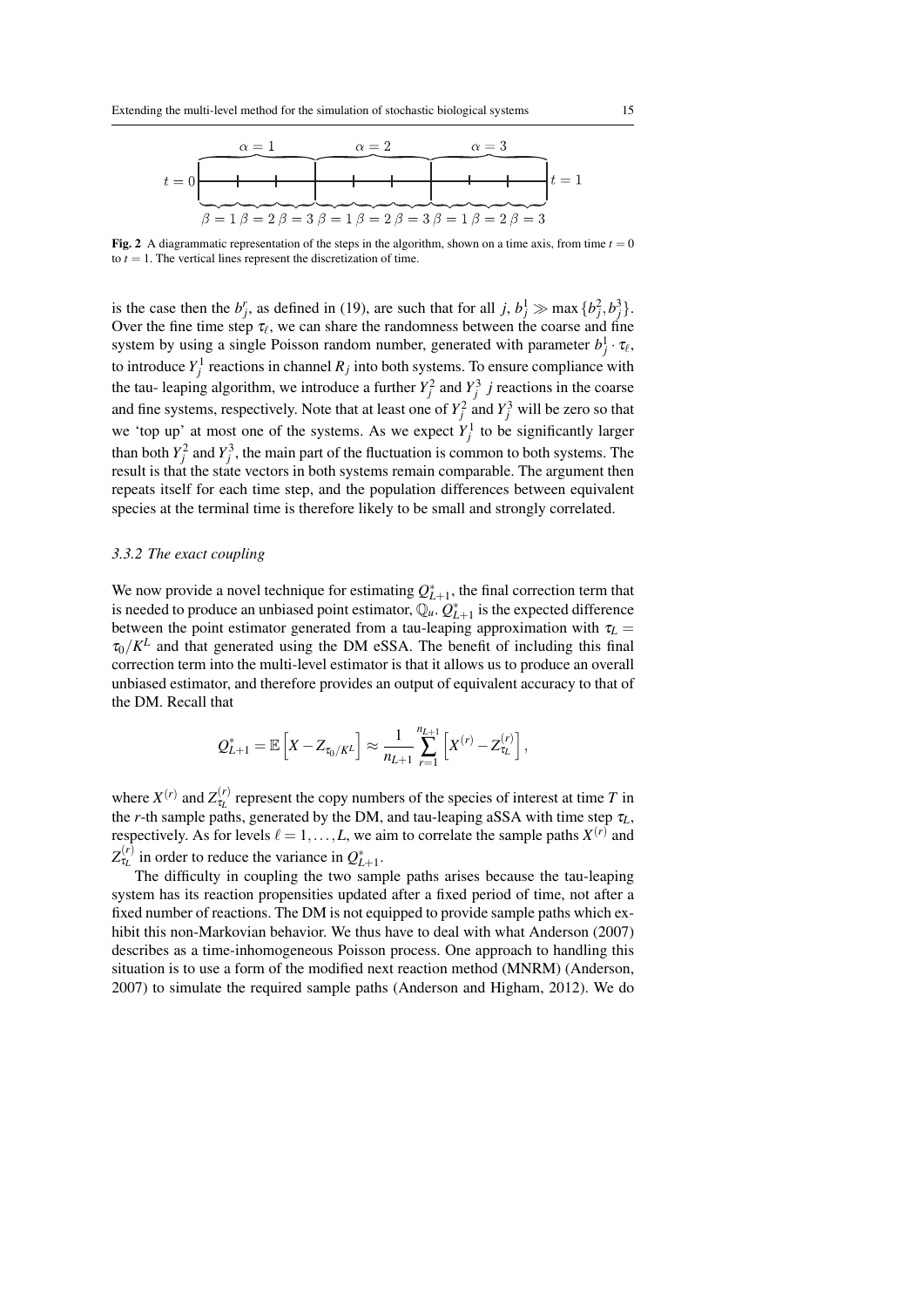not explore this approach further, but rather present our own simpler and more efficient method. However, our technique is mathematically equivalent to the MNRM, and therefore generates equivalent statistics. In particular, we preserve the same mean and variance. We demonstrate the improvements in simulation time in comparison to the algorithm of Anderson and Higham (2012) in Section 3.4.1.

In order to couple the same paths, we reformulate the tau-leaping algorithm so that it can be implemented in the same way as the DM, one reaction at a time. This is possible for the following reasons. Firstly, we can express a (homogeneous) Poisson process in terms of a number of exponential random variables: a Poisson process with rate  $\lambda$  has inter-arrival event times exponentially distributed with rate parameter λ (Norris, 1998). Instead of using a single Poisson random number to decide how many events occur in our Poisson process over a time interval  $\tau$ , we can simulate a number of inter-arrival times, and work out how many fit into the time interval τ. This then gives the number of reaction events, and will be distributed in the same way as the Poisson random variable. Secondly, we can extend these results to account for parameters which are step functions in time.

We then implement the tau-leaping aSSA one reaction at a time by creating random variates that specify the time between reaction within the time step of length τ*L*. We will therefore simulate a number of reaction events - however, unlike the DM, the parameters (reaction propensities) are not immediately updated. We can therefore think of the generation of exponential random variables as modeling delayed reactions. This means that if we initialize a reaction at time  $t \in [n\tau_L, (n+1)\tau_L)$  where  $n \in \mathbb{N}$ , say, we only alter the species numbers at the later time  $t = (n+1)\tau_L$ , so that  $(n+1)\tau_L - t$  is the delay. In line with the regular tau-leaping algorithm, the propensity functions are only updated at the end of each time step. This means that our 'delayed tau-leaping' algorithm is equivalent to the regular tau-leaping algorithm. Crucially, it resembles the same structure as the DM.

Since, in this work, we are only interested in the state vector at a terminal time, we can simplify our method by thinking of delayed reactions as having an immediate effect on the population, but a deferred effect on the propensity functions. This has the effect of simplifying the internal dynamics of the algorithm, without altering our final estimate.

Let  $X(t)$  represent the state vector in the exact sample path at time  $t$ , and similarly let  $Z(t)$  represent the state vector in the tau-leaping sample path. Let  $a_i$  represent the reaction propensity of reaction channel  $R_j$  in the exact system, and  $b_j$  represent the reaction propensity of the same channel in the tau-leaping system. Following the approach outlined previously for coupling coarse and fine tau-leaping paths, we will think of each reaction channel,  $R_j$ , as having three virtual channels, which we call  $R_j^1$ ,  $R_j^2$  and  $R_j^3$  and define as follows:

- $-R_j^1$ : this channel causes reaction *j* to happen in both systems, and has propensity function  $c_j = \min\{a_j, b_j\};$
- $-R_j^2$ : this channel causes reaction *j* to happen in the exact system only, and has propensity function  $a_j - c_j$ ;
- $-R_j^3$ : this channel causes reaction *j* to happen in the tau-leaping system only, and has propensity function  $b_j - c_j$ .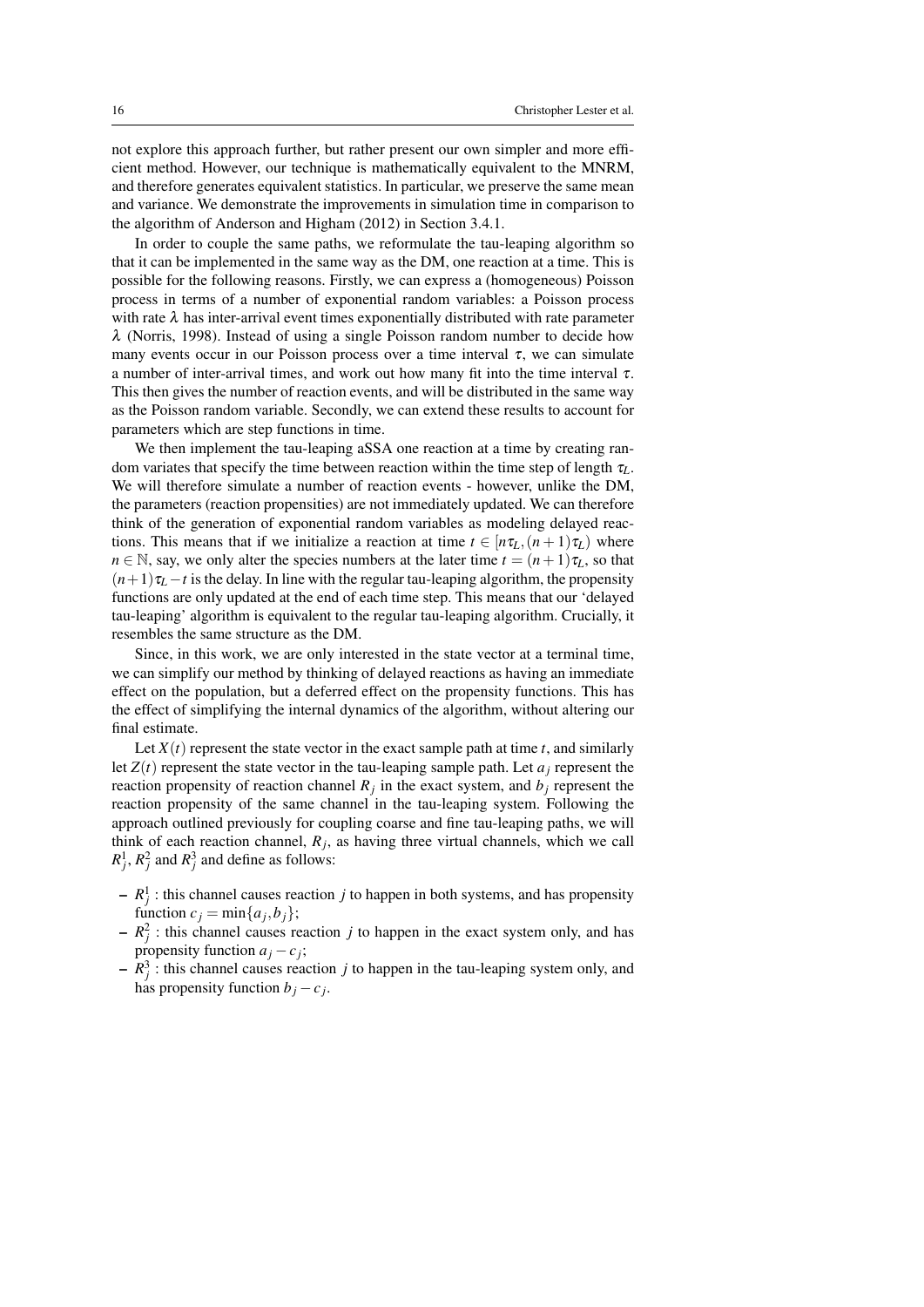The purpose of this coupling is to share random fluctuations between the two paths. Reaction  $R_j^1$  will occur far more often than  $R_j^2$  and  $R_j^3$ , and hence the populations of both systems will remain similar. Importantly, this approach is consistent with the requirements of the system dynamics for the following reasons.

Note that the overall reaction propensity of these three virtual reactions is  $d_i =$  $\max\{a_j, b_j\}$ . Moreover, if  $a_j > b_j$  (therefore  $c_j = \min\{a_j, b_j\} = b_j$  and  $d_j = \max\{a_j, b_j\} =$  $a_j$ ) we can say that if a *j* reaction is to happen, it will definitely happen in the exact system. This is because the only way it cannot happen is if reaction channel  $R_j^3$  fires, but this is impossible as  $R_j^3$  has propensity of  $b_j - c_j = 0$ . Reaction *j* also happens in the tau-leaping system with probability  $\min\{a_j, b_j\} / \max\{a_j, b_j\} = b_j / a_j$ . This follows because it is the probability of reaction channel  $R_j^1$  firing, given a *j* reaction happens. An equivalent result can be derived if  $b_j > a_j$ : if a *j* reaction is to occur, it will definitely occur in the tau-leaping system, and will also occur in the exact system with probability  $a_j/b_j$ . Finally, if  $a_j = b_j$  then, if a *j* reaction takes place, it must do so in both systems.

We will therefore simulate the coupled system according to a two step process. The first step will be to decide which reaction, *j*, fires in at least one of the systems. The second step will be to decide whether the exact, tau-leaping or both systems are affected. We now state our algorithm for generating coupled sample paths up to a terminal time *T*:

- 1. set  $X := X(t_0)$ ,  $Z := Z(t_0)$  and  $t := t_0$ . Set the start time of the tau-leap time step as  $t_B \coloneqq t_0$ , and the end time as  $t_E \coloneqq t_0 + \tau_L$ ;
- 2. calculate propensity function  $b_j(Z(t_B))$  for each reaction channel  $R_j$ ,  $j = 1, \ldots, M$ in the tau-leaping system;
- 3. calculate the propensity function  $a_j(X(t))$  for each reaction channel  $R_j$ ,  $j =$ 1,...,*M* in the exact system;
- 4. for each reaction, *j*, calculate  $d_j = \max\{a_j, b_j\}$  and the total *firing* propensity  $d_0 \coloneqq \sum_{j=1}^M d_j;$
- 5. generate  $\Delta$ , a random exponential variate with parameter  $d_0$ . This can be achieved by generating  $r_1$  uniformly on  $(0,1)$  and then setting  $\Delta := (-1/d_0) \log(r_1);$
- 6. if  $t + \Delta > T$ , terminate the algorithm. Otherwise, if  $t + \Delta \ge t_F$  update the tauleaping propensities. Do this by setting  $t := t_E$ ,  $t_B := t_E$  and  $t_E := t_E + \tau_L$ , and returning to step 2. If  $t + \Delta < t_E$ , set  $t := t + \Delta$  and continue to step 7;
- 7. choose a *firing* channel *j* such that each reaction *j* has probability  $d_j/d_0$  of firing. Do this, for example, by generating  $r_2$  uniformly on  $(0,1)$  and determining the minimal *j* such that  $\sum_{k=1}^{j}$  $\frac{d}{dx}$ <sub>k=1</sub>  $d_k > d_0 \times r_2$ ;
- 8. implement reaction *j* in the system which has reaction propensity  $d_j = \max\{a_j, b_j\}$ , and update the population levels correspondingly;
- 9. sample  $r_3$  uniformly from  $(0,1)$ . If  $r_3 < c_j/d_j$ , then fire reaction *j* in the other system also;
- 10. if  $R_i$  has been implemented in the exact system, return to step 3. Otherwise, return to step 5.

In the context of computational efficiency, we expect our revised algorithm to differ from the original MNRM (Anderson and Higham, 2012), in two significant ways. Firstly in step 6, a number of time steps will be 'rejected' as the algorithm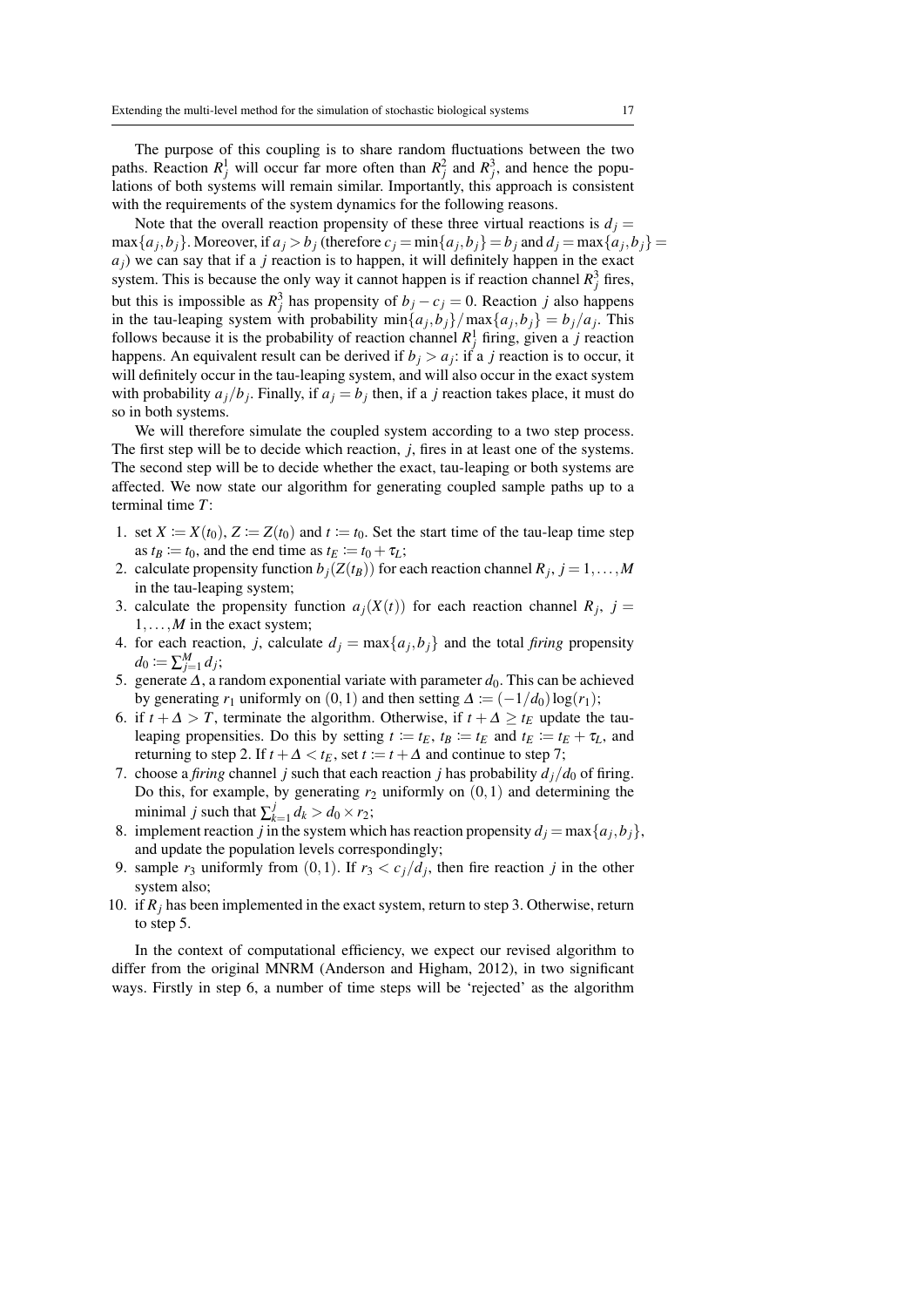returns to step 2. This step is justified by the memoryless property. This means that a number of random variates will be 'wasted', with the extent of wastage depending on the value of  $\tau_L$ . In contrast, one of the main attractions of the MNRM is that it barely wastes any random numbers. However, if the generation of random numbers is a concern then  $r_3$  in step 9 can be generated cheaply by recycling  $r_2$  (Yates and Klingbeil, 2013). Secondly, in step 7, a *firing* channel is chosen, and then the affected paths are determined in step 8 and 9. The search in step 7 is amenable to optimization in much the same way as the DM (McCollum et al, 2006; Li and Petzold, 2006; Cao et al, 2004). The downside of the MNRM in this context is that a substantial amount of complex maintenance work needs to be carried out within the algorithm, and that choice of the next reaction involves an unavoidably time-consuming search to find the minimum within a matrix of 'next reaction times' on a substantially enlarged state space (as there are three virtual channels for every reaction channel). Optimization of the MNRM is somewhat less straightforward, but the method of Gibson and Bruck (2000) can potentially be adapted.

In the next section we test our multilevel algorithm with a range of different parameters. In particular, we compare our updated method with the original MNRM method of Anderson and Higham (2012) in Section 3.4.1.

#### 3.4 Example

We are now in a position to implement the multi-level method on our example gene expression system, (7). We first give a detailed breakdown of the contribution to the simulation of each level using the canonical set of parameters given in (7). We then demonstrate the effects on the simulation efficiency of varying these parameters when generating both biased and unbiased estimators. In particular, we demonstrate how our new final coupling method has contributed to a significant performance improvement in the situation where an unbiased estimator is required.

Initially we chose  $K = 3$ ,  $\tau_0 = 1/9$  and  $L = 5$ . Using C++, we estimate the value of the mean dimer population,  $\mathbb{E}[X_3(1)]$ , to be 3,714.23  $\pm$  0.99, with approximately 166 seconds of computation (where the error tolerances refer to a 95% confidence interval). The same calculation can be performed using MATLAB; in this case, we estimate  $\mathbb{E}[X_3(1)]$  to be 3,714.55  $\pm$  1.06 within 579 seconds of computation.

Compared with the 7,650 seconds taken for the DM using C++ (see Section 2.4; the equivalent figure for MATLAB is 21,472 seconds), the multi-level approach is approximately 46 times faster (equivalently, 37 times) for this example system with these canonical parameter values. In Table 3 we detail the contribution of each level of the multi-level estimator to the simulation time and the cumulative estimate of  $\mathbb{E}[X_3(1)]$ , when C++ has been used to produce the simulations. In this case, the final estimator,  $Q_{L+1}^*$ , contributes a relatively small proportion of the simulation time, which makes the calculation of the unbiased estimator a feasible option. We also show that the actual simulation times compare very well with those estimated by equation (16).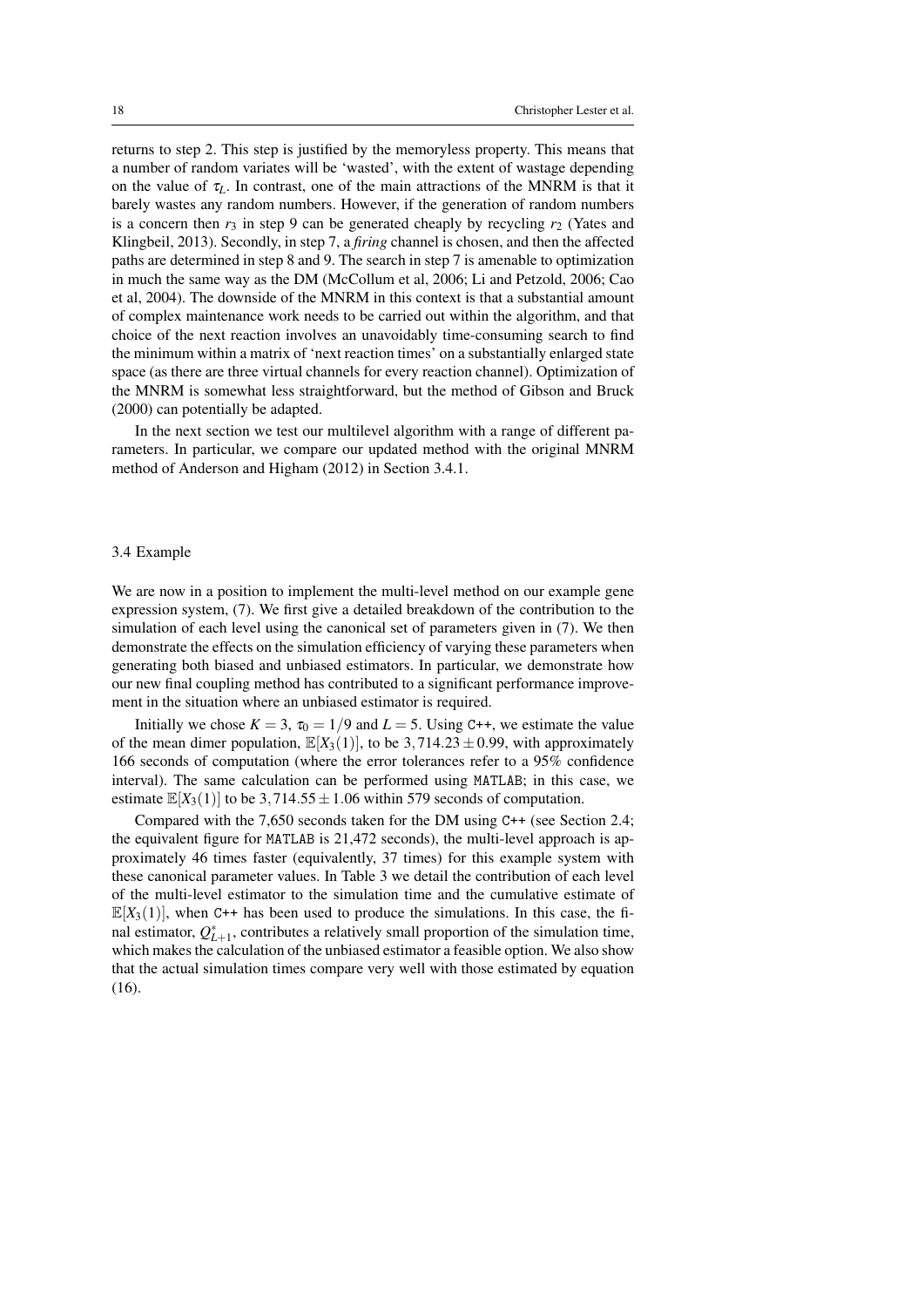| Level           | $\tau_{\ell-1}$ | $\tau_{\scriptscriptstyle{\ell}}$ | <b>Estimate</b> | <b>Variance</b>      | Paths                | <b>Time</b>     |
|-----------------|-----------------|-----------------------------------|-----------------|----------------------|----------------------|-----------------|
| $Q_0$           |                 | $3^{-2}$                          | 3187.47         | $1.03 \times 10^{6}$ | $7.11 \times 10^{6}$ | 89.9s(93.8s)    |
| $Q_1$           | $3^{-2}$        | $3^{-3}$                          | 350.52          | 16287.10             | 420814               | 24.9s(24.8s)    |
| $\mathcal{Q}_2$ | $3^{-3}$        | $3^{-4}$                          | 117.48          | 2666.80              | 114125               | $15.5s$ (15.5s) |
| $\mathcal{Q}_3$ | $3^{-4}$        | $3 - 5$                           | 39.15           | 658.14               | 40972                | 12.0s (12.1s)   |
| $Q_4$           | $3 - 5$         | $3 - 6$                           | 13.00           | 196.09               | 17534                | $10.7s$ (10.7s) |
| $Q_5$           | $3 - 6$         | $3 - 7$                           | 4.42            | 48.28                | 6406                 | 7.0s(6.9s)      |
| $Q_6^*$         | $3 - 7$         | DM                                | 2.19            | 38.75                | 2870                 | 5.8s(5.8s)      |
|                 | <b>Total</b>    |                                   |                 | $3714.23 \pm 0.99$   |                      | 165.8s          |

**Table 3** The contribution from each level in producing an unbiased overall estimator,  $\mathbb{Q}_u$ , for  $\mathbb{E}[X_3]$  in system (7) at  $T = 1$ . We have taken  $\tau_0 = 1/9$ ,  $K = 3$ , and  $L = 5$ . In the time column, the true simulation time is shown, and the estimated simulation time is shown in brackets.

|                      |                    | <b>Matlab</b>          |               |                        | $C++$       |               |
|----------------------|--------------------|------------------------|---------------|------------------------|-------------|---------------|
| time step $(\tau_L)$ | <b>Modified DM</b> | <b>MNRM</b>            | <b>Saving</b> | <b>Modified DM</b>     | <b>MNRM</b> | <b>Saving</b> |
|                      |                    | seconds per 1000 paths |               | seconds per 1000 paths |             |               |
| $1/3^4$              | 8.69               | 16.33                  | 47%           | 1.74                   | 2.21        | 21%           |
| $1/3^5$              | 8.77               | 16.69                  | 47%           | 1.75                   | 2.21        | 21%           |
| 1/3 <sup>6</sup>     | 8.83               | 17.34                  | 49%           | 1.82                   | 2.28        | 20%           |
| 1/3'                 | 9.38               | 18.74                  | 50%           | 1.95                   | 2.41        | 19%           |
| $1/3^8$              | 12.35              | 22.39                  | 45%           | 2.35                   | 2.69        | 13%           |
| $/3^{9}$             | 22.10              | 32.79                  | 33%           | 3.45                   | 3.49        | 1%            |

**Table 4** Various simulation times for calculation of  $Q_{L+1}^*$  in system (7). In each case we have compared the simulation time for  $n_{L+1} = 1000$  paths using the traditional MNRM and our novel Modified Direct Method.

# *3.4.1 Final coupling*

In order to compare the performance of our new algorithm to estimate  $Q_{L+1}^*$  with that of Anderson and Higham (2012), we produced a number of simulations to estimate  $Q_{L+1}^*$ , the final, bias-removing estimator using both MATLAB and C++. We implemented Anderson and Higham's method on our equipment in order to compare simulation times fairly. By considering  $n_{L+1} = 1,000$  samples, in Table 4 we demonstrate that our approach reduces the simulation time in comparison to the original method of Anderson and Higham. All efforts were taken to use the optimal code for each approach. These results are demonstrated for a wide range of choices of  $\tau_L$ , the time step used to increment the coarse, tau-leaping paths. A reduction in simulation time is particularly noticeable when making use of MATLAB. The C++ implementation also shows a time-saving, except for very small choices of  $\tau_L$ . Such small values for  $\tau_L$  fall outside the range that we would encounter when implementing the multi-level simulation algorithm (including increasingly small values of  $\tau_L$  result in an increased overall simulation time, as there are more levels to simulate). Clearly this reduction in simulation time for  $Q_{L+1}^*$  is problem-dependent and may vary widely from problem to problem. However, we have found significant reductions in simulation time for all the reaction networks we have tested and suggest that similar reductions will be possible for most systems.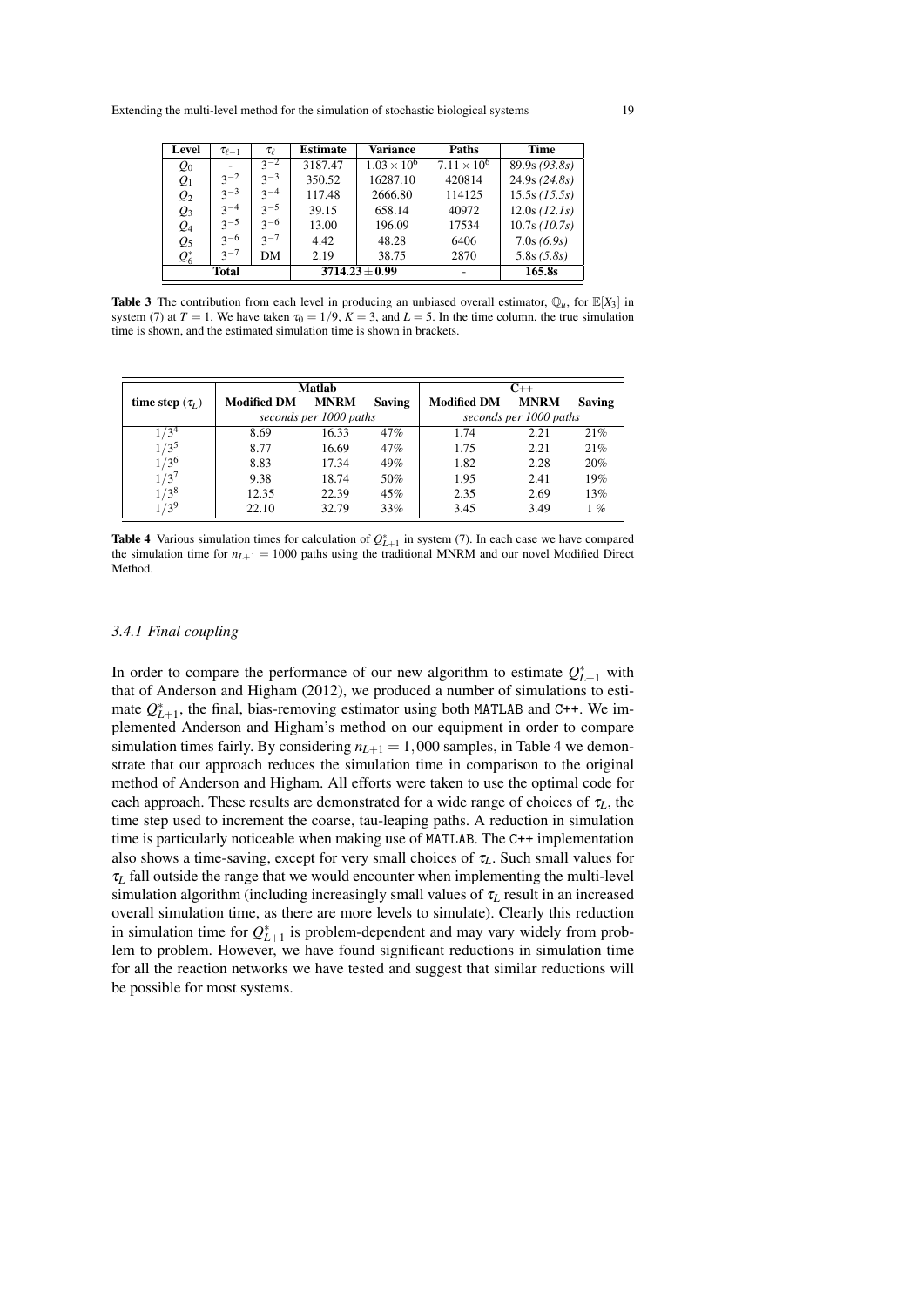| $\tau_0$ | $\tau_L$ | $L+1$ | K              | <b>Estimate</b>    | <b>Duration</b> |
|----------|----------|-------|----------------|--------------------|-----------------|
| $2^{-3}$ | $2^{-8}$ | 6     | 2              | $3695.00 \pm 1.00$ | 121.4 s         |
| $2^{-4}$ | $2^{-8}$ | 5     | $\overline{2}$ | $3695.95 + 1.01$   | 173.8 s         |
| $3^{-2}$ | $3 - 5$  | 4     | 3              | $3694.62 + 1.00$   | 121.6 s         |
| $3^{-2}$ | $3^{-6}$ | 5     | 3              | $3707.85 \pm 0.98$ | 139.5 s         |
| $3^{-2}$ | $3^{-7}$ | 6     | 3              | $3711.32 + 1.00$   | 146.3 s         |
| $3^{-2}$ | $3^{-8}$ | 7     | 3              | $3714.13 + 0.99$   | 163.2 s         |
| $3^{-2}$ | $3^{-9}$ | 8     | 3              | $3714.14 + 0.96$   | 180.3 s         |
| $3^{-3}$ | $3^{-7}$ | 5     | 3              | $3711.23 \pm 0.99$ | 272.1 s         |
| $3^{-4}$ | $3^{-7}$ | 6     | 3              | $3712.48 \pm 1.00$ | 586.6 s         |
| $4^{-2}$ | $4^{-4}$ | 3     | 4              | $3695.59 \pm 1.00$ | 159.5 s         |
| $4^{-2}$ | $4^{-5}$ | 4     | 4              | $3710.41 \pm 0.99$ | 182.1 s         |

**Table 5** A range of biased estimators,  $\mathbb{Q}_b$ , of the terminal dimer population of  $X_3(1)$  in our example gene expression system (7).  $\tau_L$  refers to the time step used on the finest correction level. We show  $L + 1$ , the total number of estimators used to generate Q*b*. The last column shows the CPU time taken; the estimated time, given by (16), is shown in italics. For each set of parameters, we used Equation (15) to determine how many simulations to perform on each level.

## 3.5 Exploring variation in algorithm parameters

Throughout the rest of this section, we focus on a C++ implementation of the multilevel method. The use of MATLAB will be demonstrated in the following example in Section 5. We now ask what the effect of changing L, the number of levels,  $\tau_0$ , the size of the time step on the base level, and  $K$ , the scaling factor, will be on the simulation time. In Tables 5 and 6 we demonstrate the effect of varying *L* for three different values *K* for biased and unbiased estimators respectively.

As previously noted, for our canonical parameter values, Table 3 suggests that an unbiased estimator comes at little additional cost to a biased estimator, and should, therefore, be preferred. However, for completeness in Table 5 we show the values of the biased estimators for a range of values of *L* and *K*, as well as comparisons between the estimated and actual simulation times. We will return to this point in the discussion. These tables demonstrate the impact of a judicious choice of  $\tau_0$  and *L*, but unfortunately shed little light on the optimal choice of *K*, the scaling factor. In the case of SDEs, Giles suggests that  $K = 4$  may well be sensible (Giles, 2008).

We discuss the biased and unbiased cases separately. For the biased estimator,  $\mathbb{Q}_b$ , the choices of  $\tau_0$  and *L* determine the overall bias of the estimator. A larger value of *L* will lead to a lower bias, but also to increased simulation time. For the unbiased estimator,  $\mathbb{Q}_u$ , the situation is less straightforward. Our view is that the simulation time is not particularly sensitive to the particular choice of *L*. However, we do note that the choice of  $\tau_0$ , the resolution on the base level, can substantially affect simulation time. We will therefore present an algorithm which provides for a reasonable choice of this input.

In both the biased and unbiased cases, the confidence intervals have not been faithfully attained: this is because we have predicted the number of paths necessary for the generation of each estimator with a specific variance based on an initial number of preliminary samples and this method has not turned out be accurate. Reasons for this are outlined later in the Discussion.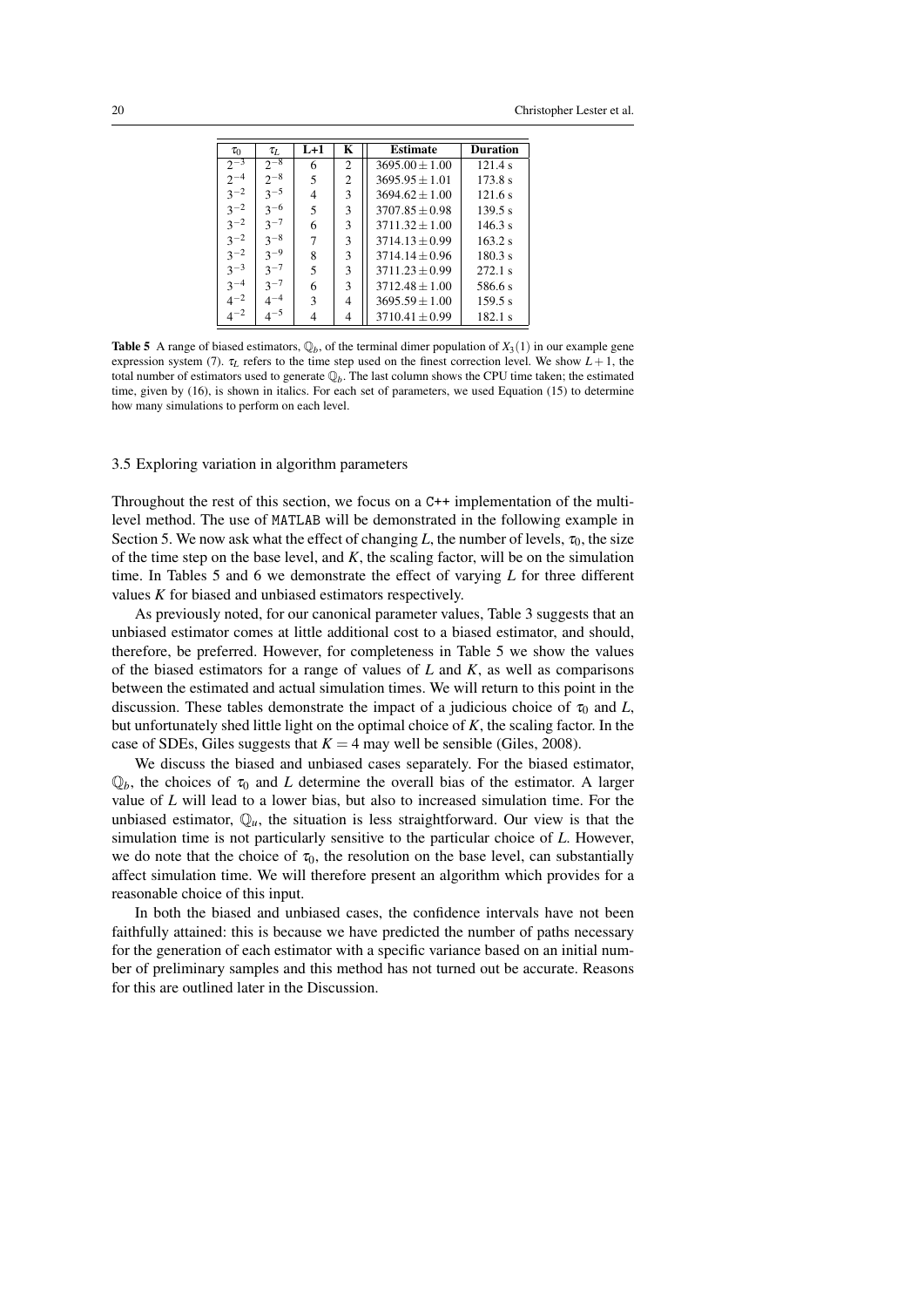| $\tau_0$ | $\tau_L$ | $L+2$ | K | <b>Estimate</b>    | <b>Duration</b> |
|----------|----------|-------|---|--------------------|-----------------|
| $3^{-2}$ | $3^{-5}$ | 5     | 3 | $3713.97 + 1.00$   | 166.2 s         |
| $3^{-2}$ | $3^{-6}$ | 6     | 3 | $3715.61 + 0.97$   | 156.7 s         |
| $3^{-2}$ | $3^{-7}$ | 7     | 3 | $3714.23 + 0.99$   | 165.8 s         |
| $3^{-2}$ | $3^{-8}$ | 8     | 3 | $3713.98 \pm 0.99$ | 179.2 s         |
| $3^{-2}$ | $3^{-9}$ | 9     | 3 | $3714.47 \pm 0.97$ | 173.2 s         |
| $3^{-3}$ | $3^{-6}$ | 5     | 3 | $3714.84 + 0.99$   | 280.8 s         |
| $4^{-2}$ | $4^{-5}$ | 5     | 4 | $3713.94 + 1.00$   | 199.0 s         |
| $4^{-2}$ | $4^{-6}$ | 6     | 4 | $3713.86 \pm 1.00$ | 199.6 s         |
| $6^{-1}$ | $6^{-3}$ | 4     | 6 | $3714.09 \pm 0.99$ | 171.1 s         |
| $6^{-1}$ | $6^{-4}$ | 5     | 6 | $3714.46 \pm 1.00$ | 173.6 s         |

**Table 6** This table shows a range of exact estimators,  $\mathbb{Q}_u$ , of the terminal dimer population of  $X_3(1)$  in our example gene expression system (7). τ*<sup>L</sup>* refers to the time step used on the finest correction level for the biased estimator,  $\mathbb{Q}_b$ , before the final exact correction  $Q_{L+1}^*$ , has been added to remove the bias. We also show  $L+2$ , the number of terms contributing to the estimator  $\mathbb{Q}_u$ .

# 4 Method configuration

In the previous sub-section, as well as demonstrating the improved efficiency of our novel exact coupling method for the final level, we found that the choice of parameters for the multi-level method can have a significant effect on simulation time and estimator accuracy. In this section we provide a number of concrete suggestions for algorithmic choices that automatically determine suitable values for these tunable parameters. We will suggest:

- A. an optimal choice of  $\tau_0$ , the resolution on the most inaccurate level;
- B. optimal choices of *K* and *L*, that is, the scaling factor and the number of levels to use in total;
- C. the choice of whether to use a biased or an unbiased estimator.

## 4.1 Choice of the base level time step,  $\tau_0$

It is tempting to assume that, since the multi-level method benefits from using many low quality population estimates which are simulated quickly, a large choice of  $\tau_0$ would be prudent. The effect of choosing too large a value of  $\tau_0$  is that, whilst the base level estimate, *Q*0, may be calculated quickly, *Q*<sup>1</sup> and other correction terms will require increased computational time since more sample paths will be needed to correct the inaccurate base level estimate. The optimal value for  $\tau_0$  may well depend on the particular choice of *K*, the scaling constant. For the purposes of this investigation, however, we fix the value of *K*. We will also consider the time step on the finest level,  $\tau_L$ , as fixed at a (unknown) value. Based on this, we choose a value for  $\tau_0$  and, subsequently, *L*.

From equation (16) in Section 3.2 we recall that

$$
\frac{1}{\varepsilon^2} \left\{ \sum_{\ell=0}^L \sqrt{c_\ell V_\ell} \right\}^2,
$$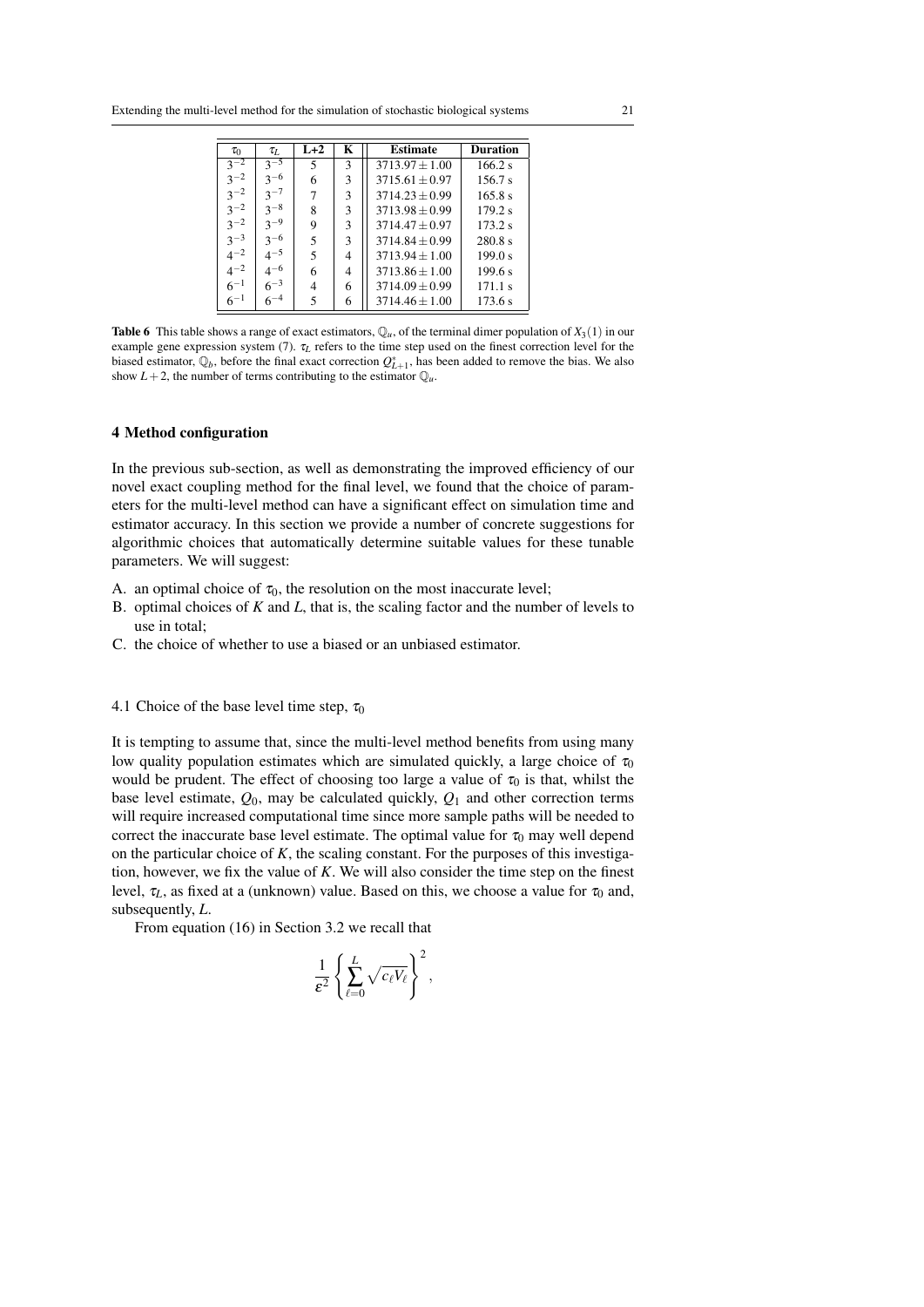units of CPU time are required to attain an estimator variance of  $\varepsilon^2$ . Recall also that  $c_{\ell}$  represents the per-path simulation time, and  $V_{\ell}$  the sample variance on a level  $\ell$ . To simplify notation, we introduce  $k_{\ell}$ , where

$$
k_{\ell} := c_{\ell} V_{\ell}.\tag{22}
$$

This gives an indication of the relative cost of producing simulated paths for level  $\ell$ . As in Section 3.2,  $k_\ell$  can be estimated cheaply using a fixed (and relatively small) number of paths.

We take an iterative approach to optimizing the choice of  $\tau_0$ , beginning with an initial guess, and improving on it in subsequent iterations. Given a initial choice of  $\tau_0, \, \tau_0^{(1)}$  $\mathbf{v}_0^{(1)}$ , we propose two candidates for an improved choice,  $\tau_0^{(2)}$  $\binom{2}{0}$ :

- a smaller choice,  $\tau_0^{(2,1)} = \tau_0^{(1)}$  $\frac{1}{0}$ <sup>(1)</sup>/K;  $-$  a larger choice,  $\tau_0^{(2,2)} = \tau_0^{(1)}K$ .

Making the reasonable assumption that there will be at least one level in addition to the 'base' level, we can calculate the difference in expected overall simulation times using  $\tau_0^{(2,1)}$  $\tau_0^{(2,1)}$  or  $\tau_0^{(2,2)}$  $\tau_0^{(2,2)}$ . If using  $\tau_0^{(2,1)}$  $\tau_0^{(2,1)}$  or  $\tau_0^{(2,2)}$  $\int_{0}^{\sqrt{2}}$  results in a time saving compared with using  $\tau_0^{(1)}$  $\tau_0^{(1)}$ , we set our improved guess  $\tau_0^{(2)}$  $t_0^{(2)}$  to equal the appropriate value. We can repeat this algorithm until we reach a choice of  $\tau_0$  for which no further improvement is gained. This corresponds to a local minimum of the overall simulation time, and we take  $\tau_0 = \tau_0^{(n)}$  $\int_0^{(n)}$ . If, by chance, we begin at a local maximum we follow the refinement process in both directions (both increasing and decreasing  $\tau_0$ ).

In general, our iterative algorithm will require comparison of the computational complexity of generating an estimator with coarse base level time step  $\tau_0^c$ , with the computational complexity of generating an estimator with a fine base level time step  $\tau_0^f = \tau_0^c/K$ . The estimator for the coarse base level, given a desired level of accuracy, will be given by

$$
\mathbb{Q} = \mathbb{E}\left[Z_{\tau_0^c}\right] + \mathbb{E}\left[Z_{\tau_0^c/K} - Z_{\tau_0^c}\right] + \sum_{\ell=2}^L \mathbb{E}\left[Z_{\tau_0^c/K^\ell} - Z_{\tau_0^c/K^{\ell-1}}\right],\tag{23}
$$

and the estimator for the fine base level will be given by

$$
\mathbb{Q} = \mathbb{E}\left[Z_{\tau_0^c/K}\right] + \sum_{\ell=2}^{L} \mathbb{E}\left[Z_{\tau_0^c/K^{\ell}} - Z_{\tau_0^c/K^{\ell-1}}\right].
$$
 (24)

The majority of the levels are simulated for both choices of base level and, as such, will have the same relative cost,  $k_{\ell}$ . The terms that will have different relative costs will be  $\mathbb{E}\left[Z_{\tau_0^c}\right]$ and  $\mathbb{E}\left[Z_{\tau_0^c/K}-Z_{\tau_0^c}\right]$  $\parallel$  on the coarse level (for which we will denote the relative costs as  $k_0^c$  and  $k_1^c$ , respectively), and  $\mathbb{E}\left[ Z_{\tau_0^c/K} \right]$  on the fine level (for which we will denote the relative cost as  $k_0^f$  $\binom{J}{0}$ . We can use this knowledge to prove a theorem which will allow for acceptance/rejection of a proposed base level time step, using a simple comparison of these three proportionality constants.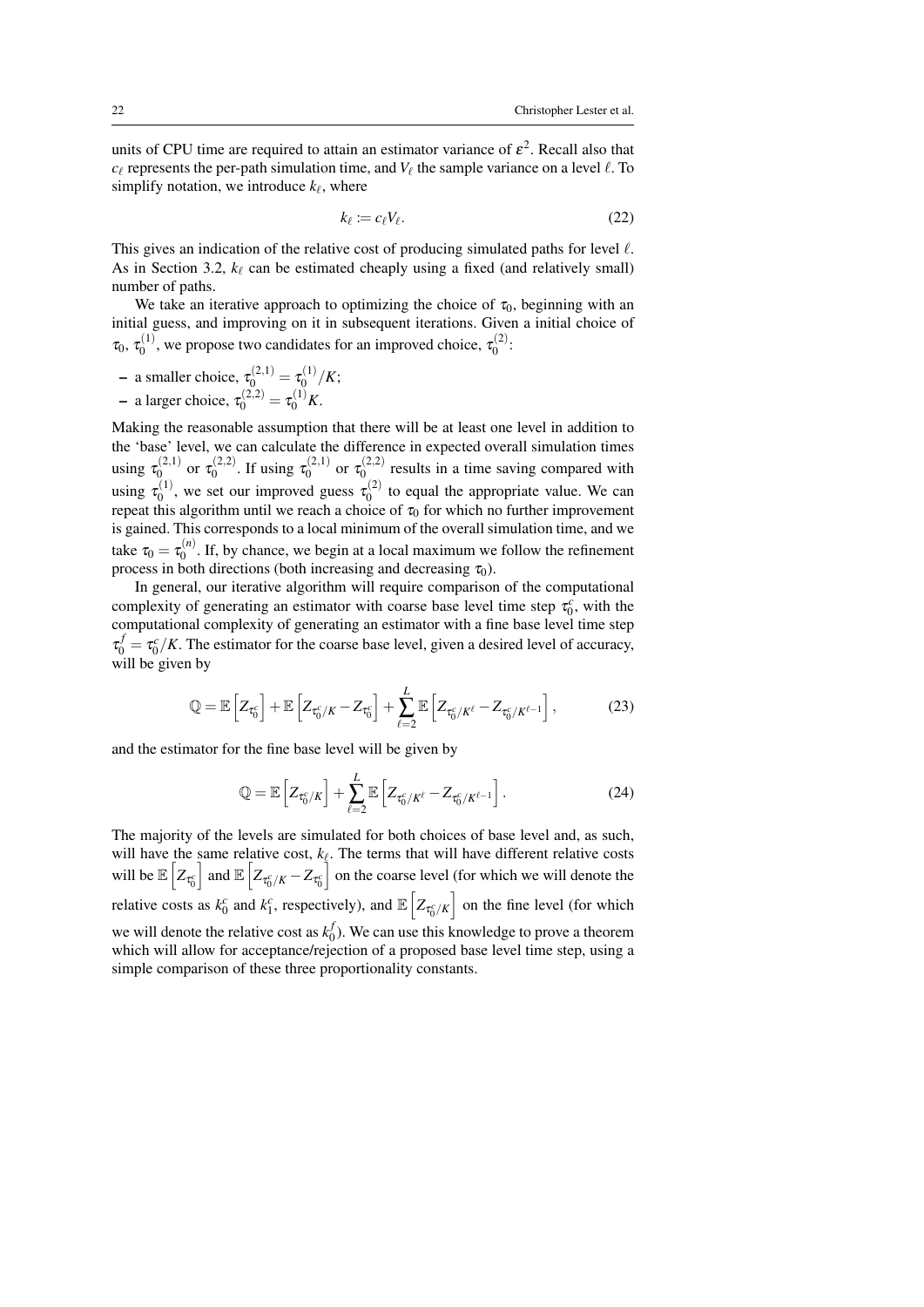**Proposition 1** The configuration with the fine base level time step,  $\tau_0^f = \tau_0^c/K$ , should be preferred over that with coarse base level time step,  $\tau_0^c$ , if

$$
\sqrt{k_0^f} < \sqrt{k_0^c} + \sqrt{k_1^c},\tag{25}
$$

*where we recall that*  $k_{\ell}$  *represents the relative cost, and is given by*  $k_{\ell} = c_{\ell} V_{\ell}$ *.* 

Proof. In order to see where this inequality comes from proceed as follows: without loss of generality set the variance target at  $\varepsilon^2 = 1$ . Then, the expected difference in simulation time between the estimator with the fine base level time step and the estimator with the coarse base level time step is given by

$$
\left\{\sum_{\ell=0}^{L^f} \sqrt{k_{\ell}^f}\right\}^2 - \left\{\sum_{\ell=0}^{L^c} \sqrt{k_{\ell}^c}\right\}^2.
$$

Using the fact that, for  $i \geq 1$ ,  $k_{i+1}^c = k_i^f$ , and that  $L^f + 1 = L^c$ , we can rewrite this as

$$
\left\{\sqrt{k_0^{\ell}}-\sqrt{k_1^{\ell}}+\sum_{\ell=1}^{L^{\ell}+1}\sqrt{k_{\ell}^{\ell}}\right\}^2-\left\{\sqrt{k_0^{\ell}}+\sum_{\ell=1}^{L^{\ell}+1}\sqrt{k_{\ell}^{\ell}}\right\}^2.
$$

Thus, after rearrangement, the net change in simulation time is

$$
\left[\sqrt{k_0^f} - \sqrt{k_0^c} - \sqrt{k_1^c}\right] \left\{ \sqrt{k_0^f} + \sqrt{k_0^c} + \sqrt{k_1^c} + 2\sum_{\ell=2}^{L^f+1} \sqrt{k_\ell^c} \right\}.
$$
 (26)

As the terms within the braced brackets are positive, we have the required condition.

# *4.1.1 Example*

We again consider the gene expression system (7) and use our algorithm to choose  $\tau_0$  in C++. First impose the choice of  $K = 3$ . If we take  $\tau_0^{(1)} = 1/9$ , then there are two alternatives to consider,  $\tau_0^{(2,1)} = 1/27$  and  $\tau_0^{(2,2)} = 1/3$ . With 10,000 samples, we calculate estimates for the relevant proportionality constants and present the results in Table 7. We then use Theorem 1 to decide on the appropriate choice of  $\tau_0$ . The initial base level time step  $\tau_0^{(1)}$  $\int_0^{(1)}$  is coarse in comparison to the proposed base level time step  $\tau_0^{(2,1)}$ <sup>(2,1)</sup>. Since we have  $\sqrt{k_0^{(1)}} + \sqrt{k_1^{(1)}} = 4.5666 < 6.7624 = \sqrt{k_0^{(2,1)}}$  $\binom{1}{0}$ , by Theorem 1  $\tau_0^{(2,1)} = 1/27$  is an inferior choice to  $\tau_0^{(1)} = 1/9$ . Similarly, as  $\sqrt{k_0^{(2,2)}} + \sqrt{k_1^{(2,2)}} =$  $9.0220 > 3.5859 = \sqrt{k_0^{(1)}}$  $\tau_0^{(1)}$ , Theorem 1 implies that  $\tau_0^{(2,2)} = 1/3$  is also an inferior choice. We therefore take  $\tau_0 = 1/9$ .

Despite the fact that we have rejected  $\tau_0^{(2,1)}$  $\tau_0^{(2,1)}$  and  $\tau_0^{(2,2)}$  $\tau_0^{(2,2)}$  and thus selected  $\tau_0^{(1)}$  $x_0^{(1)}$ , it may be that choices of  $\tau_0$  between  $\tau_0^{(1)}$  $\tau_0^{(1)}$  and  $\tau_0^{(2,1)}$  $\tau_0^{(2,1)}$  or between  $\tau_0^{(1)}$  $\tau_0^{(1)}$  and  $\tau_0^{(2,2)}$  $0^{(2,2)}$ , (for example,  $\tau_0 = 1/12$  or  $\tau_0 = 1/7$ , respectively) provide better performance than  $\tau_0^{(1)}$  $x_0^{(1)}$ . Fortunately, efficient multi-level simulation does not require that the choice of  $\tau_0$  is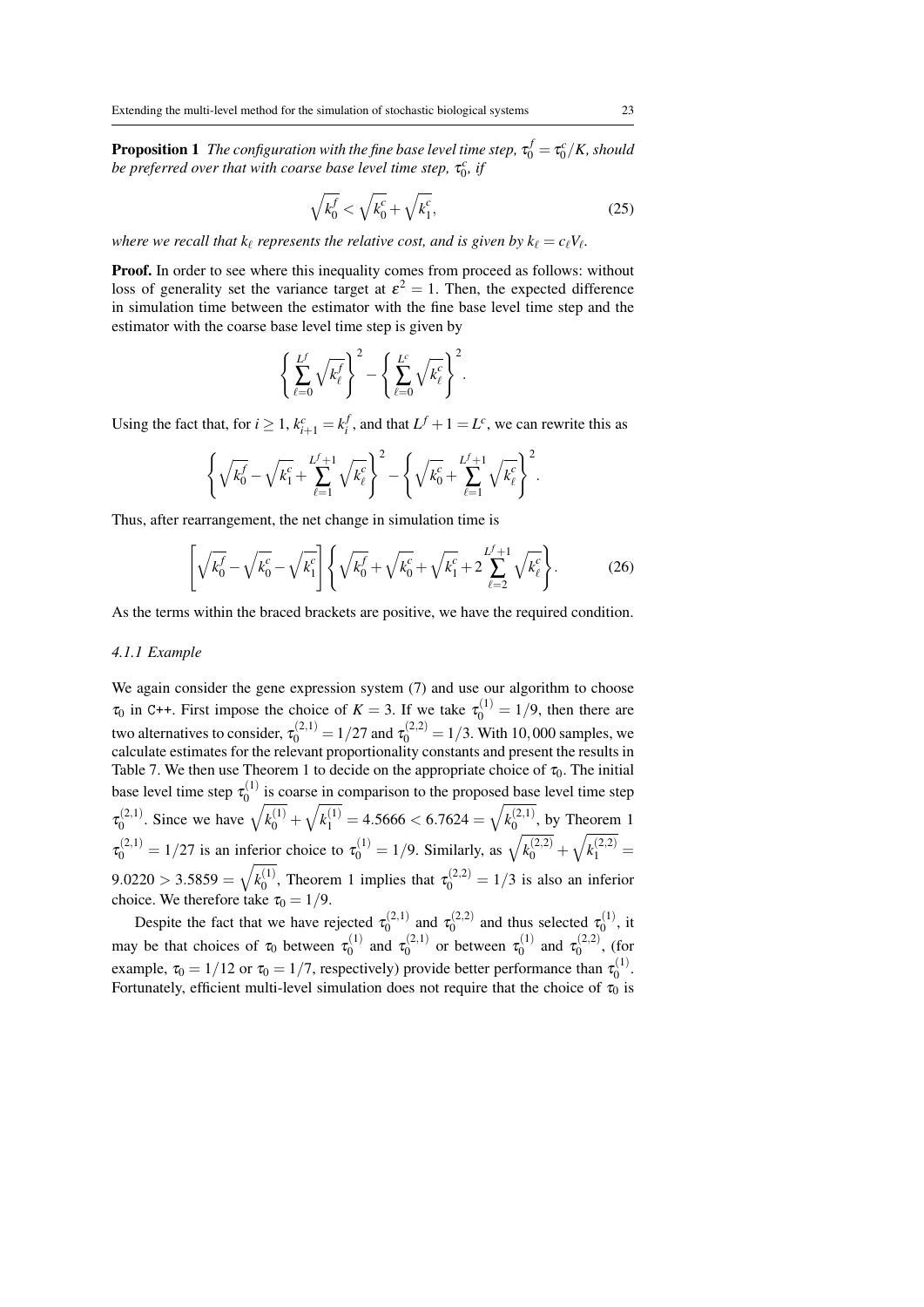

Table 7 Details of the cost measure for each potential ensemble of estimators for the gene expression system (7) with different choices of  $\tau_0$ , the time step on the base level.

exactly optimal, rather that particularly poor choices of  $\tau_0$  are avoided. Our iterative procedure provides a mechanism by which a value of the base level time step,  $\tau_0$ , can be selected, given a value of *K*. A further benefit of our algorithm is that it does not require that  $\tau_L$  be chosen at the outset.

#### 4.2 Choice of final accuracy in the biased estimator

As discussed previously, ensemble statistics collected with a biased system give rise to point estimates laden with both a bias, and a statistical error. It is sensible to combine these errors into a single quantity, as the source of an error may not be relevant to an end-user. If the population of species  $i, X_i$ , is estimated by the biased multi-level method as  $\mathbb{Q}_b = \theta$  and the true expectation is given by  $\mathbb{E}[X_i] = \theta$ , then the meansquared error (MSE) is

$$
MSE(\hat{\theta}) = \mathbb{E}[(\hat{\theta} - \theta)^2] = Var(\hat{\theta}) + (Bias(\hat{\theta}, \theta))^2.
$$
 (27)

We can estimate the bias (Li, 2007) by noting that if  $\mathbb{E}[Z_i]$  is an estimator generated using a tau-leaping algorithm with fixed time step  $\tau$ , then there exists a constant  $C$ such that as  $\tau \to 0$ ,  $\mathbb{E}[Z_i] - \mathbb{E}[X_i] \approx C\tau$ . The estimator variance can be estimated by noting that, for each level,  $V_\ell \propto 1/n_\ell$ . Equation (27) therefore suggests that the MSE can be controlled in two ways. Firstly, given  $\tau_0$ , we can take the number of levels, *L*, sufficiently large. This controls the MSE because incorporation of each additional level into the algorithm has the effect of approximately dividing the model bias by a factor of *K*. Secondly, we can increase the number of sample paths,  $n_\ell$ , on each level  $\ell$  to decrease the variance of the biased estimator.

Suppose we are given a MSE allowance,  $\varepsilon^2$ , and have to ascribe a portion of this to the square of the bias, and the remainder to the variance. As a first attempt at a solution, we pre-assign a proportion,  $\lambda \in (0,1)$  of the MSE allowance to the square of the bias, and leave  $1-\lambda$  to the variance. Previous work (Giles, 2008) has made the simple choice  $\lambda = 1/2$ , that is, assigning half the MSE to the square of the bias, and the other half to the estimator variance. However, it is not clear how best to choose  $\lambda$ for a particular system. We demonstrate the effects of varying  $\lambda$  later in this work.

#### 4.3 Towards an adaptive simulation approach

Recall that equation (16) estimates the units of CPU time required to attain an estimator variance of  $(1 - \lambda)\varepsilon^2$ . If we add an additional level into the algorithm, this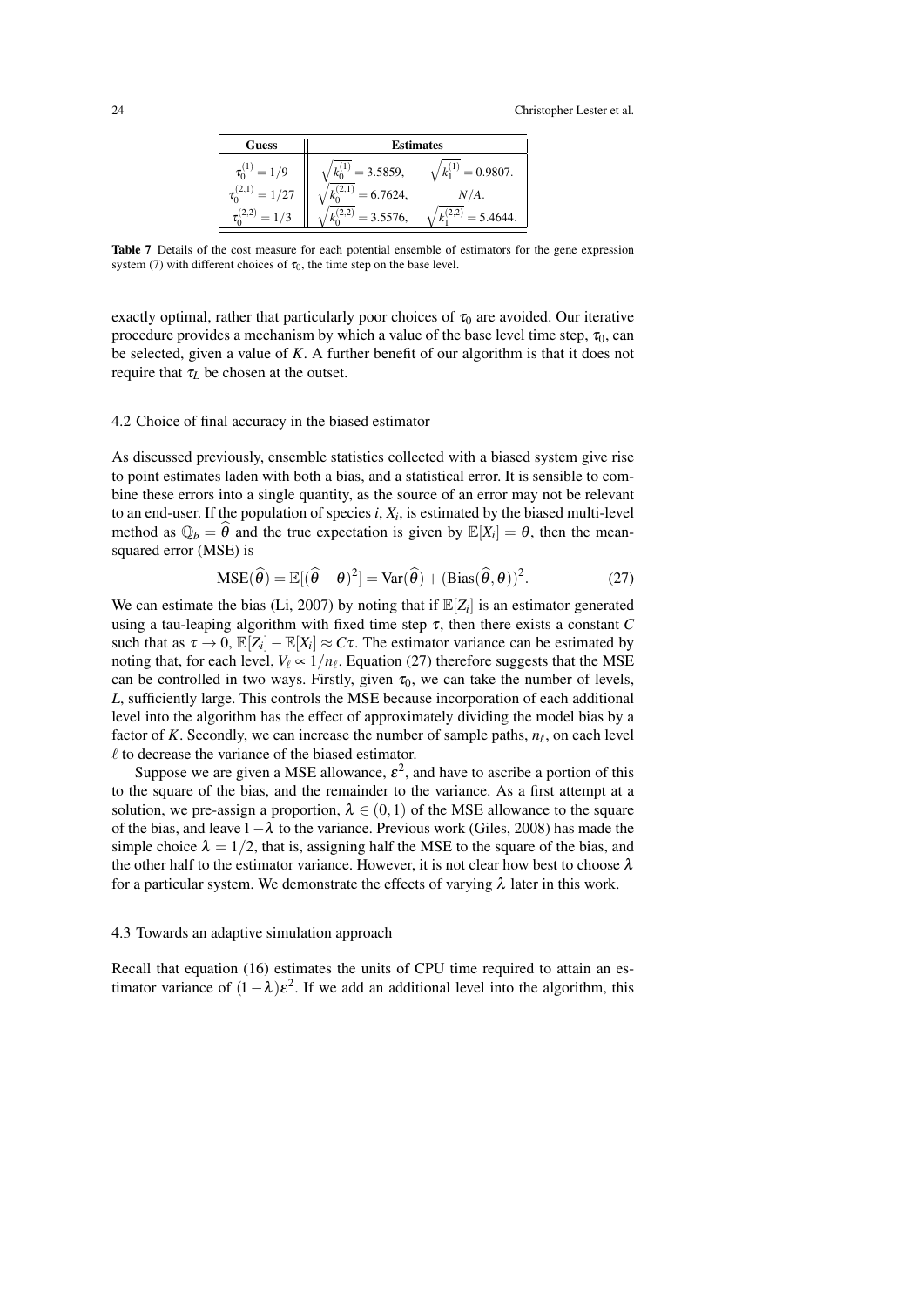will reduce the bias, but more sample paths may be required on each level in order to reduce the variance of the combined estimator below the target of  $(1 - \lambda)\varepsilon^2$ . Therefore, given a choice of  $\lambda$ , it is not clear how to best choose L such that the computation is most efficient. We suggest using the following incremental approach to obtain MSE =  $\varepsilon^2$ , given a choice of  $\lambda$ :

- 1. initially work with a single level so that  $L = 0$ . Choose  $\tau_0$  according to the algorithm of Section 4.1. Estimate  $k_0$  and generate  $n_0$  sample paths. This gives an estimator of  $\mathbb{Q}_b = \mathcal{Q}_0$  with desired statistical accuracy (an estimator variance of  $(1 - \lambda)\varepsilon^2$ ;
- 2. perform a bias test (using equation (29) or (30), below) on the estimator,  $\mathbb{Q}_b$  =  $\sum_{\ell=0}^{L} Q_{\ell}$ . If the bias is at most  $\sqrt{\lambda \varepsilon}$ , terminate the algorithm;
- 3. if not, introduce a new level into the system and let  $L := L + 1$ . Estimate  $k<sub>L</sub>$  and the calculate the optimal number of sample paths for each level,  $n_{\ell}, \ell = 0, \ldots, L$ according to (15);
- 4. generate the required number of sample paths;
- 5. return to step 2;

To evaluate the bias we note, for large  $\ell$ ,

$$
Q_{\ell} = \mathbb{E}\left[Z_{\tau_0/K^{\ell}} - Z_{\tau_0/K^{\ell-1}}\right] = \mathbb{E}\left[Z_{\tau_0/K^{\ell}} - X_i\right] - \mathbb{E}\left[Z_{\tau_0/K^{\ell-1}} - X_i\right]
$$

$$
\approx C\tau_0/K^{\ell} - C\tau_0/K^{\ell-1}
$$

$$
= (K-1)\mathbb{E}\left[X_i - Z_{\tau_0/K^{\ell}}\right].
$$

Therefore we can estimate the bias as,

$$
\mathbb{E}\left[X_i - Z_{\tau_0/K^\ell}\right] \approx \frac{Q_\ell}{K - 1},\tag{28}
$$

and so to obtain  $MSE = \varepsilon^2$ , the algorithm should be terminated, at level *L*, when

$$
|Q_{\ell}| \le \sqrt{\lambda} (K - 1)\varepsilon. \tag{29}
$$

Note that to improve the reliability of this approach, one could follow Giles (2008) and perform the bias test using the two levels. The algorithm thus terminates with

$$
\max\{K^{-1}|\mathcal{Q}_{\ell-1}|, |\mathcal{Q}_{\ell}|\} \le \sqrt{\lambda}(K-1)\varepsilon. \tag{30}
$$

The incremental approach outlined here also provides the opportunity to correct the errors inherited from the use of (initially poorly) approximated values for  $k_{\ell}$ . This can be done in several ways. Firstly, when the incremental algorithm is used, the estimates for each  $k_{\ell}$  can be recalculated at step 3 as each additional level is added into the system. However, the use of updated  $k_{\ell}$ 's means that there may be a set of levels,  $\Gamma$ , where more sample paths have already been simulated than required by (15). This corresponds to the associated estimators,  $Q_\ell, \ell \in \Gamma$ , having estimator variances lower than required by the bound  $\sum_{\ell=0}^{L} V_{\ell} < (1 - \lambda) \varepsilon^2$ . If we set

$$
\varepsilon^* := (1 - \lambda)\varepsilon^2 - \sum_{\ell \in \Gamma} V_{\ell}/n_{\ell},\tag{31}
$$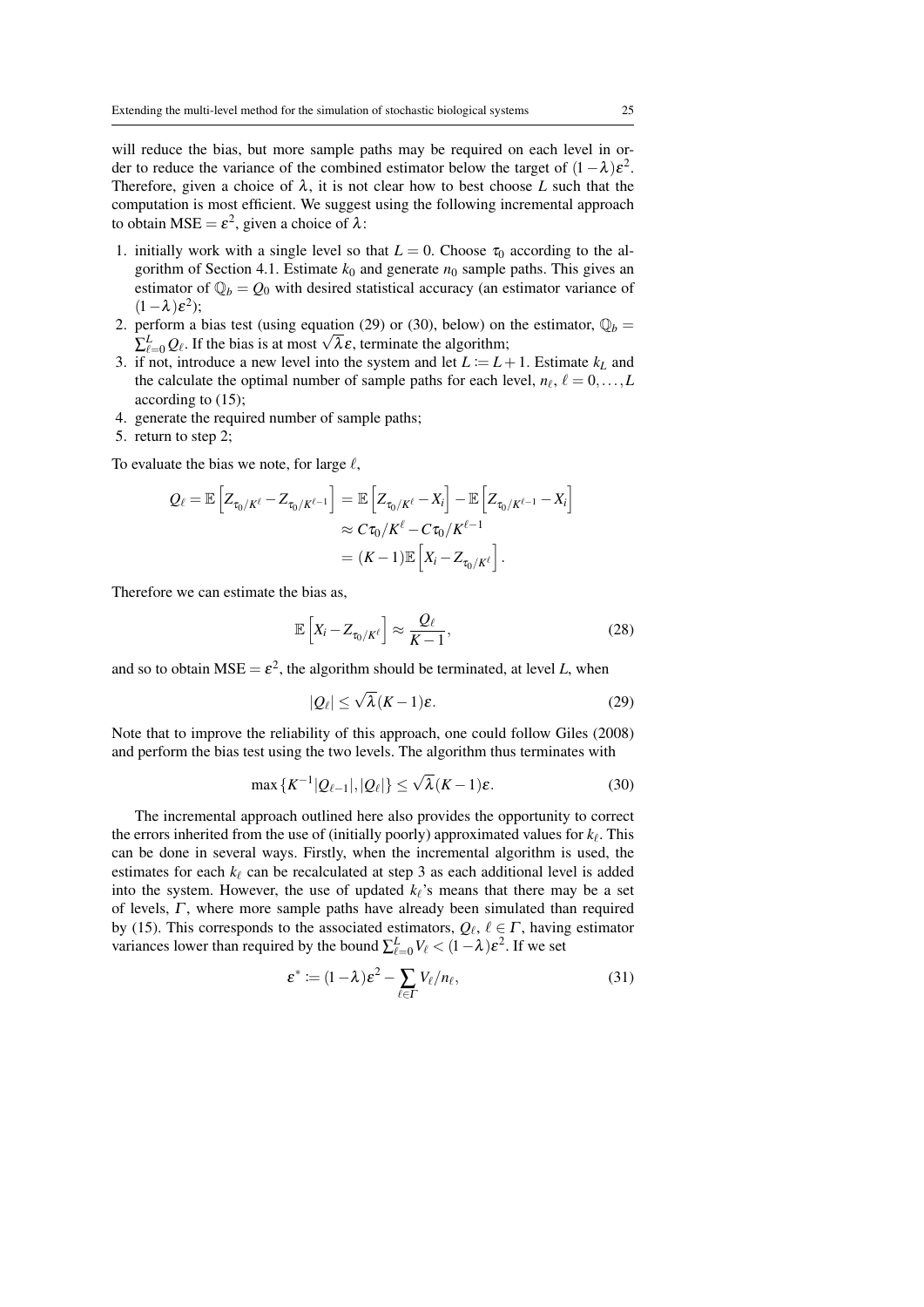| <b>Species</b> | <b>Sample Mean</b> | <b>Sample Variance</b> |
|----------------|--------------------|------------------------|
| $\mathcal{N}$  | $2047.4 + 0.73$    | 2022.8                 |
| $S_2$          | $1897.3 + 0.73$    | 1995.8                 |
| S3             | $3027.2 + 1.00$    | 3808.6                 |

**Table 8** Estimated populations of system (32) at time  $T = 9$ , as determined by the DM. 95% confidence intervals have been constructed; these are indicated with the  $\pm$ ' terms.

then we can still satisfy our overall variance target by achieving the variance target of  $\epsilon^*$  for the combined levels  $\ell \in \{0, \ldots L\} \setminus \Gamma$ . Note that if we re-calculate our target  $\hat{n}_{\ell}$ for  $\ell \in \{0,\ldots L\} \backslash \Gamma$ , we now require fewer sample paths for each level. It is therefore now possible that more sample paths than required have already been generated for some  $\ell \in \{0, \ldots L\} \setminus \Gamma$ . These levels can then be added to the set  $\Gamma$  and  $\varepsilon^*$  can be recalculated. This argument can be repeated until no more levels can be added to Γ .

Once we have ensured that the required bias limitation has been achieved, we then check whether the required statistical error has been achieved, and generate more sample paths if this is appropriate. In this way, we have a high degree of confidence that the algorithm has attained an estimator with the required error.

## 5 A second example system

In this section we consider a second, synthetic sample system:

$$
R_1: S_1 \xrightarrow{8} S_1 + S_1, \quad R_2: S_1 + S_1 \xrightarrow{0.004} S_1,
$$
  
\n
$$
R_3: S_2 \xrightarrow{4} S_2 + S_2, \quad R_4: S_2 + S_2 \xrightarrow{0.002} S_2,
$$
  
\n
$$
R_5: S_1 + S_2 \xrightarrow{0.0001} S_1 + S_1 + S_3.
$$
\n(32)

System  $(32)$  could, for example, represent a predator-prey model with  $S_1$  a predator of *S*2. *S*<sup>3</sup> simply counts the number of predator prey interactions. For the purposes of this discussion, we will simulate sample paths from time  $t = 0$  until a terminal time  $T = 9$ . Throughout this section, we will make use of MATLAB to illustrate the advantages of the multi-level method. This system exhibits different dynamics to our other model system and, as such, presents different modeling challenges. Figure 3 shows evolution of  $X^T(t) = (X_1(t), X_2(t), X_3(t))^T$  up until this terminal time. The solid black lines show the mean species numbers and the colored bands one and two standard deviations from the mean. To benchmark the performance of our multilevel method, we will initially estimate the mean copy numbers of  $S_1$ ,  $S_2$  and  $S_3$ , denoted  $X_1$ ,  $X_2$  and  $X_3$ , respectively, at time *T* using the DM, and then compare the simulation time with that of the multi-level method. In each case we will attempt to approximate the mean populations of *S*<sup>3</sup> with an estimator variance of 1.0. The results from MATLAB, DM simulation are displayed in Table 8. In total, 14,500 paths were generated, taking a total of 1,070 seconds (approximately 18 minutes).

As an example of an efficient multi-level parameter set for system (32), we take  $\tau_0 = 1/9$ ,  $K = 3$  and  $L = 4$ , and seek an unbiased estimator for  $\mathbb{E}[X_3(T)]$ . This means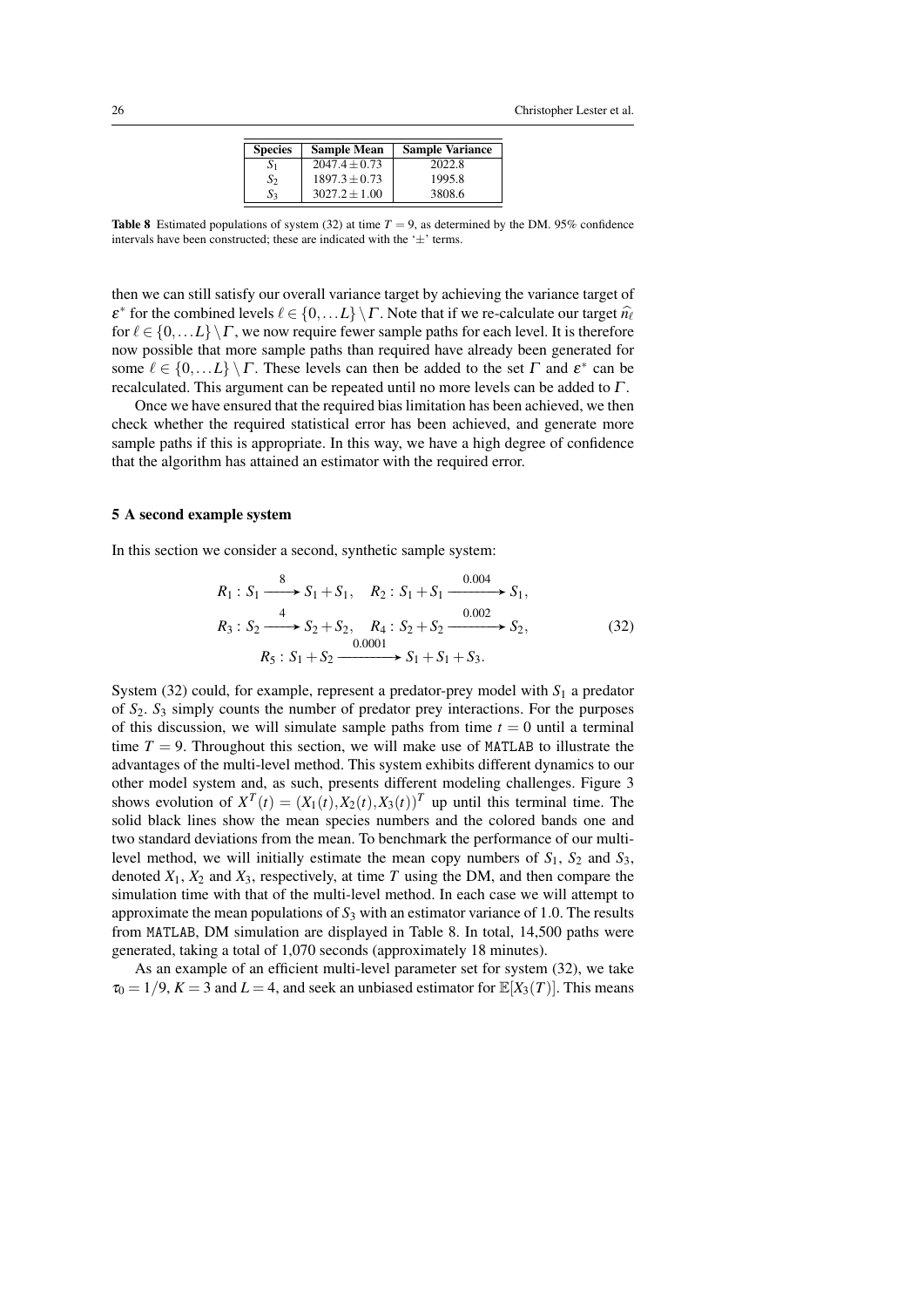

**Fig. 3** Evolution of  $X^T(t) = (X_1(t), X_2(t), X_3(t))^T$  up until terminal time  $T = 9$ . The solid black lines show the mean species numbers and the colored bands one and two standard deviations from the mean.

| Level                       | $\tau_{\ell-1}$ | $\tau_{\scriptscriptstyle{\rho}}$ | <b>Estimate</b> | Sample variance | Paths  | <b>Time</b>        |
|-----------------------------|-----------------|-----------------------------------|-----------------|-----------------|--------|--------------------|
| $Q_0$                       |                 | $3^{-2}$                          | 2951.71         | 3664.38         | 39339  | $23.7s$ (152.8 s)  |
| $Q_1$                       | $3^{-2}$        | $3^{-3}$                          | 50.13           | 215.93          | 5910   | 16.1s(73.0 s)      |
| $\mathcal{Q}_2$             | $3^{-3}$        | $3^{-4}$                          | 16.61           | 89.21           | 2480   | 16.1s $(62.7 s)$   |
| $\mathcal{Q}_3$             | $3 - 4$         | $3 - 5$                           | 5.56            | 36.26           | 1138   | 18.5s $(47.0 s)$   |
| $\mathcal{Q}_4$             | $3 - 5$         | $3 - 6$                           | 1.85            | 15.58           | 678    | 26.7s(48.4 s)      |
| $Q_5^*$                     | $3 - 7$         | DM                                | 1.01            | 11.42           | 172    | $120.6s$ (108.1 s) |
| $3026.85 \pm 1.05$<br>Total |                 |                                   |                 |                 | 221.8s |                    |

**Table 9** The contribution from the estimator on each level,  $Q_\ell$ , in producing an unbiased overall estimator  $\mathbb{Q}_u$  for  $X_3$  of system (32) at  $T = 9$ . We have taken  $\tau_0 = 1/9$ ,  $K = 3$ , and  $L = 4$ . In the time column, the true simulation time is shown, together with an estimated simulation time in brackets.

we have six estimators,  $Q_0, \ldots, Q_5^*$ , which combine to produce an overall estimator,  $\mathbb{Q}_u$ . The multi-level method (implemented in MATLAB) gives  $\mathbb{Q}_u = 3026.85 \pm 1.05$ within 222 seconds, an estimate consistent with that of the DM (see Table 8) but produced in a fifth of the time.

In order to explore our result in greater detail, we explicitly consider the contribution of each estimator  $Q_\ell$  to the overall estimator  $Q_u$  and present our findings in Table 9. We see that 54% of simulation time is allocated to the calculation of  $Q_{L+1}^*$ , despite our best attempts at optimizing calculations on this final level. Unfortunately, this effort is somewhat wasted as  $\mathbb{Q}_u$  is adjusted by only 0.03% with the inclusion of  $Q_{L+1}^*$ . Moreover,  $Q_{L+1}^*$  contributes approximately 25% of the total estimator variance. With the benefit of hindsight, we can say that it may have been better to neglect the final coupling level and consider instead the corresponding biased estimator,  $\mathbb{Q}_b$ , with the same multi-level parameter set. In addition, we note that the true simulation times, as shown in Table 9, compare poorly with the simulation times estimated by Equation (14). We discuss this MATLAB-specific problem in Section 7.2.

The choice of the 'most efficient' parameter set for the multi-level method depends on the system to be simulated and, in general, is a non-trivial problem to solve. We now explore further the choices of  $\tau_0$  and *L* for our example system (32), and then conclude with a discussion of the final coupling level.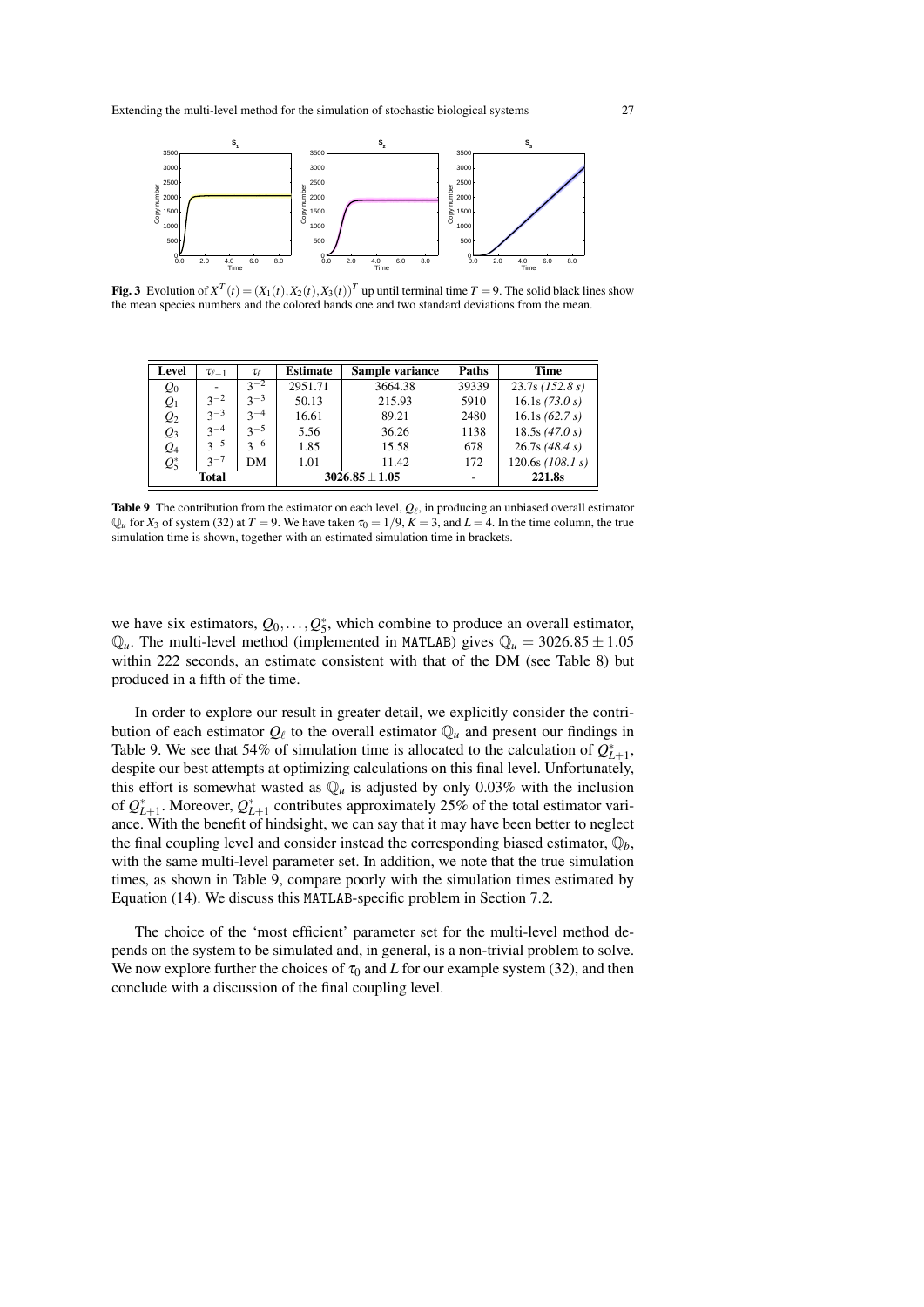| Level           | $\tau_{\ell-1}$ | $\tau_{\ell}$  | <b>Estimate</b> | Sample variance    | Paths   | <b>Time</b> |
|-----------------|-----------------|----------------|-----------------|--------------------|---------|-------------|
| $Q_0$           |                 | 3 <sup>0</sup> | 130.78          | 508.21             | 127.197 | 4.5s        |
| $Q_1$           | 3 <sup>0</sup>  | $3^{-1}$       | 2301.85         | 68962.36           | 539,383 | 183.9s      |
| $\mathcal{Q}_2$ | $3^{-1}$        | $3^{-2}$       | 519.10          | 67553.46           | 522,755 | 681.7s      |
| $\mathcal{Q}_3$ | $3^{-2}$        | $3^{-3}$       | 50.15           | 209.611            | 17,984  | 45.75s      |
| $Q_4$           | $3^{-3}$        | $3^{-4}$       | 16.91           | 82.88              | 6,781   | 37.7s       |
| $\mathcal{Q}_5$ | $3^{-4}$        | $3^{-5}$       | 5.66            | 36.45              | 3,593   | 47.0s       |
| $\mathcal{Q}_6$ | $3^{-5}$        | $3^{-6}$       | 2.01            | 18.07              | 2,781   | 92.9s       |
| $Q_7^*$         | $3^{-7}$        | DM             | 1.05            | 11.38              | 477     | 154.5s      |
|                 | Total           |                |                 | $3027.15 \pm 1.12$ |         | 1,247.8s    |

**Table 10** The contribution from each level estimator  $Q_\ell$  in producing an unbiased overall estimator  $Q_\mu$ for  $X_3$  at  $T = 9$ . We have taken  $\tau_0 = 1$ ,  $K = 3$ , and  $L = 4$ .

| <b>Guess</b>          | Estimates              |                               |  |  |  |
|-----------------------|------------------------|-------------------------------|--|--|--|
| $\tau_0^{(1)} = 3$    | $k_0^{(1)} = 4.8609$   | $\sqrt{k_1^{(1)}} = 9.1735$   |  |  |  |
| $\tau_{0}^{(2,1)}=1$  | $k_0^{(2,1)}=0.1701$   | $\sqrt{k_1^{(2,1)}} = 6.0573$ |  |  |  |
| $\tau_0^{(2,2)}=9$    | $k_0^{(2,2)}=0.0028$   | $k_1^{(2,2)} = 5.1600$        |  |  |  |
| $\tau_0^{(3)} = 1/3$  | $k_0^{(3)} = 5.8497$   | $\sqrt{k_1^{(3)}} = 10.0359$  |  |  |  |
| $\tau_0^{(4)} = 1/9$  | $k_0^{(4)} = 1.7699$   | $\sqrt{k_1^{(4)}} = 0.8384$   |  |  |  |
| $\tau_0^{(5)} = 1/27$ | $k_{0}^{(5)} = 3.0284$ | N/A                           |  |  |  |

Table 11 Details of the cost measure for each potential ensemble of estimators for (32) with different choices of  $\tau_0$ , the time step on the base level.

# 5.1 Choice of the base level

In Table 10 we demonstrate that an inappropriate choice of  $\tau_0$  in the multi-level method can lead to a dramatically increased simulation time (1,247.8 seconds, compared with 221.8 seconds). Whilst this choice of  $\tau_0$  results in a reasonable estimate of  $\mathbb{E}[X_3(T)]$ , the CPU time required is greater than that of our DM. Looking in detail at the CPU time required for each level, we see that the estimator  $Q_0$  is calculated within 4.5 seconds, but the estimator *Q*<sup>1</sup> takes 183.9 seconds to compute and *Q*<sup>2</sup> takes 681.7 seconds. The base level is too inaccurate to capture the salient details of the system, and consequently these must be restored with the subsequent estimators.

In order to avoid this situation, we need to choose  $\tau_0$  in an intelligent manner. To do this we follow the method suggested in Section 4.1. As a first guess, take  $\tau_0^{(1)} = 3$ . Using the results displayed in Table 11 we refine our choice of  $\tau_0$ :

1. We let  $\tau_0^{(2,1)} = 1$ ,  $\tau_0^{(2,2)} = 9$  be the candidate refinements of  $\tau_0$ . We have

$$
\sqrt{k^{(1)}_0} + \sqrt{k^{(1)}_1} > \sqrt{k^{(2,1)}_0}
$$
  

$$
\sqrt{k^{(2,2)}_0} + \sqrt{k^{(2,2)}_1} > \sqrt{k^{(1)}_0},
$$

,

and so we accept  $\tau_0^{(2,1)}$  $\tau_0^{(2,1)}$  and reject  $\tau_0^{(2,2)}$ .<sup>(2,2)</sup>. We therefore set  $\tau_0^{(2)} = \tau_0^{(2,1)}$  $x_0^{(2,1)}.$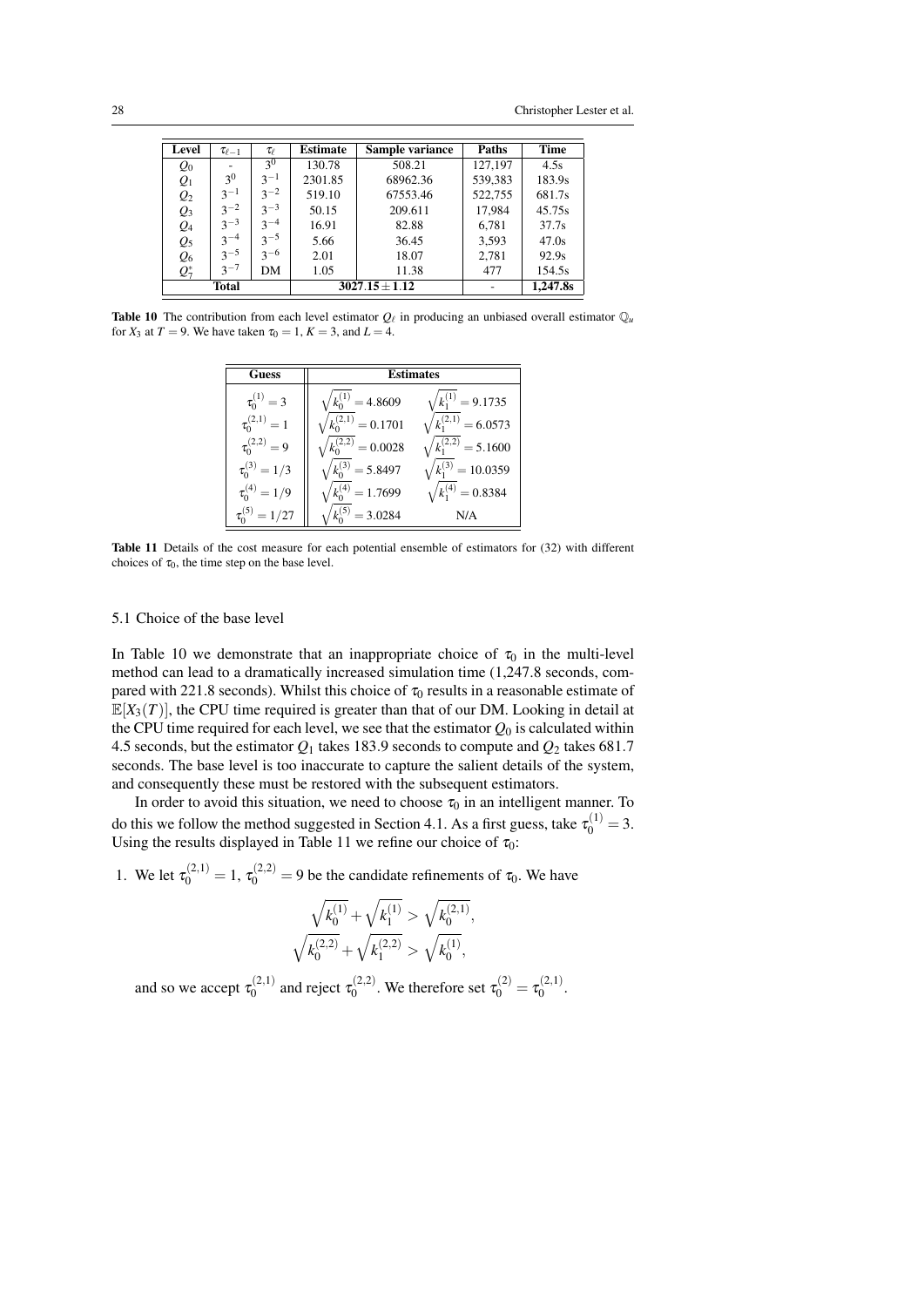| $\tau_0$       | $\tau_L$ |   | <b>Estimate</b>    | <b>Duration</b> |
|----------------|----------|---|--------------------|-----------------|
| 3 <sup>0</sup> | $2 - 6$  | 6 | $3027.15 + 1.12$   | $1247.83$ s     |
| $2^{-1}$       | $3 - 6$  |   | $3027.38 + 1.11$   | 1223.35 s       |
| $2^{-2}$       | $3^{-6}$ |   | $3026.46 + 1.03$   | 208.34 s        |
| $2 - 3$        | $2 - 6$  | κ | $3027.03 \pm 1.06$ | 224.59 s        |

**Table 12** Various estimates of  $\mathbb{E}[X_3(T)]$  for system (32) generated using the unbiased multi-level method with different base level time steps. Note that τ<sub>*L*</sub> now refers to the overall accuracy of the biased estimator, before the final estimator  $Q_{L+1}^*$  is included to produce an unbiased estimator.

2. We let  $\tau_0^{(3)} = \tau_0^{(2)}$  $\binom{1}{0}$ /3 = 1/3. As

$$
\sqrt{k^{(2)}_0}+\sqrt{k^{(2)}_1}>\sqrt{k^{(3)}_0},
$$

we accept  $\tau_0^{(3)}$  $\frac{1}{0}$  as an improvement.

3. We let  $\tau_0^{(4)} = \tau_0^{(3)}$  $\binom{13}{0}$ /3 = 1/9. As

$$
\sqrt{k^{(3)}_0}+\sqrt{k^{(3)}_1}>\sqrt{k^{(4)}_0},
$$

we accept  $\tau_0^{(4)}$  $n_0^{(4)}$  as an improvement.

4. We let  $\tau_0^{(5)} = 1/27$ . However,

$$
\sqrt{k^{(4)}_0}+\sqrt{k^{(4)}_1}<\sqrt{k^{(5)}_0},
$$

and so we reject  $\tau_0^{(5)}$  $\tau_0^{(0)}$ , and conclude that a good choice is  $\tau_0 = 1/9$ .

We therefore, under the restriction of  $K = 3$ , fix  $\tau_0 = 1/9$  and proceed with the rest of the method.

In Table 12 we demonstrate the performance of a range of alternative base level time steps with a corresponding change in number of levels so that the biased estimators that would be produced (before the final, exact, coupling) always have the same level of bias.  $\tau_0 = 1/9$  is, as predicted by our method for choosing the base level time step, the most efficient choice for the example system (32)

#### 5.2 Choice of the final level

As mentioned in the previous section, it may be prudent to use the MSE as an accuracy metric. We recall that

$$
MSE = Var(\mathbb{Q}) + \{Bias(\mathbb{Q}, \mathbb{E}[X_3(T)])\}^2,
$$
\n(33)

and we seek to bound this by some  $\varepsilon^2$ . We choose  $\lambda \in (0,1)$  and then aim to bound the estimator variance of  $\mathbb{Q}$  by  $(1 - \lambda)\varepsilon^2$ , and the bias by  $\sqrt{\lambda} \varepsilon^2$ . For our sample problem (32) we have taken  $\tau_0 = 1/9$ ,  $K = 3$ , and sought to estimate  $\mathbb{E}[X_3(T)]$  subject to a maximum MSE of 1.0. In Table 13 we present a range of results for different choices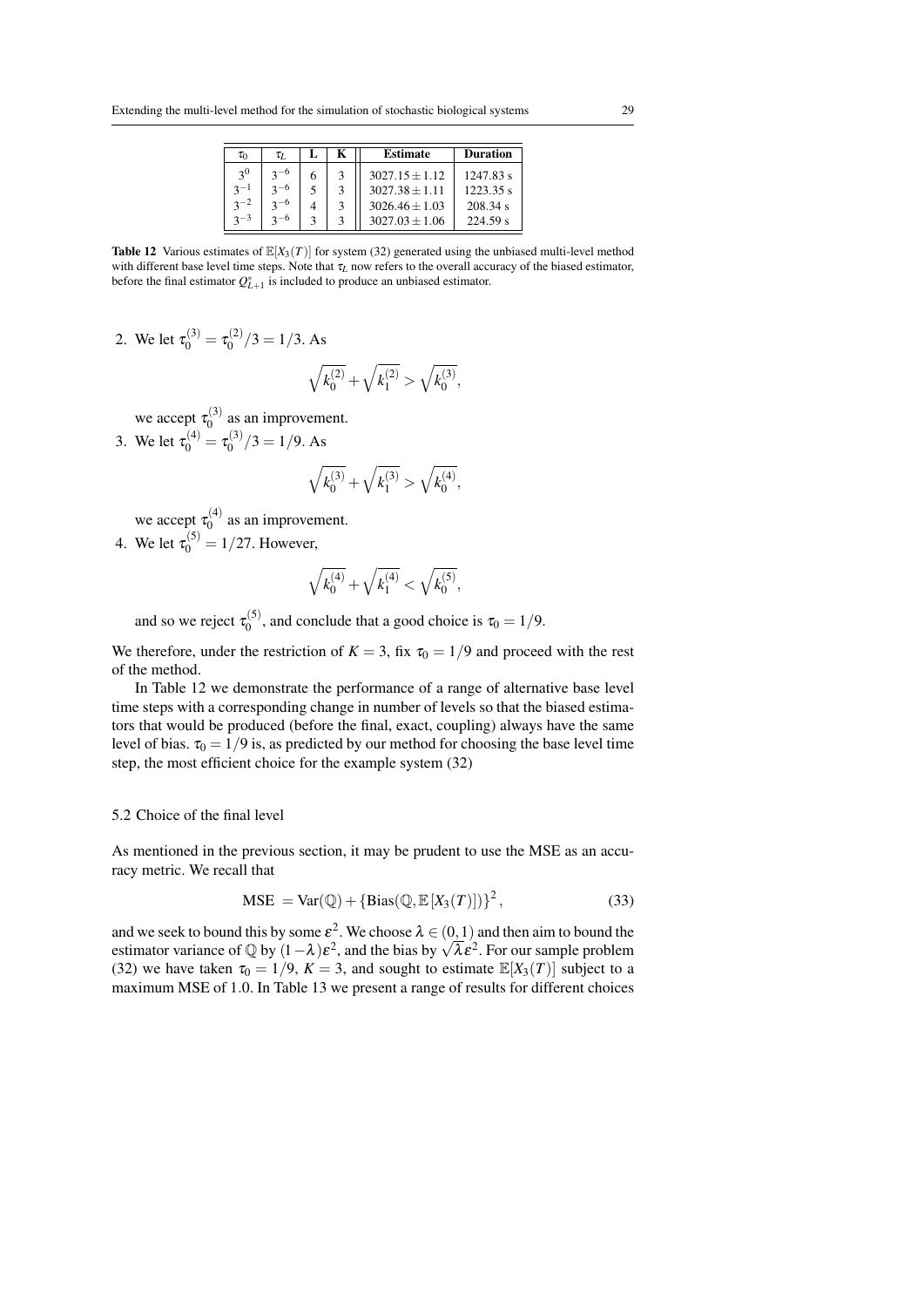|      | <b>Estimate</b>  | <b>Levels</b> | Time (sec) |
|------|------------------|---------------|------------|
|      |                  |               |            |
| 0.95 | $3026.18 + 0.44$ | 5             | 103.07     |
| 0.75 | $3026.29 + 0.98$ | 6             | 154.05     |
| 0.50 | $3026.67 + 1.38$ | 6             | 97.27      |
| 0.25 | $3026.67 + 1.70$ | 6             | 72.92      |
| 0.05 | $3027.52 + 1.91$ |               | 397.82     |

Table 13 Details of the simulation times for each potential ensemble of estimators for (32) with different choices of  $\lambda$ , the proportion of the total MSE assigned to the bias. The value of  $\lambda$  has been fixed, and the procedure of Section 4.3 followed.

of  $\lambda$ . Our answers, unsurprisingly, compare very favorably with the exact estimates given in Table 8. Moreover, our algorithm ensures that the required MSE has been attained.

This approach is simpler to implement than the unbiased method and can be easily automated. By contrast, the unbiased approach cannot be easily automated, and the decision as to how many levels to incorporate before the *final* coupling is implemented is far from obvious. Future work could focus on the optimal choice of  $\lambda$ , or indeed, an adaptive choice of  $\lambda$  as the simulation progresses. This could potentially take full account of the fact that the number of estimators incorporated will be necessarily discrete.

## 6 A third example system

In this section, we consider a third example system. Our simulations will be conducted in C++. This model describes the mitogen-activated protein kinase (MAPK) cascade, which is involved in a wide variety of signalling processes that govern transitions within the phenotype of a cell, and has previously been used as a test case for stochastic simulation algorithms (MacNamara et al, 2008). This model comprises ten coupled Michaelis-Menten schemes (Huang and Ferrell, 1996), and has  $N = 22$ species and  $M = 30$  reactions. A Michaelis-Menten scheme is constructed as follows (MacNamara et al, 2008): there are four species and three reaction channels within the scheme. The species are substrate ("S"), enzyme ("E"), complex ("ES") and product ("P") particles. The reaction channels are as follows:

$$
R_1: E + S \xrightarrow{r_1} ES, \quad R_2: ES \xrightarrow{r_{-1}} E + S, \quad R_3: ES \xrightarrow{r_2} E + P. \tag{34}
$$

A quasi-steady state assumption can then be applied to reduce the computational complexity associated with simulating the system. This reduces the scheme to two species: substrate ("S") and product ("P") particles. The three reaction channels described by (34) are reduced into a single reaction channel, which is given as

$$
R_*: S \xrightarrow{k^*} P,
$$
\n<sup>(35)</sup>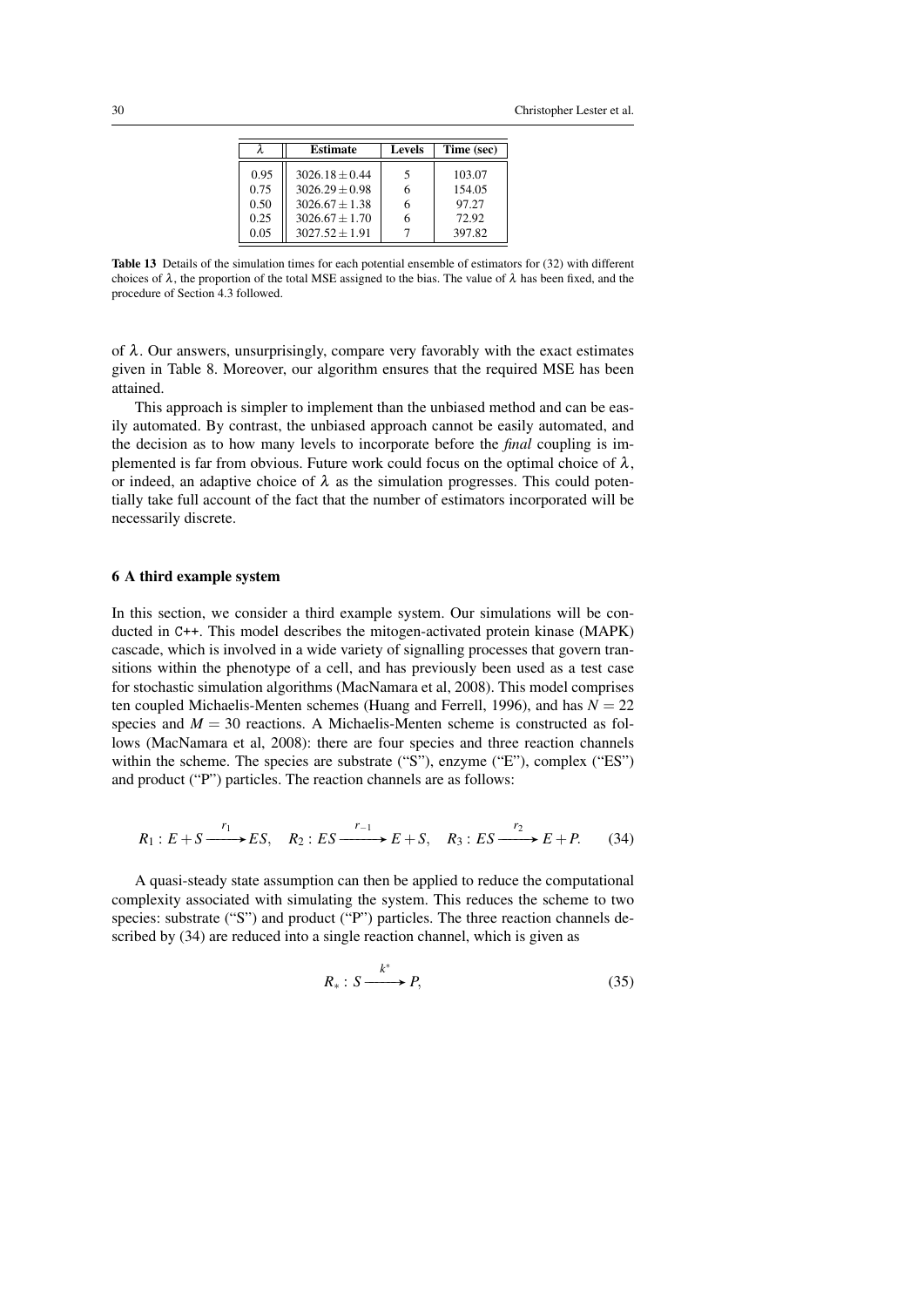where the propensity function follows Michaelis-Menten kinetics, which are given by

$$
k^* = \frac{k_2 E_0 S}{S + \frac{r_{-1} + r_2}{r_1}},
$$

where  $E_0$  represents the initial enzyme population. As explained, the MAPK cascade comprises ten coupled Michaelis-Menten schemes: we provide a diagrammatic representation in Figure 4. We will now simulate the model using the quasi-steady state assumption. This means we will simulate a model comprising ten reaction channels. The propensity value of each reaction channel is given by the Michaelis-Menten kinetic formula detailed in equation (35). The substrate, enzyme and product particles for each channel are as shown in Figure 4. The reaction channels are therefore as follows:

$$
R_1: KKK \xrightarrow{k_1} KKK-P, \quad R_2: KKK-P \xrightarrow{k_2} KKK,
$$
  
\n
$$
R_3: KK \xrightarrow{k_3} KK-P, \quad R_4: KK-P \xrightarrow{k_4} KK,
$$
  
\n
$$
R_5: KK-P \xrightarrow{k_5} KK-PP, \quad R_6: KK-PP \xrightarrow{k_6} KK-P,
$$
  
\n
$$
R_7: K \xrightarrow{k_7} K-P, \quad R_8: K-P \xrightarrow{k_8} K,
$$
  
\n
$$
R_9: K-P \xrightarrow{k_9} K-PP, \quad R_{10}: K-PP \xrightarrow{k_{10}} K-P,
$$
  
\n(36)

where the  $k_j$  are functions of the form of Equation (35). We will estimate the mean MAPK population (indicated by "K-P" in System (36) and Figure 4) at a terminal time *T*. We use suitable initial conditions to simulate the model until a terminal time  $T = 250$ . The initial conditions are detailed in Table 14. We now provide the model

parameters. Each Michaelis-Menten reaction is of the form *R<sup>j</sup>* : *X*  $\xrightarrow{k_j} Y$ , and the

function  $k_j$  is expressed as  $k_j = \alpha_j \cdot X/(X + \beta_j)$ . For each reaction  $R_j$ , the initial enzyme populations give  $\alpha_j$  and  $\beta_j$  their values. We use the following values:  $\alpha_1 =$ 2.5,  $\alpha_2 = 0.25$ ,  $\alpha_3 = 0.025$ ,  $\alpha_4 = 0.75$ ,  $\alpha_5 = 0.025$ ,  $\alpha_6 = 0.75$ ,  $\alpha_7 = 0.025$ ,  $\alpha_8 =$ 0.5,  $\alpha_9 = 0.025$ , and  $\alpha_{10} = 0.5$ . We also have  $\beta_1 = 10$ ,  $\beta_2 = 8$ ,  $\beta_3 = 15$ ,  $\beta_4 = 15$ ,  $\beta_5 = 15$ ,  $\beta_6 = 15$ ,  $\beta_7 = 15$ ,  $\beta_8 = 15$ ,  $\beta_9 = 15$ , and  $\beta_{10} = 15$ . If the DM is used, it will take approximately 7,300 seconds to estimate the mean MAPK population at time  $T$  to a suitable level of accuracy in  $C++$  (approximately two hours). In Table 15 we show a multi-level configuration which estimates the mean MAPK population as  $2682.87 \pm 0.10$ ; this calculation in C++ takes approximately 1,376 seconds. This demonstrates that with even a relatively complicated reaction network, a five-fold reduction in simulation time can be achieved with the multi-level method.

#### 7 Discussion and outlook

This final section discusses some remaining challenges in implementing the multilevel method. Under specific circumstances, these challenges might make it difficult to implement the multi-level method. We discuss one particular difficulty which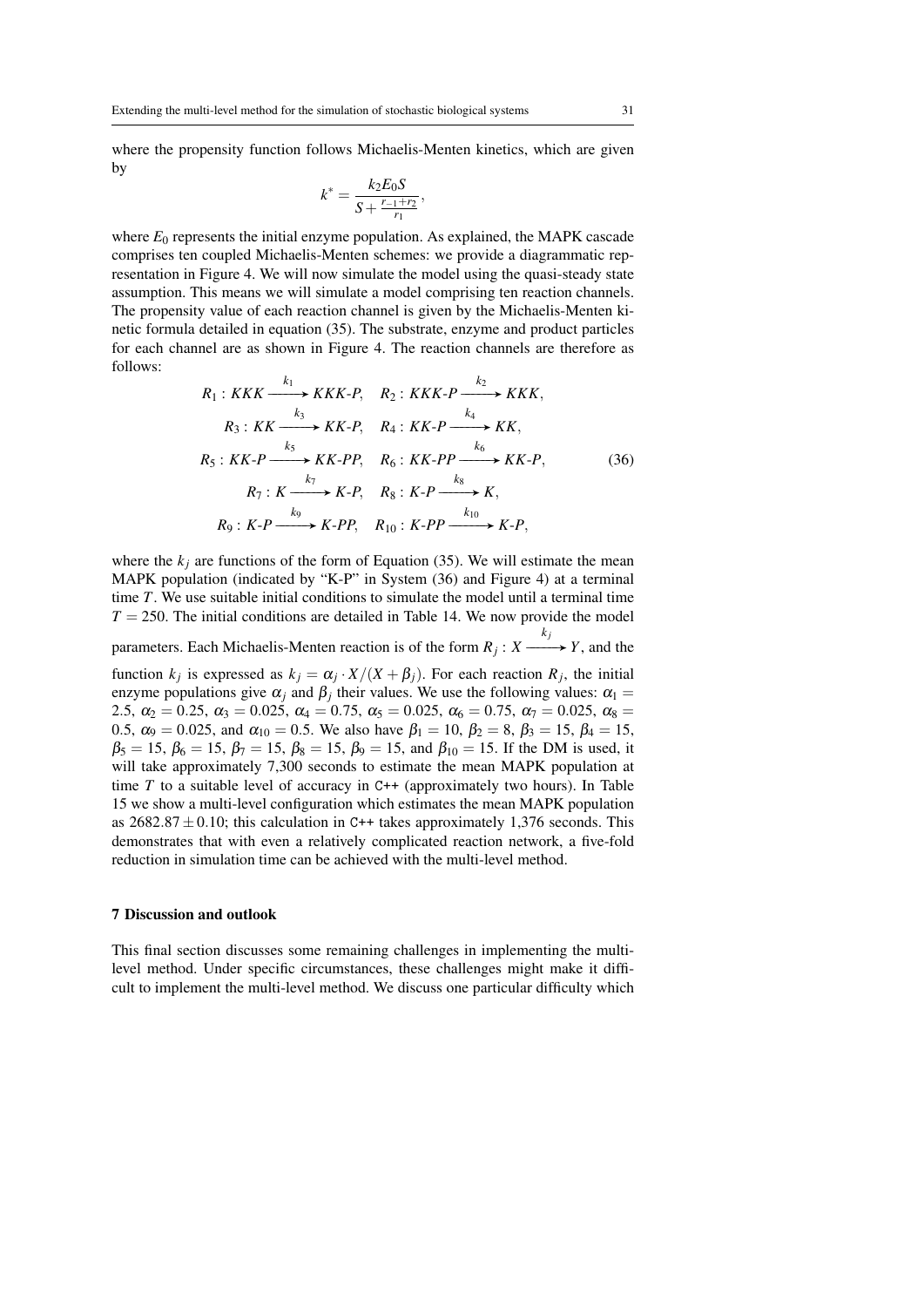

Fig. 4 A diagrammatic representation of the MAPK cascade. The text refers to chemical species; whilst the arrows represent Michaelis-Menten schemes. The arrow points from the substrate towards the product; the species on top of the arc indicates the enzyme. This diagram has been adapted from Huang and Ferrell (1996).

| <b>Species</b> | <b>Initial Value</b> | <b>Species</b> | <b>Initial Value</b> |
|----------------|----------------------|----------------|----------------------|
| KKK            | 90                   | $KKK$ -P       | 10                   |
| KК             | 280                  | $KK-P$         | 10                   |
| $KK-PP$        | 10                   | К              | 280                  |
| $K-P$          | 10                   | $K-PP$         | 10                   |

Table 14 This table provides the initial values for the MAPK cascade model detailed in (36).

| Level                            | $\tau_{\ell-1}$ | $\tau_{\ell}$ | <b>Estimate</b><br>Sample variance |          | Paths             | <b>Time</b> |
|----------------------------------|-----------------|---------------|------------------------------------|----------|-------------------|-------------|
| $\varrho_{\scriptscriptstyle 0}$ |                 | $4^{-2}$      | 2331.79                            | 15846.10 | $1.24 \cdot 10^6$ | 681.2 s     |
| $Q_1$                            | $4^{-2}$        | $4^{-3}$      | 275.99                             | 537.44   | $1.15 \cdot 10^6$ | 243.9 s     |
| $\mathcal{Q}_2$                  | $4^{-3}$        | $4^{-4}$      | 57.59                              | 166.21   | 424012            | 211.8 s     |
| $Q_3$                            | $4^{-4}$        | $4^{-5}$      | 13.21                              | 31.75    | 121385            | 146.7 s     |
| $Q_4^*$                          | $4^{-6}$        | DМ            | 4.29                               | 11.19    | 58235             | 100.7 s     |
| <b>Total</b>                     |                 |               | $2682.87 \pm 0.10$                 |          | 1,384.3s          |             |

**Table 15** The contribution from each level estimator  $Q_\ell$  in producing an unbiased overall estimator for the mean MAPK population at time  $T = 250$ . We have taken  $\tau_0 = 1/16$ ,  $K = 4$ , and  $L = 3$ .

arises where two simultaneously-generated paths grow far apart over time; a number of potential remedies are then discussed. We proceed to discuss a range of implementation issues.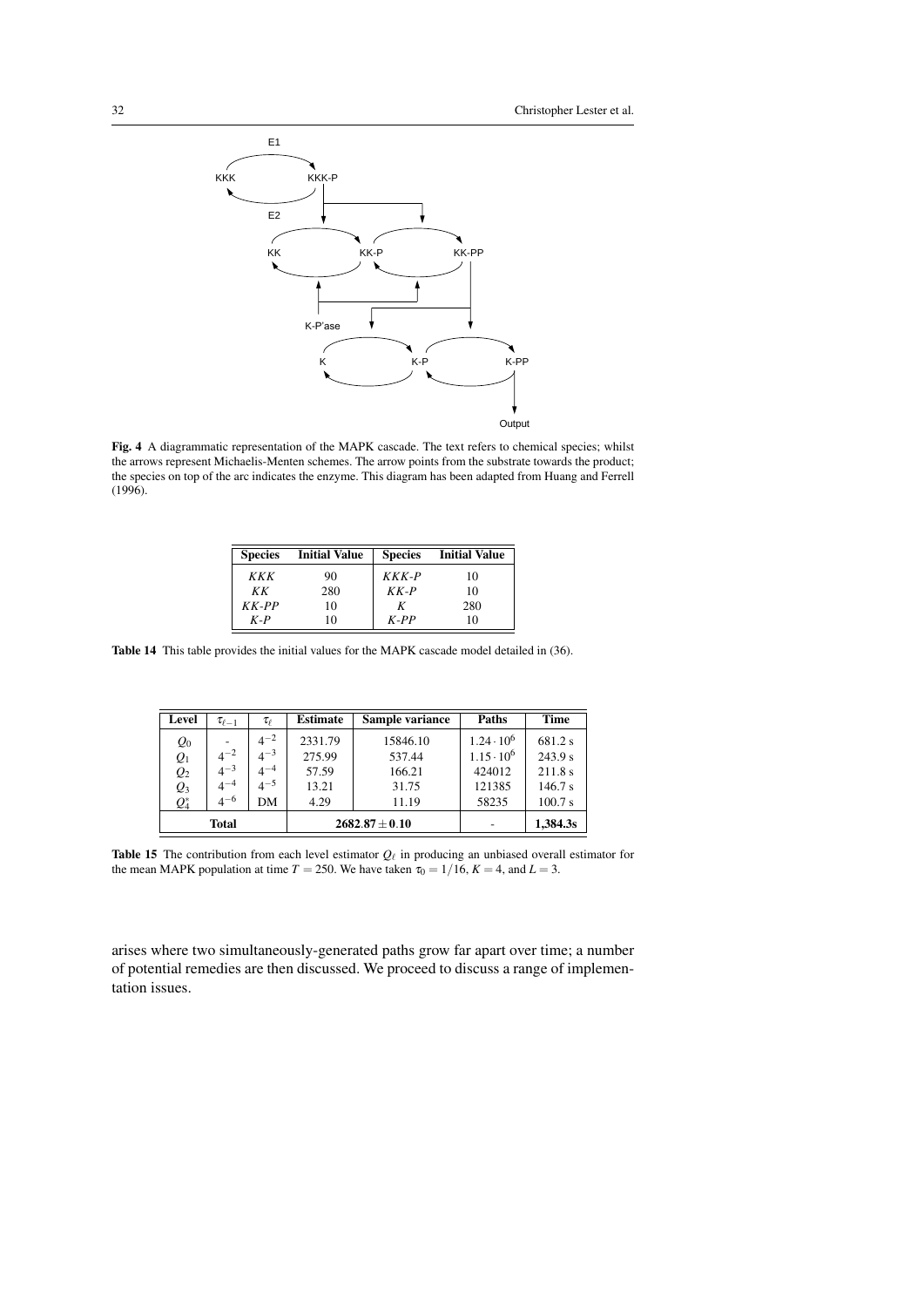| <b>Estimator</b> | 0.01       | 0.1      |    | 50 | 95      | 99      | 99.9     | 99.99 |
|------------------|------------|----------|----|----|---------|---------|----------|-------|
| Q3               | $-360.5$   | $-311$   | 10 | 40 | 63      | 74      | oп<br>ο. | 198.5 |
| Q4               | $-379$     | $-256.5$ |    |    | nη<br>∸ | ጎግ<br>∠ | 32       | 43    |
| Q5               | 349.5<br>- | $-58.5$  |    |    |         |         |          | IJ    |

Table 16 Sample values for various percentiles in the distributions used to estimate *Q*3, *Q*<sup>4</sup> and *Q*<sup>5</sup> for the gene expression system (7) using  $\tau_0 = 1/9$  and  $K = 3.100 000$  data points have been used for each estimator.

# 7.1 Catastrophic decoupling

Consider the contribution of each term in  $\mathbb{Q} = Q_0 + Q_1 + \cdots + Q_L(+Q_{L+1}^*)$  to the multi-level estimator. In the course of our exploration of the multi-level method, we have noticed that occasionally sample paths on one level undergo what we will call a 'catastrophic decoupling' so that species populations in a pair of sample paths become very different from one another. This can have a dramatic effect on the variance of the estimator on that level, and hence on the results of the multi-level method. For example, if such a sample path is generated in the course of estimating the  $n_\ell$ , the optimization algorithm of Section 3.2 then suggests that a huge number of samples are needed on that level. This slows the multi-level calculation, and the result is often that the actual variance of the estimator is much lower than the target variance. On the other hand, if we do not see a catastrophic decoupling during estimation of the  $n_\ell$ , but one or more occur during generation of sample paths for the  $Q_\ell$ , the target variance for the estimator  $\mathbb Q$  is not achieved.

We now give an example of a catastrophic decoupling event. For the example gene expression system (7), we take  $\tau_0 = 1/9$  and  $K = 3$ . In Table 16 we show percentile data for distributions of  $Q_3$ ,  $Q_4$  and  $Q_5$ . It is clear that the sample values contributing to  $Q_3$ ,  $Q_4$  and  $Q_5$  all possess extreme tails to their distributions as a result of one or more catastrophic decoupling events. For example, over 90% of the sample values for  $Q_5$  lie in the interval  $[1, 9]$ , but approximately 1 in 1150 sample paths provide sample values of −100 or less. This makes catastrophic decoupling events appear deceptively unlikely; however, if 100 sample paths are generated, there is an 8% chance that such an event is encountered. If 1000 sample paths are performed, this rises to approximately 58%.

We now explain the cause of this problem, and then discuss its consequences. In effect, a decoupling is possible each time a new mRNA molecule (*M*) is introduced into the system. The coupling technique ensures it is introduced into *both* the coarse and fine systems. In the fine system, the decay process of this mRNA starts immediately. However, in the coarse system this is not always the case: this is because decay of the mRNA cannot take place in the coarse system until the reaction propensities are updated. Hence, during this interim period, it is possible for the new mRNA particle to decay in the fine system but not in the coarse system.

It is clear that the scaling of the system is then what causes problems with the variance. At time  $T = 1$ , there are approximately 24 mRNA molecules, compared with over 3,000 protein molecules. If the decoupling in mRNA species counts occurs at an early time, the extra mRNA molecule in the coarse system leads to increased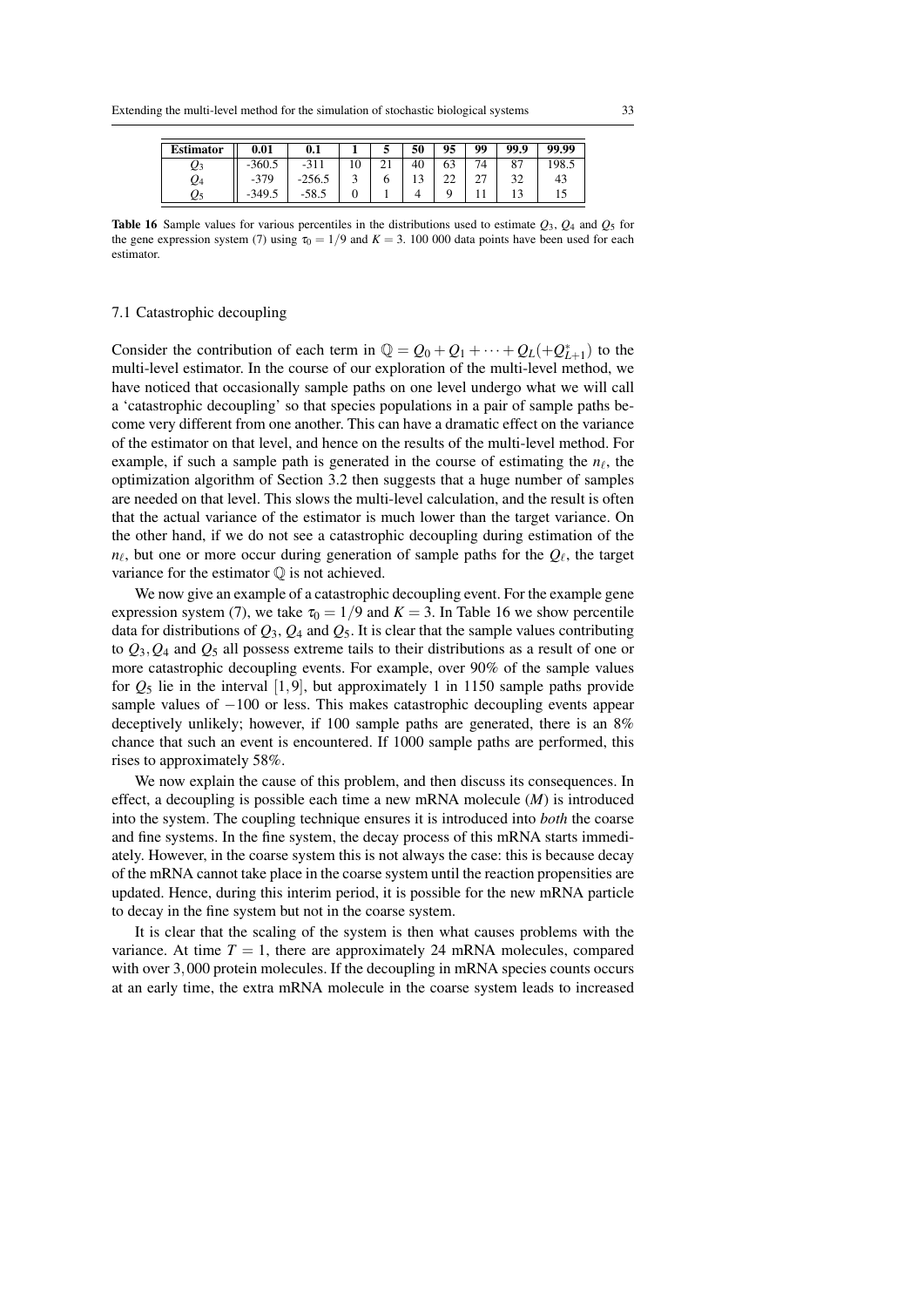| Sample            | Sample mean | Sample variance |
|-------------------|-------------|-----------------|
| No decouplings    | 4.33        | 4.82            |
| Single decoupling | 411         | 90.41           |

Table 17 Statistics demonstrating two different outcomes when 1000 sample paths are produced to estimate  $O_5$  for system (7). The system without decouplings has all its data points in [-1; 13], whilst the other system has a single decoupling, value -288. The rest of the data is contained in [-2; 12].

| <b>Estimator</b> | Mean  | Variance | <b>Kurtosis</b> |
|------------------|-------|----------|-----------------|
| $\varrho_3$      | 39.33 | 646.15   | 108.41          |
| Ο4               | 13.07 | 197.23   | 438.00          |
| りょ               | 4 34  | 65.62    | 1257.80         |

**Table 18** Statistics describing the samples for  $Q_3$ ,  $Q_4$  and  $Q_5$  for system (7) using  $\tau_0 = 1/9$  and  $K = 3$ . 100 000 data points have been used for each estimator.

protein generation which, in turn, leads to increased dimer generation. This difference in generation rates remains until the mRNA populations converge again (if at all). As the dimer population is monotonically increasing, the population difference is 'locked in' for all subsequent times, and so the difference in sample values of  $X_3(T)$  is large.

As previously noted, when a simulation exhibiting a catastrophic decoupling is incorporated into a Monte Carlo estimator, it has a substantial effect on the estimator variance. However, it is often the case that the estimator itself is relatively unaffected. In Table 17 we show the dramatic effect that just a single decoupling has on the sample variance for one level in the gene expression system (7), without having an overwhelming effect on the mean estimate.

Here we will not present a concrete method which avoids these catastrophic decoupling; we suggest this as an area for future work. A first possibility lies in the use of common inhomogeneous Poisson processes for each of the coarse and fine sample paths. In Table 18 we provide sample means, variances and kurtoses for the gene expression system. This demonstrates that higher estimators are associated with substantially higher kurtoses: a second possibility could involve the use of the kurtosis to detect the presence of a decoupling (Bayer et al, 2014).

## 7.2 Implementation challenges

With this work, we provide code for the multi-level method written in both MATLAB and C++, and now we discuss implementation using these two platforms. When sample paths are produced with MATLAB, the code must be 'vectorized' to ensure a high level of efficiency. To highlight the benefits of this approach, we note that our DM results for the system (7) shown in Table 2 took around six hours to produce, whereas a non-vectorized DM code could require 162 hours (nearly a week).

One of the highly reaction system-dependent components of the multi-level technique is the optimization algorithm used to choose  $n_\ell$ , the number of samples required on each level. The algorithm should, of course, aim to provide the optimal number of simulations required on each level; we have followed Anderson and Higham (2012)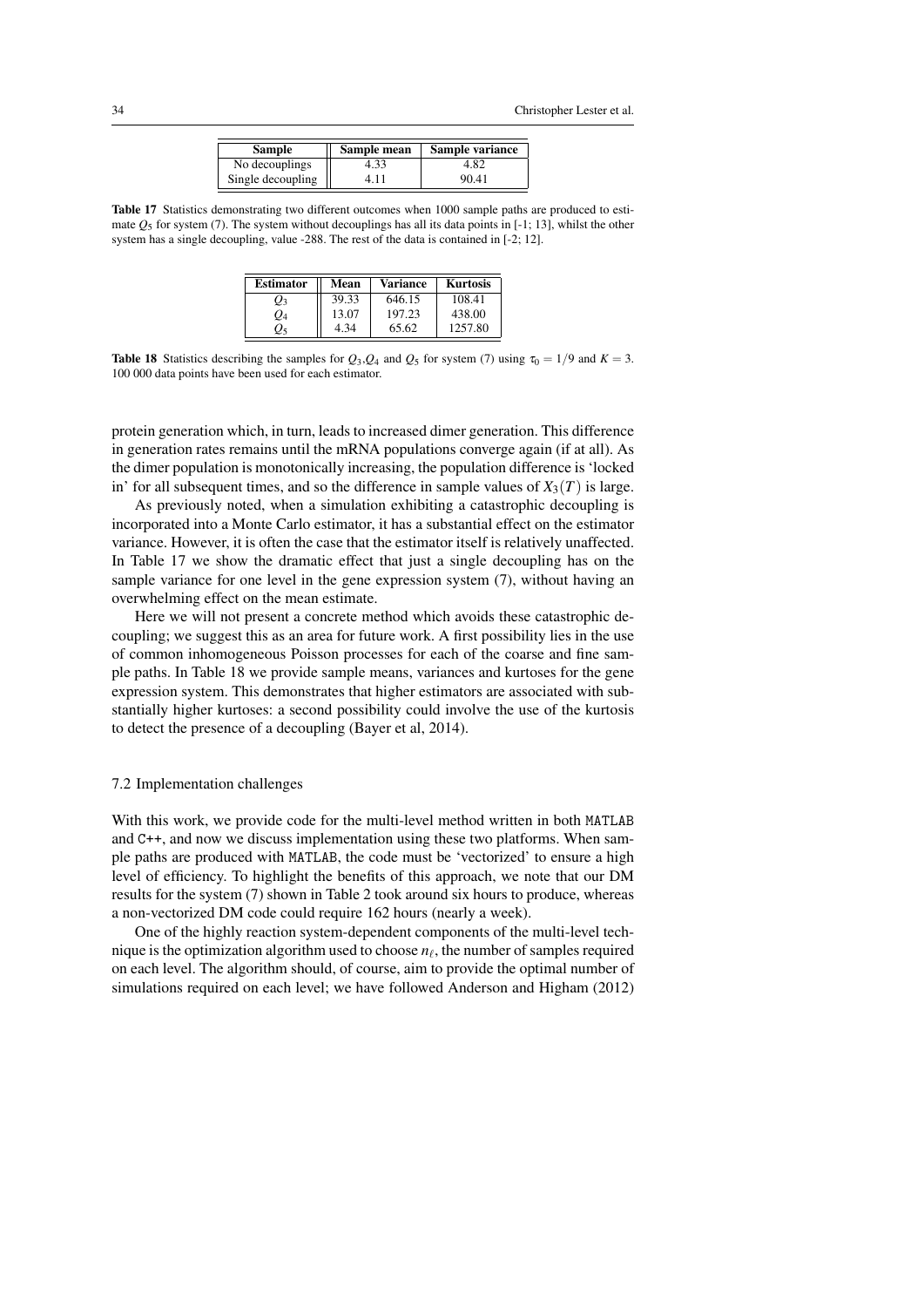in generating 100 initial simulations to guide this choice. However, the results in Table 9 show that the actual simulation time is different to that predicted by the optimization algorithm. In MATLAB this is largely because code vectorization means that, for example, the CPU time per path when generating, say, 100 sample paths is different (and usually greater) than the CPU time per path when generating 1000 paths. As such, the optimization algorithm does not work as well for MATLAB vectorized code as it does for code implemented using C++, as it over-estimates the simulation time: especially where very many simulations are required.

#### 7.3 Higher order estimators

In this manuscript we have focussed on estimating only the mean and variance of a population within a chemical reaction network. The method can be naturally extended to estimate other summary statistics, for example, the signal-to-noise ratio. One particularly interesting challenge is to deal with systems which comprise multiple favourable states, such as the Schlogl system (Vellela and Qian, 2009). In this case, the multi-level method can be used to estimate the *r*-th moments of the copy number,  $\mu_r = \mathbb{E}[X^r]$ , for  $r = 1, \ldots, C$ . These moments can then be used to construct an approximate probability distribution for the copy number by using the Method of Moments (Kavehrad and Joseph, 1986). We leave the details to a future work.

## 7.4 Summary

The multi-level method provides the potential for great savings to be made in the world of stochastic simulation of chemical systems. Although there are many intricacies associated with the method, many of them software- and system-dependent, the benefits of using multi-level approaches are enormous, and open up the range of problems that can be fully explored using stochastic simulation. We have introduced a number of novel enhancements to the multi-level method which, we feel, make it easier to understand and implement, as well more computationally efficient.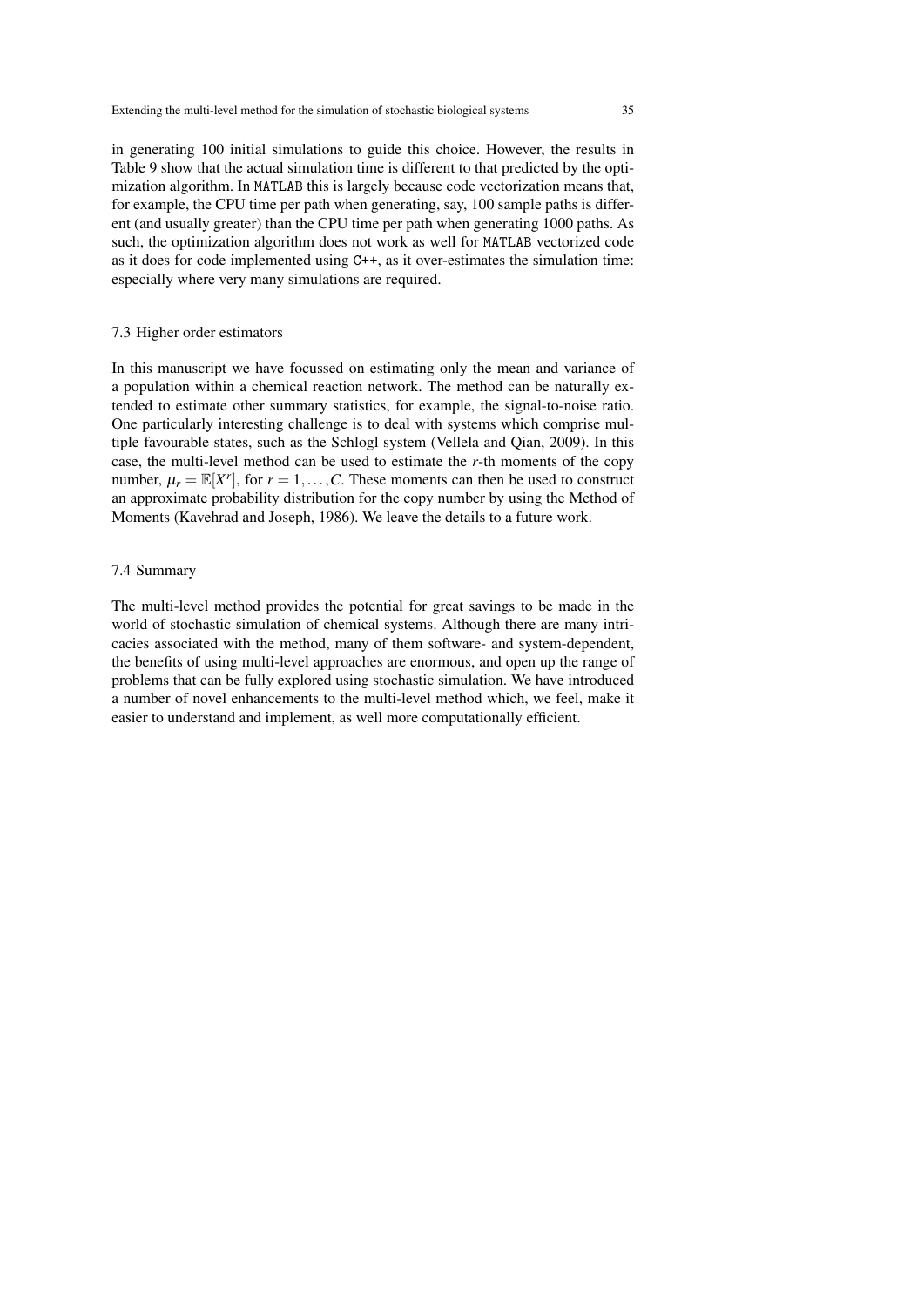# References

- Anderson D (2007) A modified next reaction method for simulating chemical systems with time-dependent propensities and delays. Journal of Chemical Physics 127(21):214,107
- Anderson D, Higham D (2012) Multi-level Monte Carlo for continuous time Markov chains, with applications in biochemical kinetics. SIAM Multiscale Modeling and Simulation 10(1):146–179
- Anderson D, Ganguly A, Kurtz T (2011) Error analysis of tau-leap simulation methods. Annals of Applied Probability 21(6):2226 – 2262
- Arkin A, Ross J, McAdams H (1998) Stochastic kinetic analysis of developmental pathway bifurcation in phage  $\lambda$ -infected escherichia coli cells. Genetics 149(4):1633–1648
- Auger A, Chatelain P, Koumoutsakos P (2006) R-leaping: Accelerating the stochastic simulation algorithm by reaction leaps. Journal of Chemical Physics 125:084,103
- Barrio M, Burrage K, Leier A, Tian T (2006) Oscillatory regulation of hes1: discrete stochastic delay modelling and simulation. PLoS Computational Biology 2(9):e117
- Bayer C, Hoel H, von Schwerin E, Tempone R (2014) On non-asymptotic optimal stopping criteria in Monte Carlo simulations. SIAM Journal on Scientific Computing 2(36)
- Cao Y, Li H, Petzold L (2004) Efficient formulation of the stochastic simulation algorithm for chemically reacting systems. Journal of Chemical Physics 121(9):4059– 4067
- Cao Y, Gillespie D, Petzold L (2006) Efficient step size selection for the tau-leaping simulation method. Journal of Chemical Physics 124(4):044109
- Cao Y, Gillespie D, Petzold L (2007) Adaptive explicit-implicit tau-leaping method with automatic tau selection. Journal of Chemical Physics 126(22):224101
- El Samad H, Khammash M, Petzold L, Gillespie D (2005) Stochastic modelling of gene regulatory networks. International Journal of Robust and Nonlinear Control 15(15):691–711
- Elowitz M, Levine A, Siggia E, Swain P (2002) Stochastic gene expression in a single cell. Science Signalling 297(5584):1183
- Engblom S (2009) Spectral approximation of solutions to the chemical master equation. Journal of Computational and Applied Mathematics 229(1):208 – 221
- Erban R, Chapman S, Kevrekidis I, Vejchodsky T (2009) Analysis of a stochastic ` chemical system close to a sniper bifurcation of its mean-field model. SIAM Journal on Applied Mathematics 70(3):984–1016
- Fedoroff N, Fontana W (2002) Small numbers of big molecules. Science 297(5584):1129–1131
- Gibson M, Bruck J (2000) Efficient exact stochastic simulation of chemical systems with many species and many channels. Journal of Physical Chemistry A 104(9):1876–1889
- Giles M (2008) Multilevel Monte Carlo path simulation. Operations Research 56(3):607–617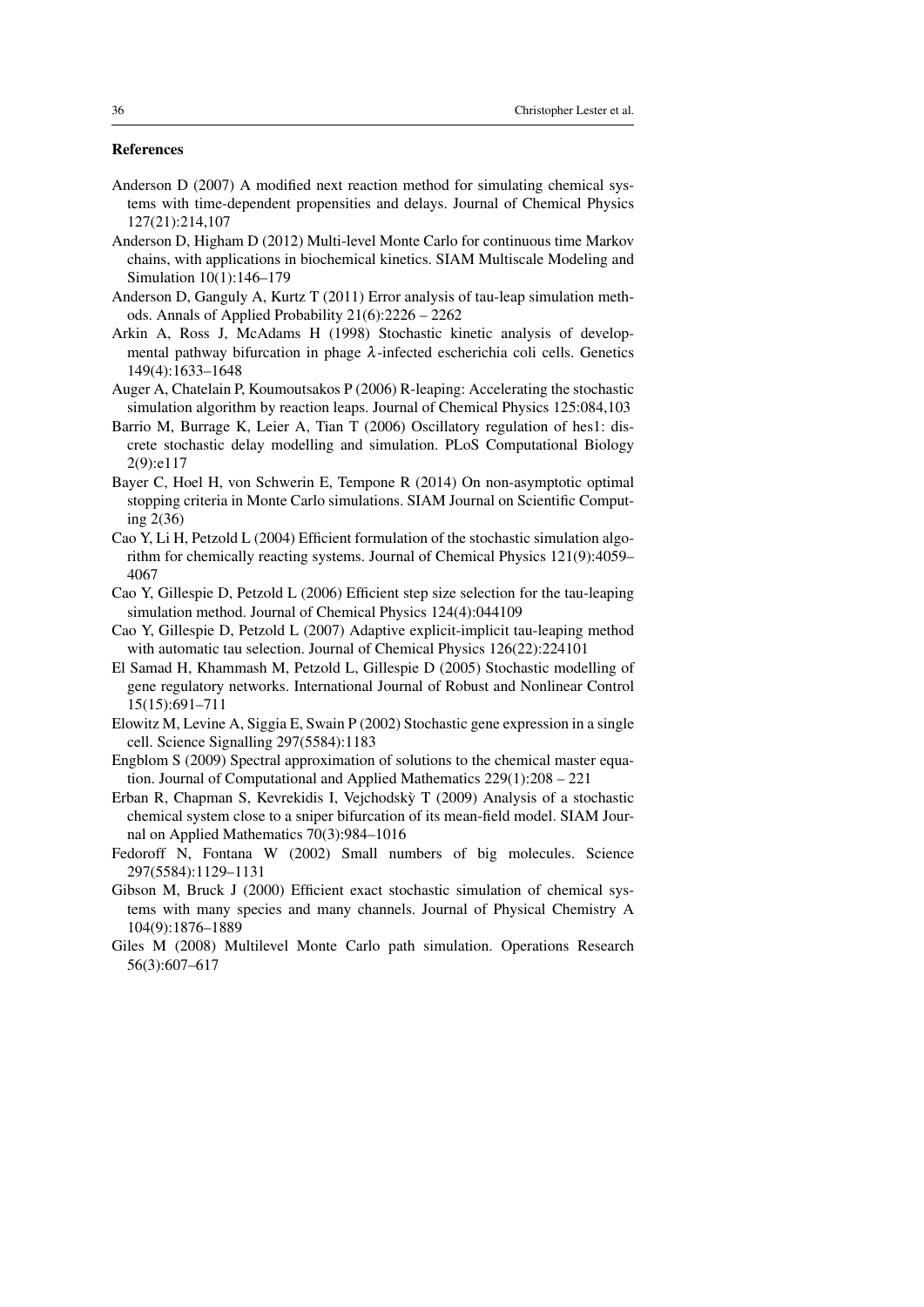- Gillespie D (1976) A general method for numerically simulating the stochastic time evolution of coupled chemical reactions. Journal of Computational Physics  $22(4):403 - 434$
- Gillespie D (1977) Exact stochastic simulation of coupled chemical reactions. Journal of Physical Chemistry 81(25):2340–2361
- Gillespie D (2001) Approximate accelerated stochastic simulation of chemically reacting systems. Journal of Chemical Physics 115(4):1716–1733
- Gillespie D (2005) Stochastic chemical kinetics. In: Yip S (ed) Handbook of Materials Modeling, Springer Netherlands, pp 1735–1752
- Higham D (2008) Modeling and simulating chemical reactions. SIAM Review 50(2):347–368
- Hou Z, Xin H (2003) Internal noise stochastic resonance in a circadian clock system. Journal of Chemical Physics 119:11,508
- Huang C, Ferrell J (1996) Ultrasensitivity in the mitogen-activated protein kinase cascade. Proceedings of the National Academy of Sciences 93(19):10,078–10,083
- Jahnke T (2011) On reduced models for the chemical master equation. Multiscale Modeling & Simulation 9(4):1646–1676
- Jahnke T, Huisinga W (2007) Solving the chemical master equation for monomolecular reaction systems analytically. Journal of Mathematical Biology 54(1):1–26
- Jahnke T, Huisinga W (2008) A dynamical low-rank approach to the chemical master equation. Bulletin of Mathematical Biology 70(8):2283–2302
- Jahnke T, Udrescu T (2010) Solving chemical master equations by adaptive wavelet compression. Journal of Computational Physics 229(16):5724–5741
- Kavehrad M, Joseph M (1986) Maximum entropy and the method of moments in performance evaluation of digital communications systems. IEEE Transactions on Communications 34(12):1183–1189
- Kurtz T (1980) Representations of markov processes as multiparameter time changes. The Annals of Probability pp 682–715
- Li H, Petzold L (2006) Logarithmic direct method for discrete stochastic simulation of chemically reacting systems. Journal of Chemical Physics
- Li T (2007) Analysis of explicit tau-leaping schemes for simulating chemically reacting systems. SIAM Multiscale Modeling and Simulation 6(2):417–436
- MacNamara S, Bersani A, Burrage K, Sidje R (2008) Stochastic chemical kinetics and the total quasi-steady-state assumption: application to the stochastic simulation algorithm and chemical master equation. The Journal of Chemical Physics 129(9):095,105
- McCollum J, Peterson G, Cox C, Simpson M, Samatova N (2006) The sorting direct method for stochastic simulation of biochemical systems with varying reaction execution behavior. Computational Biology and Chemistry 30(1):39–49

Norris J (1998) Markov Chains. Cambridge University Press

- Paulsson J, Berg O, Ehrenberg M (2000) Stochastic focusing: fluctuation-enhanced sensitivity of intracellular regulation. Proceedings of the National Academy of Sciences of the United States of America 97(13):7148–7153
- Székely T, Burrage K, Erban R, Zygalakis K (2012) A higher-order numerical framework for stochastic simulation of chemical reaction systems. BMC Systems Biology 6(1):85